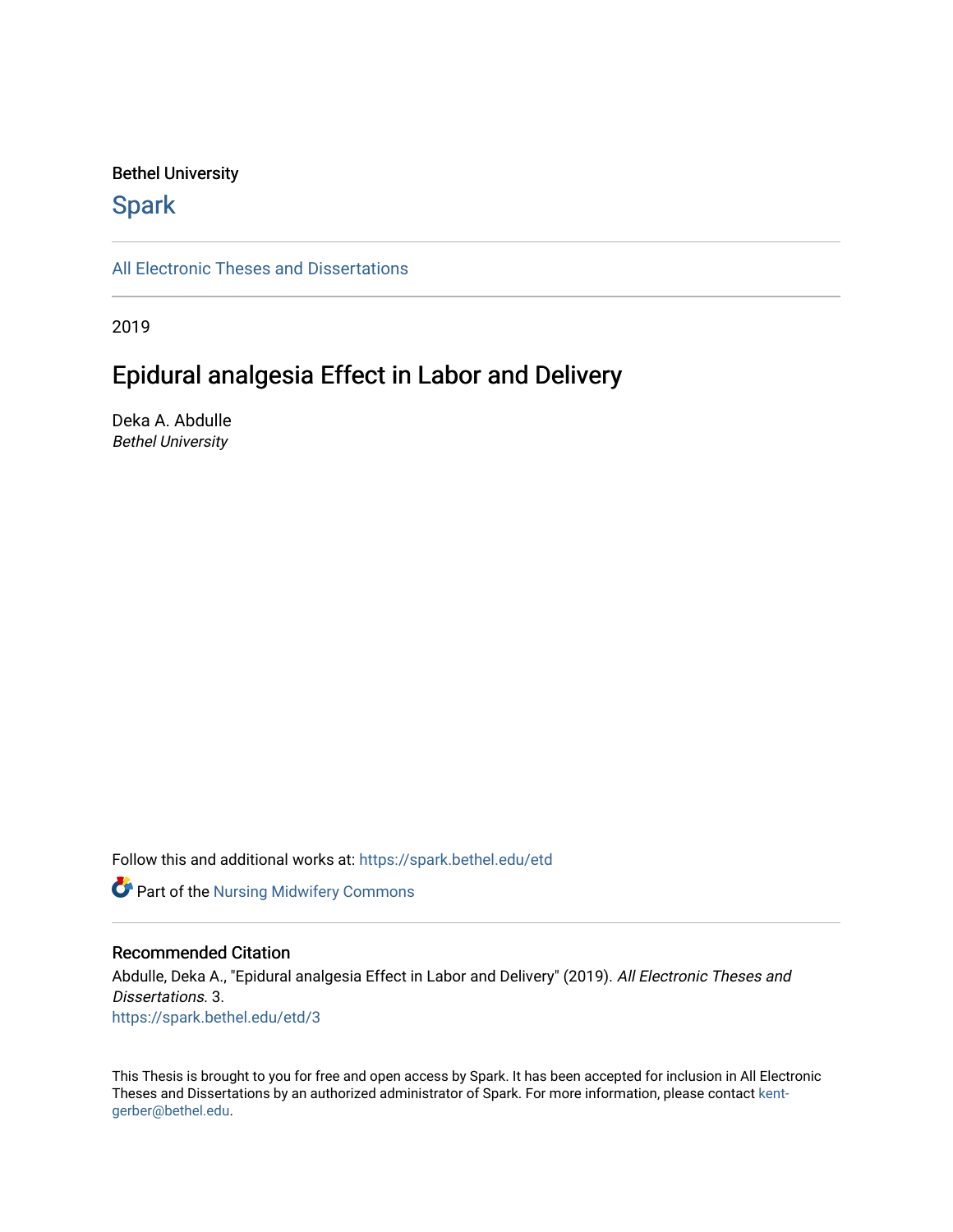# EPIDURAL ANALGESIA EFFECT IN LABOR AND DELIVERY

# A MASTER'S PROJECT SUBMITTED TO THE GRADUATE FACULTY OF THE GRADUATE SCHOOL BETHEL UNIVERSITY

BY

Deka Abdulle

IN PARTIAL FULFILLMENT OF THE REQUIREMENTS

FOR THE DEGREE OF

MASTER OF SCIENCE IN NURSING-MIDWIFERY

MAY 2019

BETHEL UNIVERSITY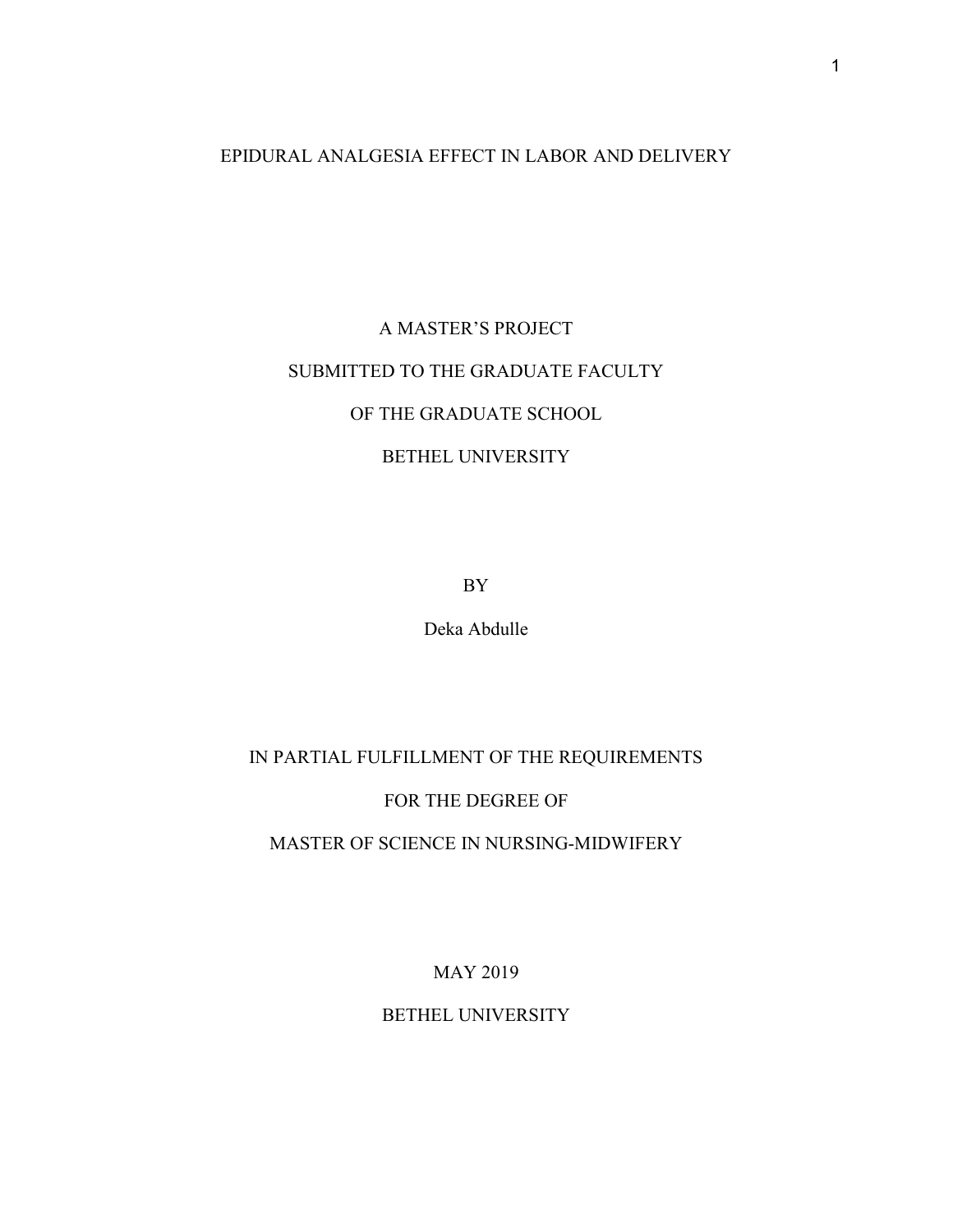Epidural Analgesia Effect in Labor and Delivery

Deka Abdulle

May 2019

Approvals:

 Project Advisor Name: Julie Ann Vingers, PhD, APRN, CNM Project Advisor Signature: AMM Second Reader Name: Jane Wrede, PhD, APRN, CNM Second Reader Signature: Charl Wurde Director of Nurse-Midwifery Program Name: Jane Wrede, PhD, APRN, CNM Director of Nurse-Midwifery Program Signature: *\_\_\_\_\_\_\_\_\_\_\_\_\_\_\_\_\_\_\_\_\_\_\_\_\_\_\_\_\_\_\_\_\_*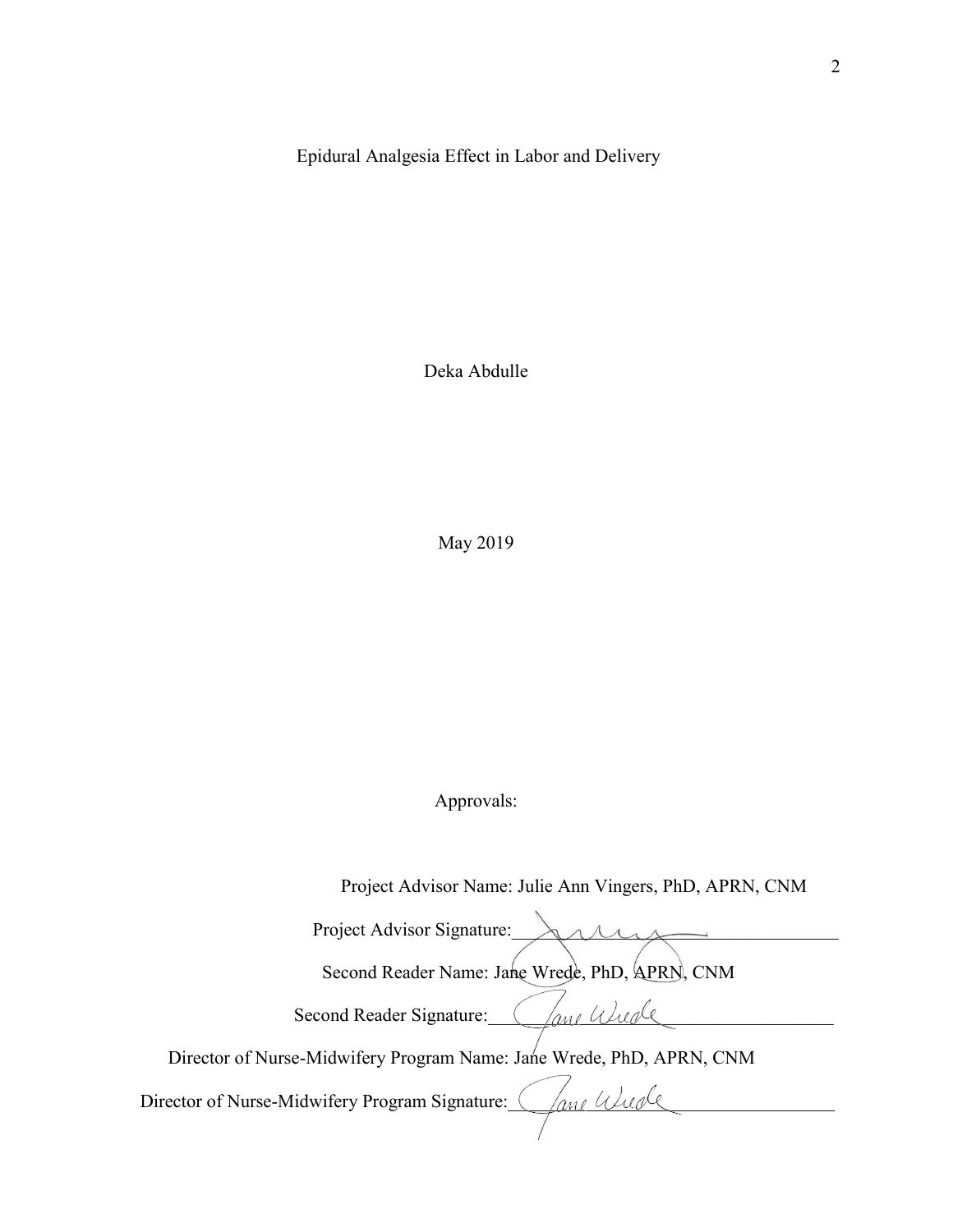#### **Acknowledgments**

To my mother: Thank you for making it possible for me to pursue my dreams. Thank you for taking care of me, for worrying when I was worried, for feeding me, and for taking care of my kids and household. Thank you for giving me strength and the inspiration to keep going when the going got tough. You have sacrificed so much so I can achieve in life. You put your life on hold so I could finish school. Words are not enough to describe my gratitude and love for you. You taught me to help people from an early age, especially those less fortunate than me. Midwifery will allow me to help women in bigger and better ways than nursing did. Mom, you have helped me and many others, and I will continue your legacy by helping women in whatever way I can.

I would like to recognize my husband and the rest of my family for supporting me though this journey. I would especially like to thank my daughter, Zubeyda, for helping me in whatever way she could. I will always remember the food and beverages she brought me when I was hiding from the rest of the family somewhere in the house to study.

I would like to extend a special thank you and sincere gratitude to Dr. Julie Ann Vingers. Thank you for guiding and encouraging me to finish this project. If it was not your persistence, check-ins, and quick turn arounds in revisions, I would not have finished this project. Thank you for believing in me and holding me to the highest standard. I want to thank Dr. Jane Wrede for arranging for me to finish this project on time. You knew exactly what I needed when I was filled with panic and fear. You made things happen. I am grateful to both of you.

I would like to also thank Allina Health for sponsoring my education. I am forever grateful and indebted to Kathrine Simon for facilitating my clinicals and welcoming me to her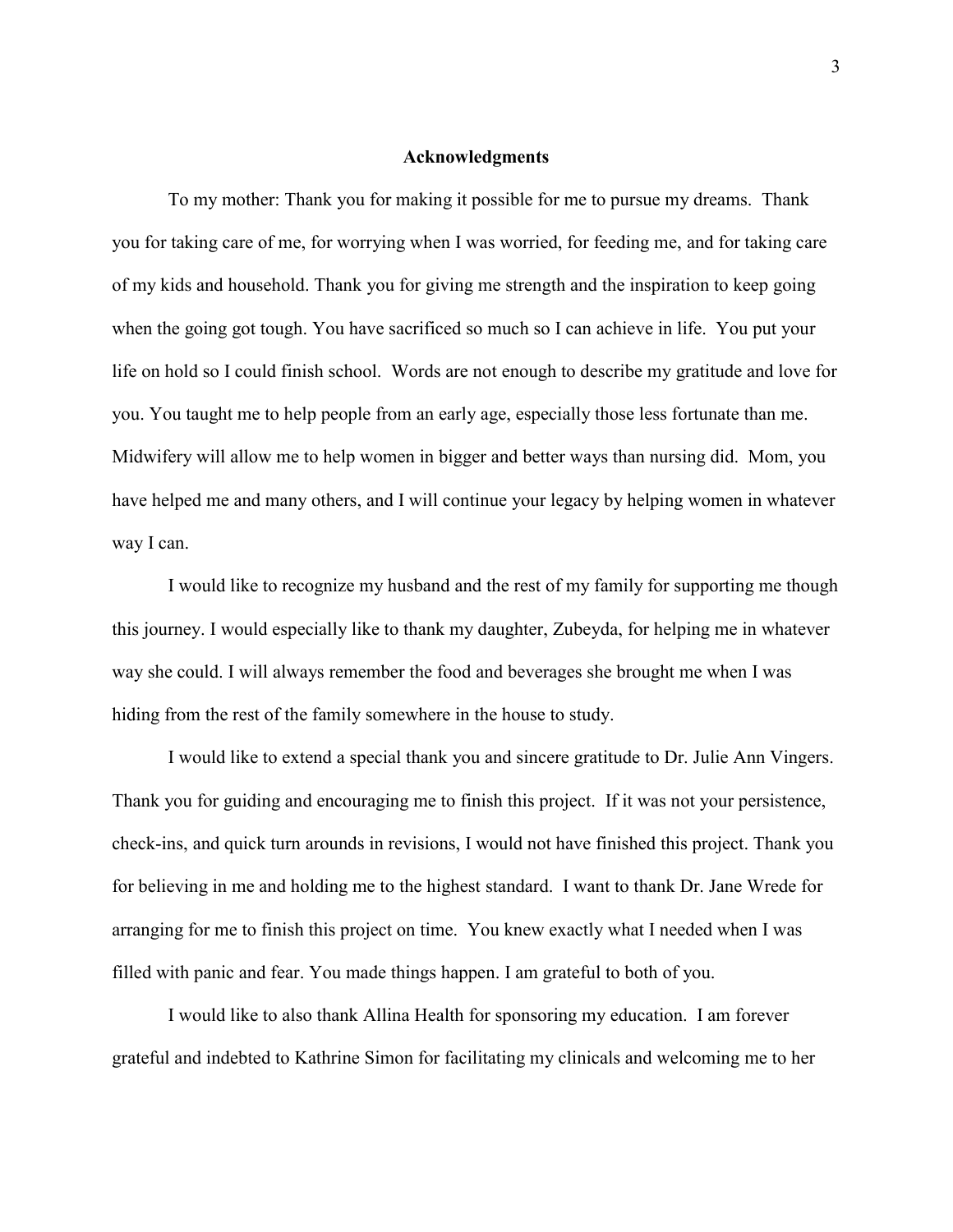practice. I could not have asked for a better teacher and mentor. To my coworkers at the Mother Baby Center, thank you for encouraging and cheering me on.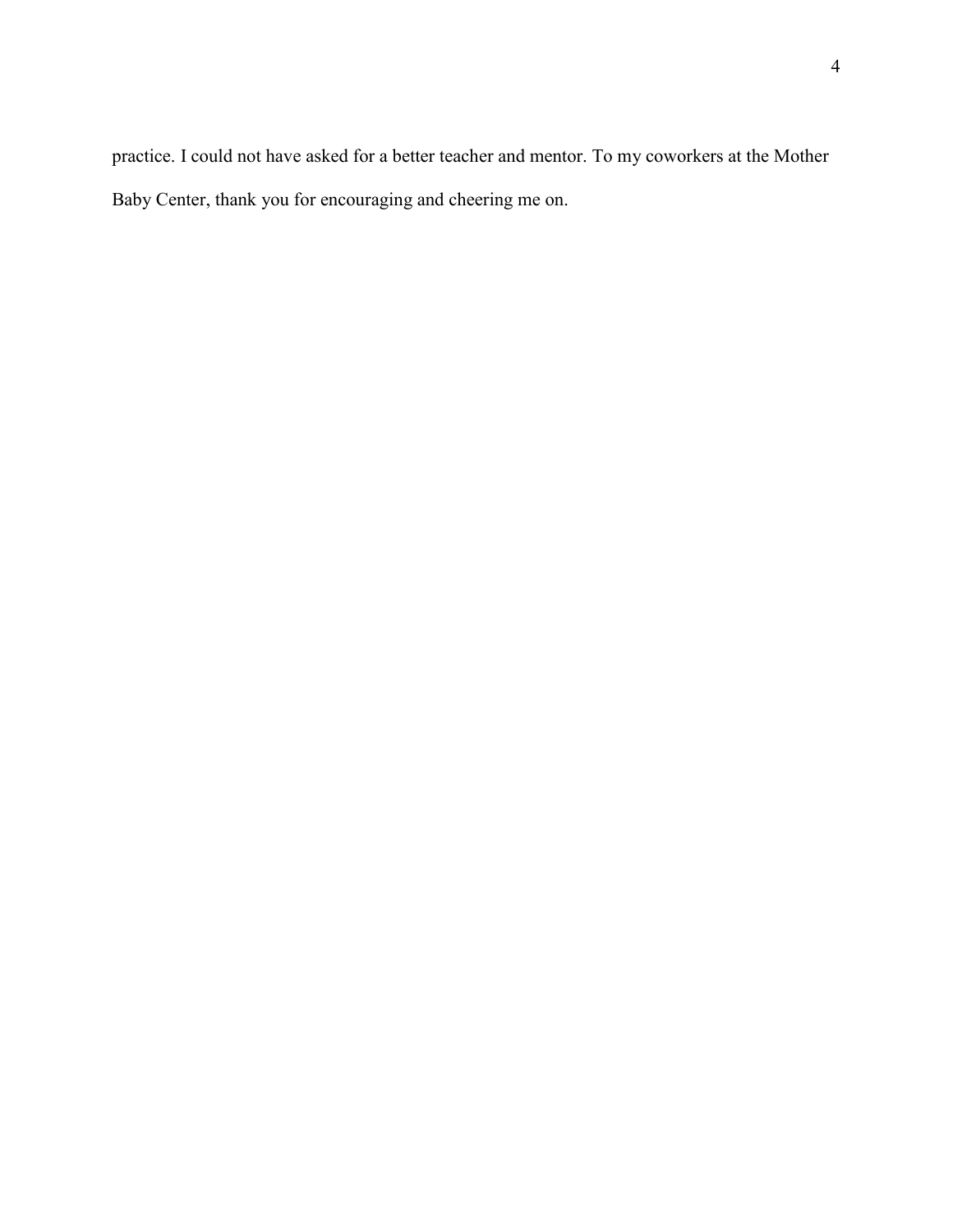#### **Abstract**

#### **Background/Purpose:**

The purpose of this paper is to critically review the current research on the effects of labor epidural analgesia on laboring progress, mode of delivery and neonatal outcomes in international communities.

### **Theoretical Framework:**

Mercer's middle range theory of Maternal Role Attainment was used as the theoretical framework for this review. This theory pertains to the woman's psychosocial preparation and adaption to motherhood. The perception of the birth experience can alter or enhance the motherhood adaptation process. Nurse-Midwives use this theory as a guiding principle to help women achieve a successful transition to motherhood by reducing adverse environmental factors and promoting self-efficacy.

#### **Methods:**

Twenty scholarly research articles were appraised and reviewed to determine the impact of epidural anesthesia on labor progress, mode of delivery and neonatal outcomes.

#### **Results/Findings:**

When low concentration epidural analgesia is used, there was no significant difference in the duration of first of labor. Study results were inconclusive in the effect of epidural analgesia on second of labor. Most of the studies found an increased risk for instrumental delivery and no increase in risk of cesarean delivery when epidural analgesia was used. There was no effect on the neonate's Apgar score, but delayed initiating of breastfeeding and reduced duration was observed when epidural anesthesia was used for labor analgesia

#### **Implications for Research and Practice:**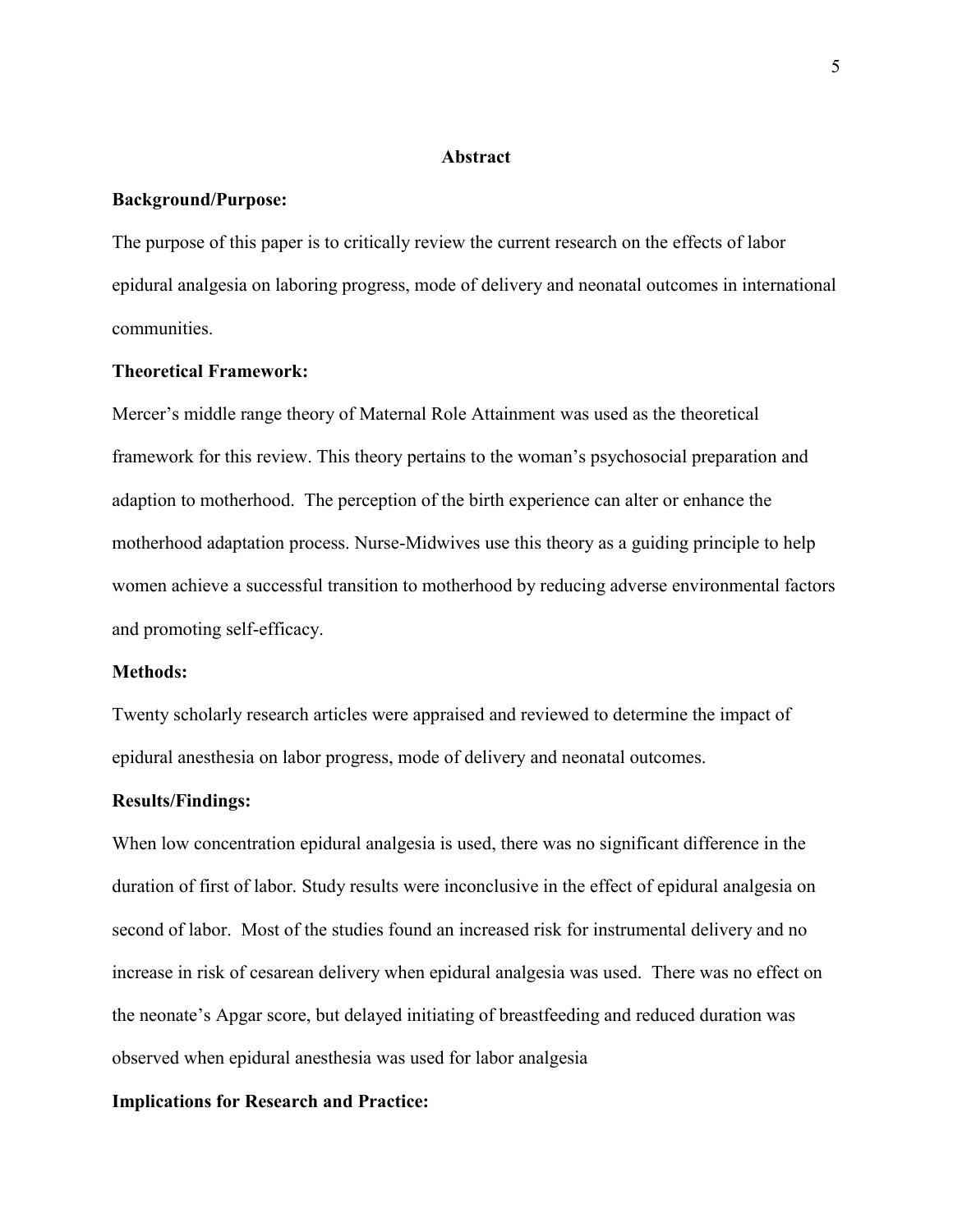Nurse-Midwives incorporate scientific evidence into clinical practice. Understanding the risks and benefits associated with epidural analgesia enables the nurse-midwife to counsel women and their families so that they are able to make informed consent and shared decision-making.

#### *Keywords:*

Keywords used for the research of this article include: epidural effects on labor progress, epidural analgesia labor outcome, labor epidural and cervical dilation, intrapartum epidural analgesia, epidural versus non-epidural or no analgesia in labor, and epidural effect on neonatal outcomes.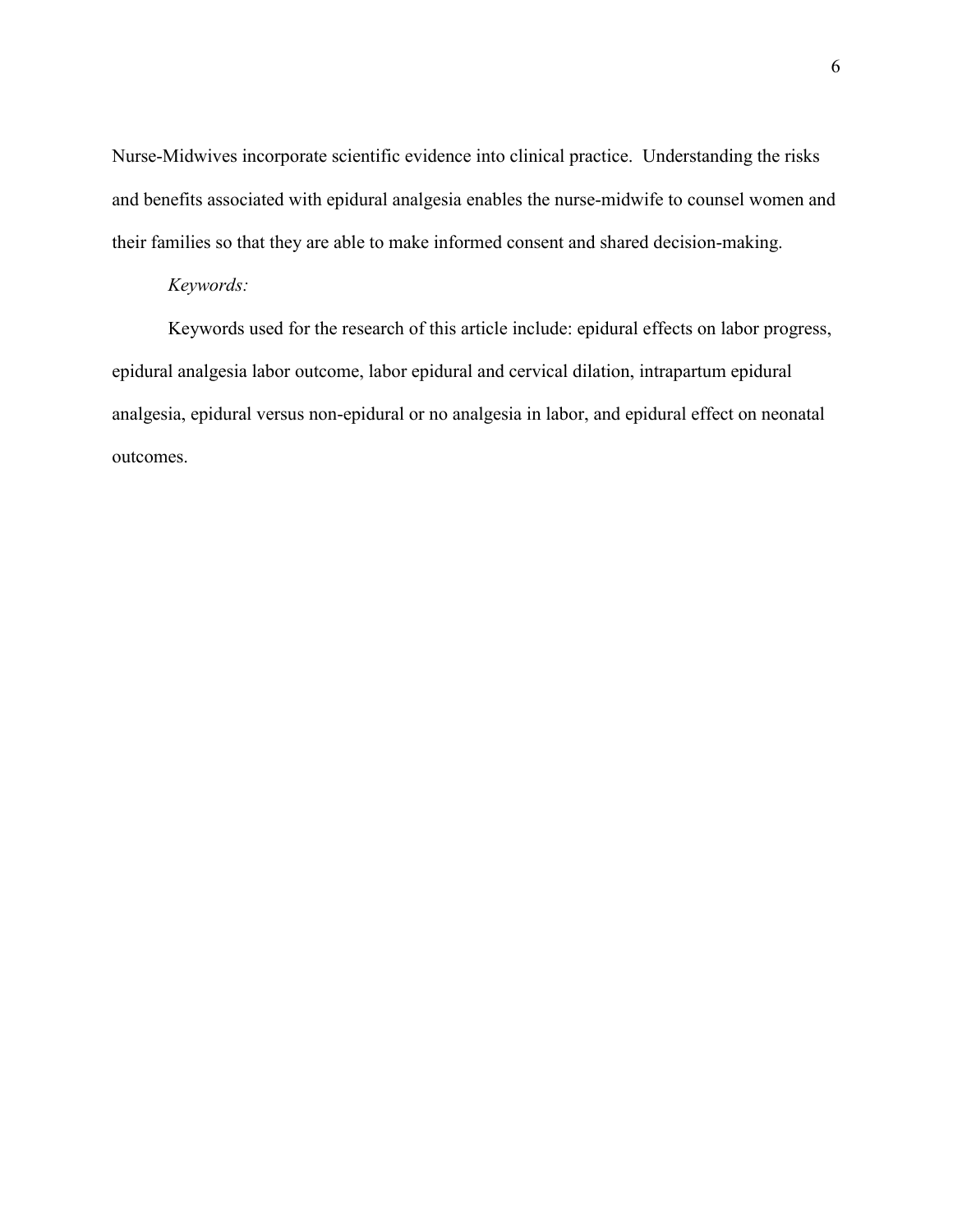# **Table of Contents**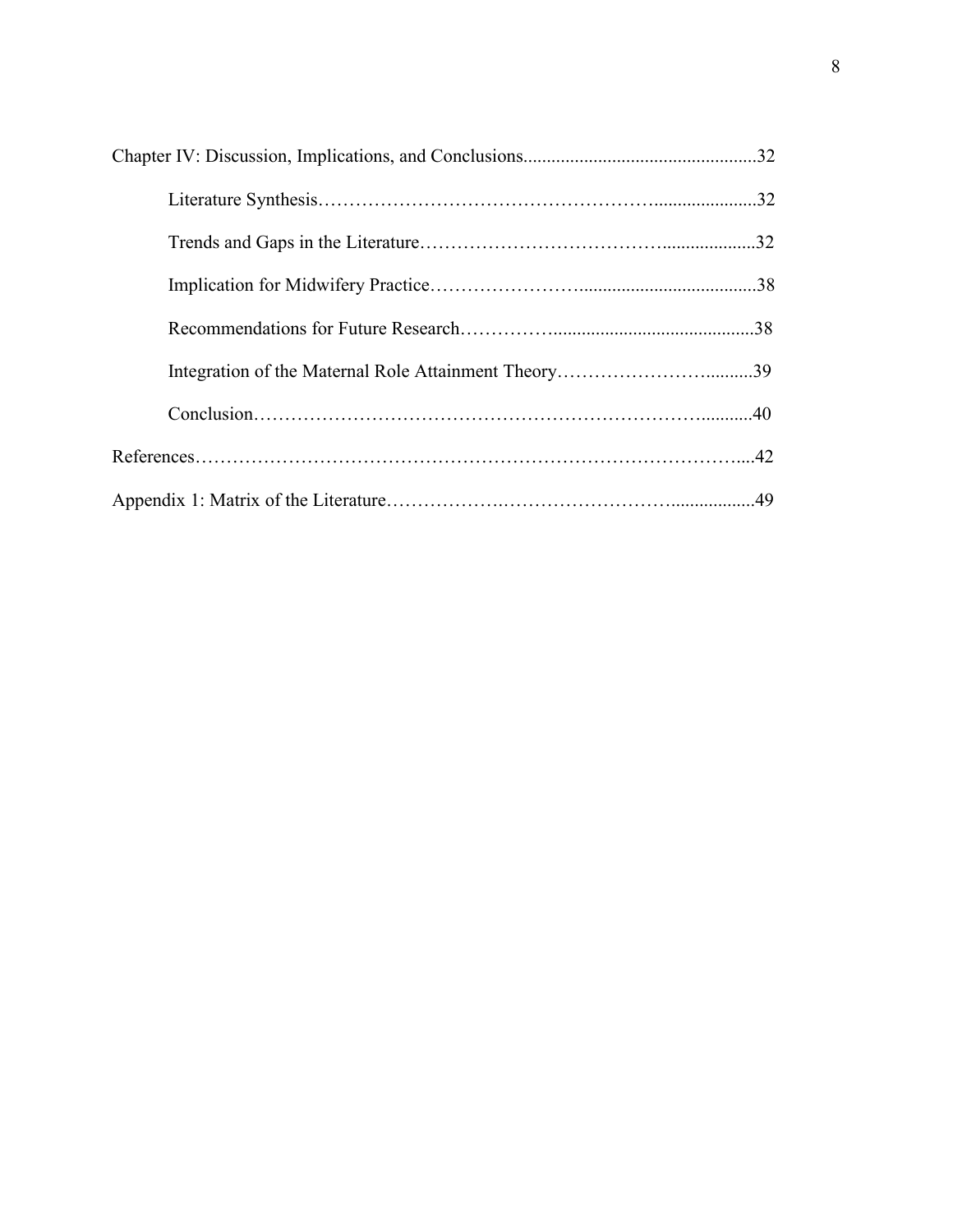#### **Chapter One: Introduction**

For most women, the process of childbirth is painful. Childbirth labor pain ranks high in severity when compared to other types of pain (American College of Obstetricians and Gynecologists [ACOG], 2017). Women's responses to labor pain are influenced by many factors: the type of labor (spontaneous or induction), the birthing environment, the birthing mother's cultural background, her preparation for labor, and the support persons (Sanders & Lamb, 2014). Therefore, each woman's response to labor pain is different. Some women are able to cope with labor pains without any external support, and others ask for pain relief assistance.

Labor epidural analgesia is widely used around the world especially in countries where modern medicine is available such as United States, Europe, China, Japan, Turkey, Iran, Israel, and Nigeria (Sng et al., 2014; Anim-Somuah, Smyth, Cyna, & Cuthbert, 2018; Rukewe, Adebayo, & Fatiregun, 2015). The techniques and concentration used may be different in each country and therefore, the effects of the epidural analgesia could be different making comparison of research outcomes difficult. Globalization of knowledge and information brings opportunities and challenges to the obstetric provider. Patients are getting information from the internet, family, and friends (Sutton & Carvalho, 2017). Additionally, many U.S. based nurse-midwives care for patients who have immigrated from countries with different health care systems and have knowledge or make assumptions about U.S. healthcare based on their country of origin. Therefore, it is important for the nurse-midwife to have an understanding of healthcare in other countries in order to give accurate information and counseling.

Nurse-midwives are primary care providers to laboring women; they are knowledgeable about giving comfort to laboring women. In addition to providing non-pharmacological pain relief options, they also provide information and guidance regarding pharmacological pain relief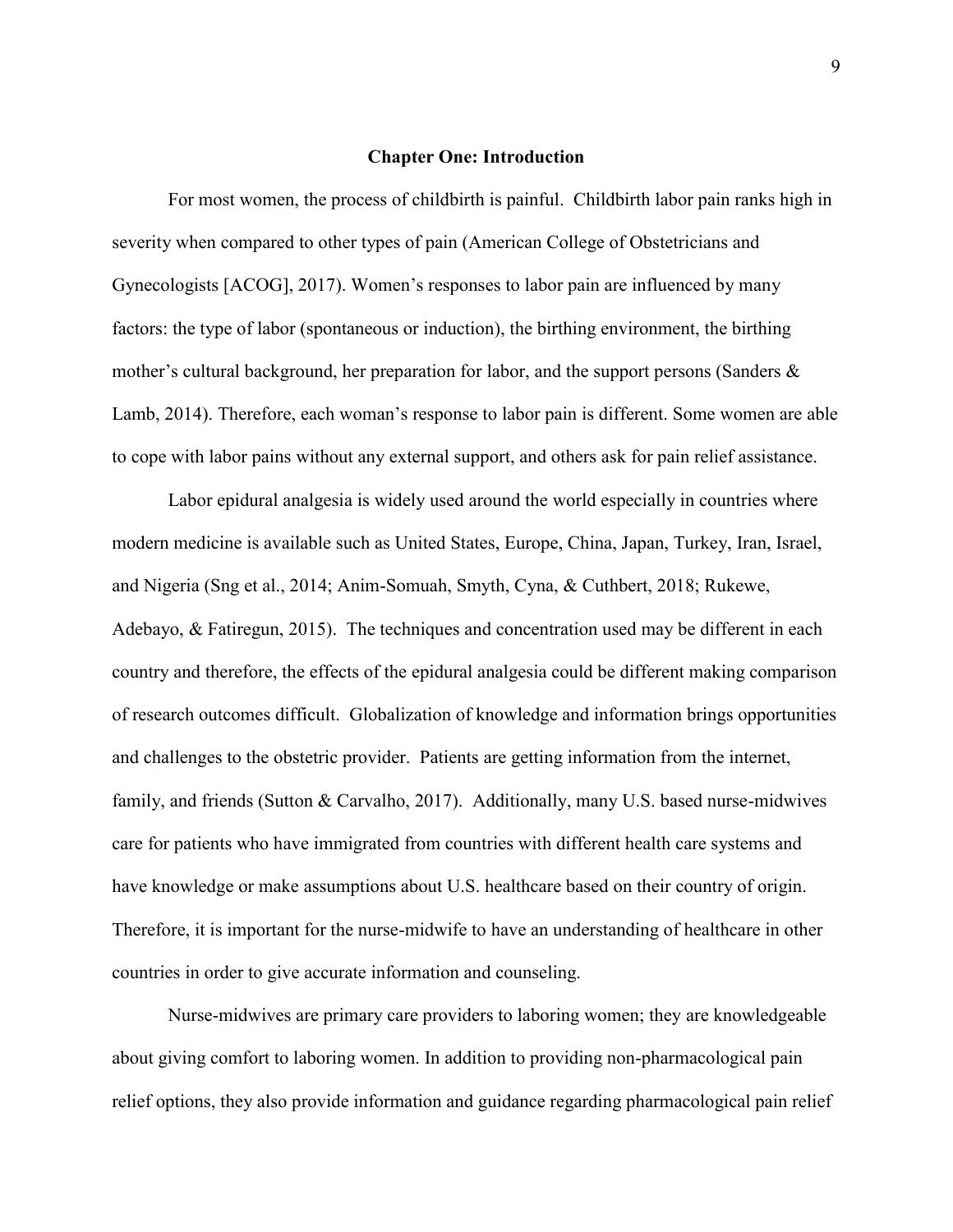options. Pharmacological methods such as parenteral opioids or regional anesthesia in the form of epidural (most common) and combined-spinal epidural are the options offered to women who are laboring in hospitals (ACOG, 2017).

#### **Statement of Purpose**

The purpose of this paper is to critically review the current research on the effects of labor epidural analgesia on laboring progress, mode of delivery and neonatal outcomes in international communities. The international review is chosen for this appraisal as the international community is doing the most current research on epidural analgesia and its effect on labor. Furthermore, nurse-midwives may care for patients or encounter providers or research from other countries and therefore, it is important to be up to date with current research.

Epidural anesthesia has the potential to alter labor progress, mode of delivery and neonatal outcomes. The current research on the effects of epidural anesthesia is contradicting on certain effects of epidural analgesia and labor. For example, some studies show that epidural analgesia prolongs the second stage of labor (Shmueli et al., 2018; Genc et al., 2015) while other studies show epidural has no effect on the duration of second stage (Shen et al., 2017; Singh, Yahya, Misiran, Masdar, Nor, & Yee 2016). Epidural analgesia is an intervention that may lead to a cascade of interventions that lead to less than desirable outcome (Sanders & Lamb, 2014). These may include prolonged or stalled labor, operative delivery, neonate that does not transition well to extrauterine life, and/or affected breastfeeding initiation and duration (Anim-Somuah, Smyth, Cyna, & Cuthbert, 2018).

#### **Evidence Demonstrating Need**

It is important for nurse-midwives to practice evidence-based care and be knowledgeable on the most up-to-date labor pain treatment methods. Ninety-four percent of nurse-midwives in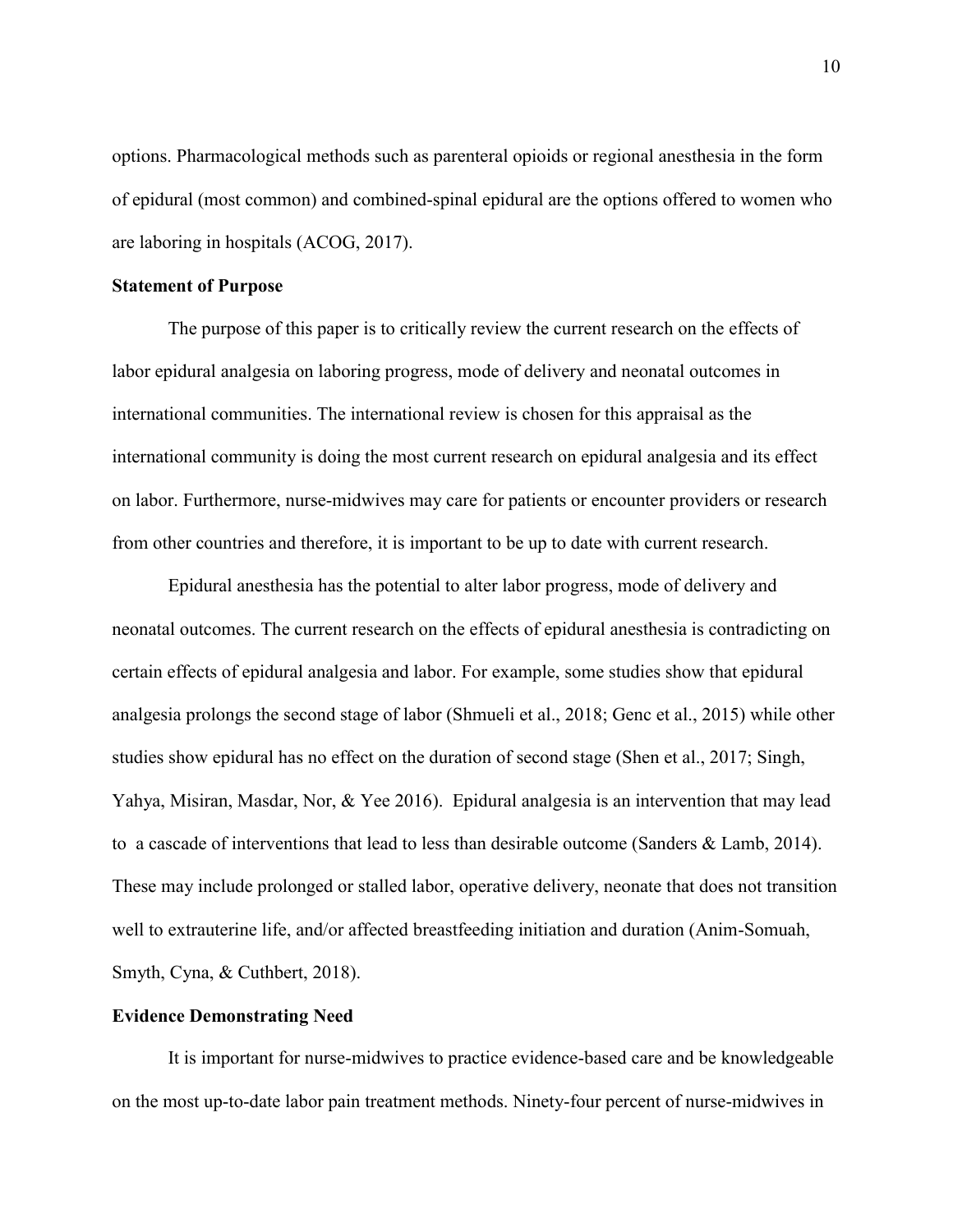the United States practice in hospitals where epidurals are accessible (American College of Nurse-Midwives [ACNM], 2016). Labor epidural anesthesia was first introduced in the early 1900's. Since that time, the techniques and drugs used has significantly improved (Halpern  $\&$ Silva 2010). Developed nations, such as United States and Canada, have almost perfected the science of epidural analgesia. The systematic reviews show the impact of anesthesia on labor outcomes such as prolonged second stage and instrumental deliveries are rarely seen with low dose, low concentration labor epidurals since the late 2000s (Anim-Somuah, Smyth, Cyna, & Cuthbert, 2018; Wang, Sun, & Huang, 2017; Wong 2017; Halpern & Silva 2010).

Epidural usage rates differ greatly across countries. In U.K, it is about 20% (Anim-Somuah, Smyth, Cyna, & Cuthbert, 2018), 50% in China (Hu, Flood, Li, Tao, Zhao, Xia, Wong, 2016) and upwards of 60% of laboring women request an epidural at some point during labor in the United States (Gibson, 2014). Labor epidural analgesia, while popular and effective in pain labor management, is not without risk. Risks include prolonged second stage, instrumental delivery, maternal hypotension and fever (Grant, 2018; Sng et al., 2014).

The main professional organizations in the United states that represent maternity care providers in hospitals are ACOG and ACNM. In other countries, they have similar organizations such as the Royal College of Obstetricians and Gynecologists, the Royal College of Midwives in U.K or the Australian College of Midwives. There is a distinction between the obstetriciangynecologists organization where birth is medicalized and midwifery organization that promote birth as a normal process (Garcia-Lausin, Perez-Botella, Duran, Rodríguez-Pradera, Gutierrez-Martí, & Escuriet, 2019). Nurse-midwives provide holistic care with minimal technological interventions (Newnham, McKellar, & Pincombe, 2016). Nurse-midwives believe in *physiologic birth*. A physiologic birth is a birth powered by the innate abilities of the woman and fetus.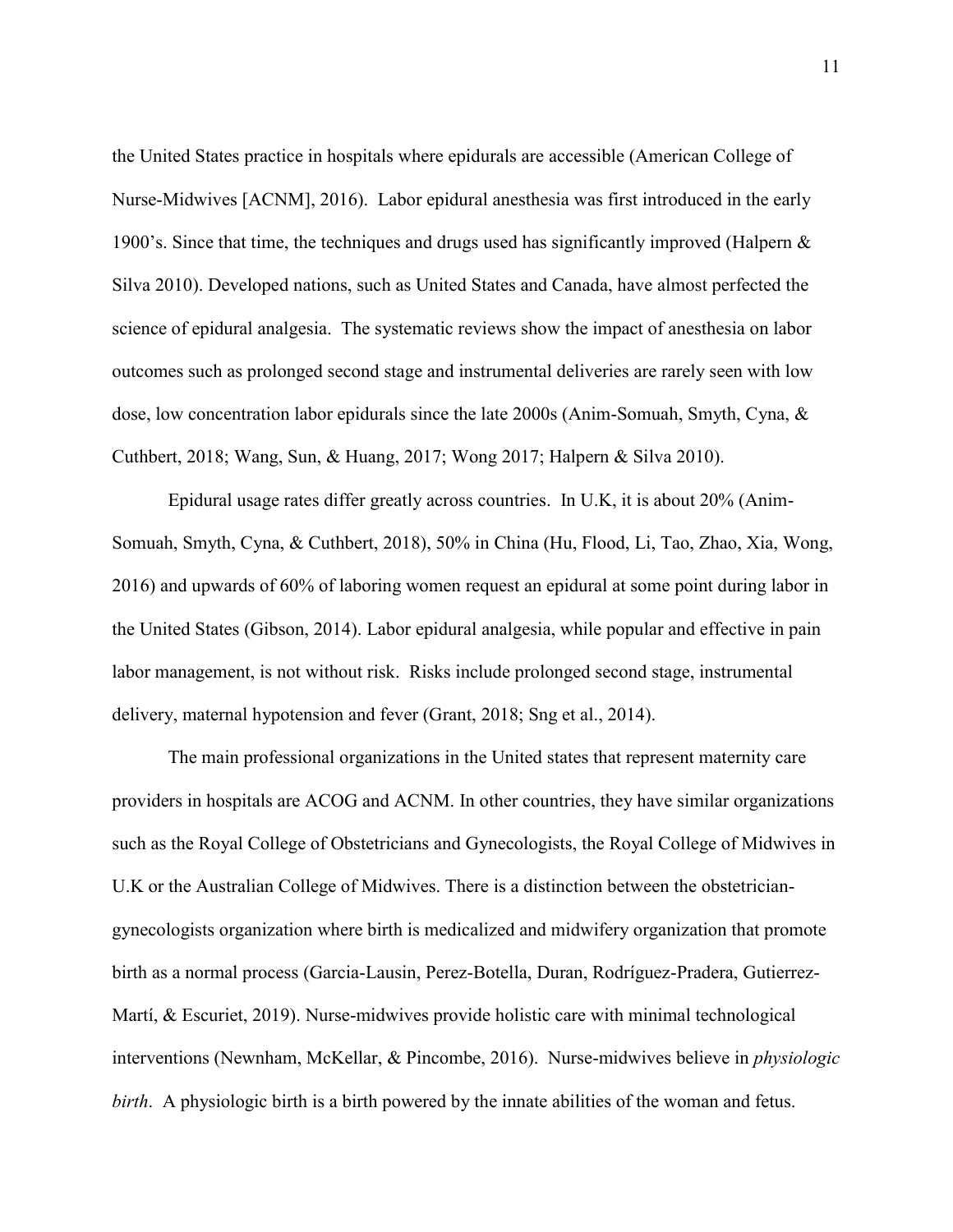Obstetric interventions, such as medications and/or surgery, may disturb the normal physiologic birth process (Royal College of Midwives, 2019; ACNM, 2013; Newnham, McKellar, & Pincombe, 2016). ACNM does not have an explicit position statement for or against epidural analgesia. Nevertheless, it does list epidural anesthesia as disruptive to the physiologic birth (ACNM, 2013). Furthermore, one of the core principles in midwifery is shared decision making between the birthing woman and her provider. The woman is given evidence-based information and ample time to decide what is right for her. Therefore, each woman's birth preferences are respected and supported if and when she chooses interventions such as epidural analgesia.

World Health Organization [WHO] (2018) and ACOG (2017) state labor pain management is essential in obstetric care and women who request an epidural should be given one in the absence of contraindications. Furthermore, ACOG (2017) describes regional techniques, such as epidural and spinal, provide pain relief during labor with minimal adverse maternal and neonatal effects. The ACOG (2017) practice advisory statement indicated multiple times that labor analgesia, whether epidural or other methods, does not appear to increase the risk for cesarean section delivery and therefore should not be withheld.

In comparing the two professional organizations, ACNM and ACOG, it becomes evident that there are two different philosophical understanding of what labor pain is and how it should be treated. ACNM sees labor pain as part of a normal process of birthing, a process best left undisrupted (Gibson, 2014). ACOG sees pain as a condition that should be treated with whatever methods and options are available.

The International Confederation of Midwives [ICM] (2017) representing midwives in over 113 countries also has a position statement regarding labor interventions. On an international scale, midwives acknowledge that every intervention potentiates the possibility of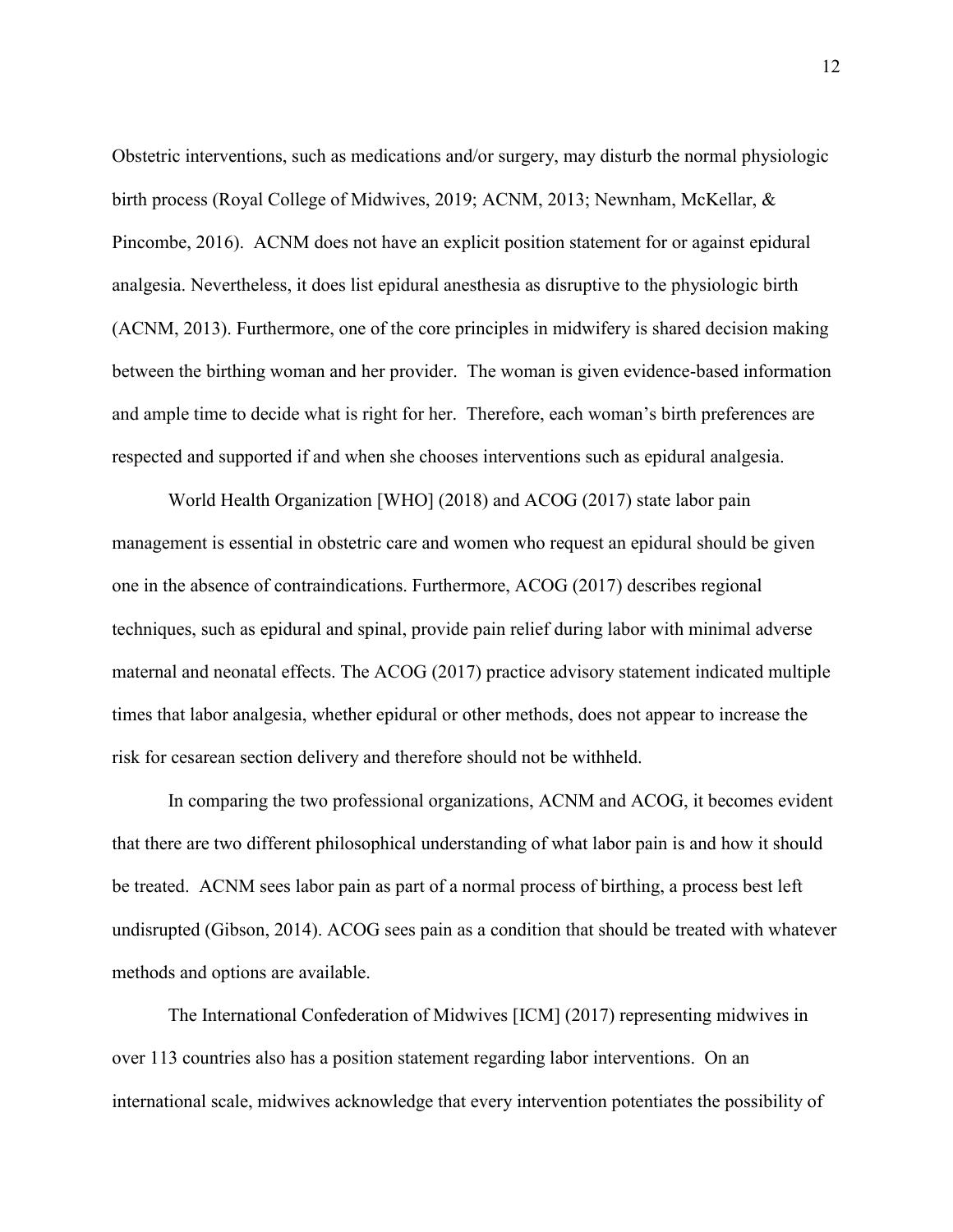adverse effects and thus ICM encourages respect and support for the normal birth process and judicial use of interventions such as epidural analgesia with informed consent. In Britain, the Royal College of Midwives (2019) has active initiatives promoting intervention free births such as epidural analgesia and promoting the normal physiologic birth. In countries where midwives have more prominent presence and independent practice like United Kingdom, epidural analgesia use rates are low in the 20% compare to places like the United States where epidural use in much higher, >60% (Newnham, McKellar, & Pincombe, 2016; Anim-Somuah, Smyth, Cyna, & Cuthbert, 2018).

 The most current systematic reviews on the effect of epidural analgesia on labor progress, delivery type, and neonatal outcomes indicate that epidural analgesia is effective in reducing pain when compared to no epidural or opioid injections (Anim-Somuah, Smyth, Cyna, & Cuthbert, 2018; Sng et al., 2014). Side effects and complications include a longer first and second stage, more instrumental deliveries, but no neonatal adverse outcomes (Anim-Somuah, Smyth, Cyna, & Cuthbert, 2018; Grant, 2018; Sng et al., 2014). Epidural anesthesia users may also experience more hypotension, motor blockade, fever, and urinary retention necessitating more intervention to correct these side effects (Anim-Somuah, Smyth, Cyna, & Cuthbert, 2018; Grant, 2018). However, the issue is complicated by historical lack of clear evidence recommending use or avoidance of labor epidural analgesia (Wong, 2017; Sng et al., 2014).

There are many variables that effect labor outcomes and many ways to assess the interactions in evaluating the safety of epidural analgesia for the mother and baby. Depending on how the study was designed and the study population, different conclusions are reached. It is important that each individual practitioner read the current evidence and explain the information to patients in a way that in understandable and meaningful to them.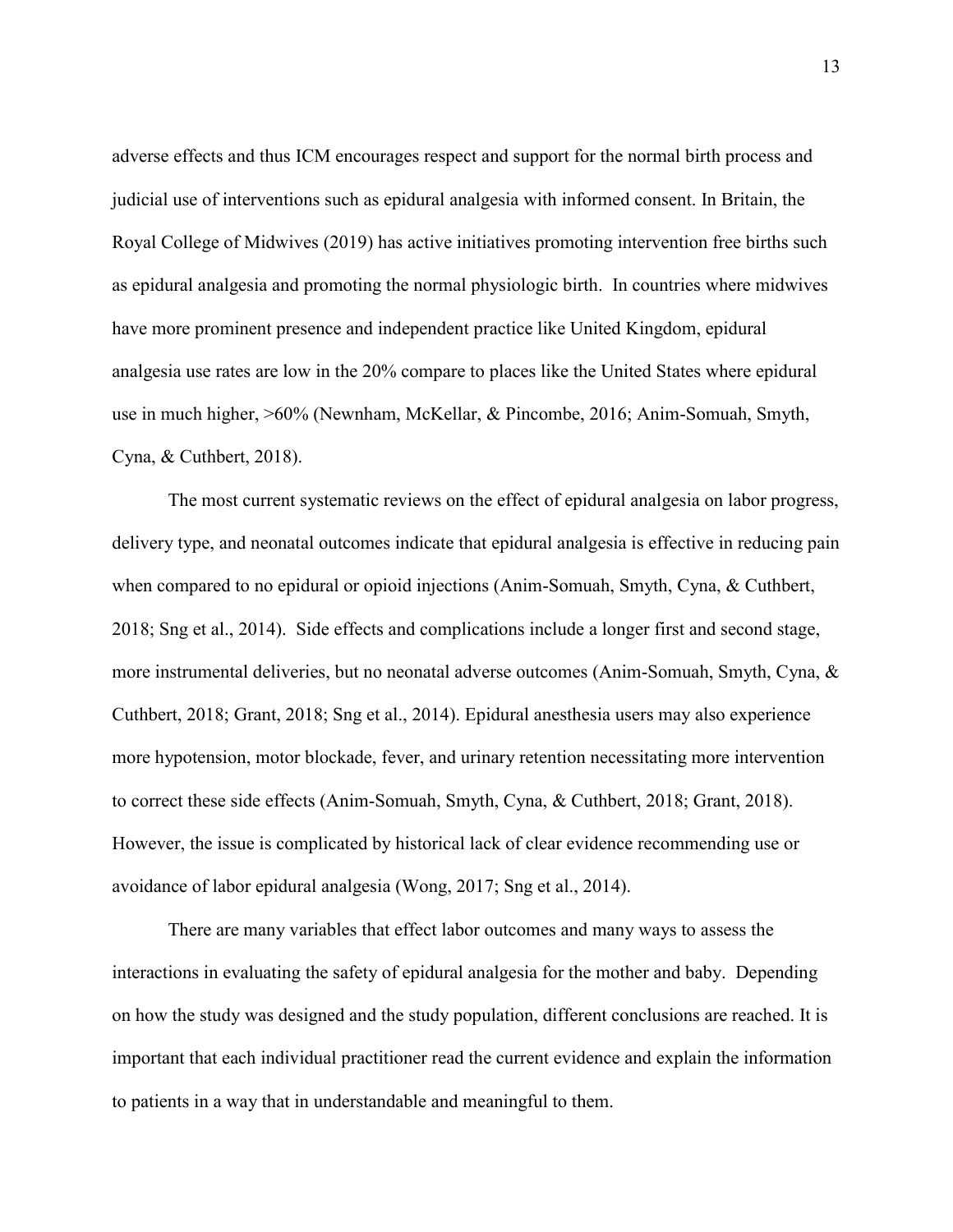#### **Significance to Nurse-Midwifery**

Per the American College of Nurse-Midwives [ACNM] (2012), the nurse-midwifery model of care advocates for non-intervention in the absence of complications. Epidural analgesia being an intervention requires the nurse-midwife to assess the risk-benefit it could have on the labor outcomes. Equally important for nurse-midwives is advocacy for informed choice, shared decision-making, and the right to self-determination. It is the nurse-midwife's goal to provide accurate information and the woman's right to decide how to manage labor pain.

The mixed results of the research thus far indicate that epidural analgesia may or may not have an effect on labor progress, delivery mode and the neonatal outcome. Current knowledge about epidural analgesia allows the nurse-midwife to be strong advocate and health partner for the laboring woman. There are many factors that influence a woman's decision to request an epidural analgesia: personal expectations, support from caregivers, involvement in decisionmaking, age, socio-economic status, ethnicity, childbirth preparation, the physical birth environment, and medical interventions (Klomp, Manniën, de Jonge, Hutton, & Lagro-Janssen, 2014). These factors are dynamic and are influenced by each women's culture and availability of resources. The nurse-midwife is there to provide the most up-to-date information through skillful communication and understanding of factors that may influence patient's coping plan.

#### **Theoretical Framework**

 Nursing theories are foundations of nursing care that explain the psychological tasks and needs of the patient. Therefore, it is important to base research and practice on nursing theories. Two nursing theorists who specialize in perinatal nursing are Reva Rubin and Ramona Mercer. Reva Rubin first developed a theory on maternal identity and role attainment in 1967, which was taken and expanded upon by Mercer, a student of Rubin (Noseff, 2014). Mercer's middle range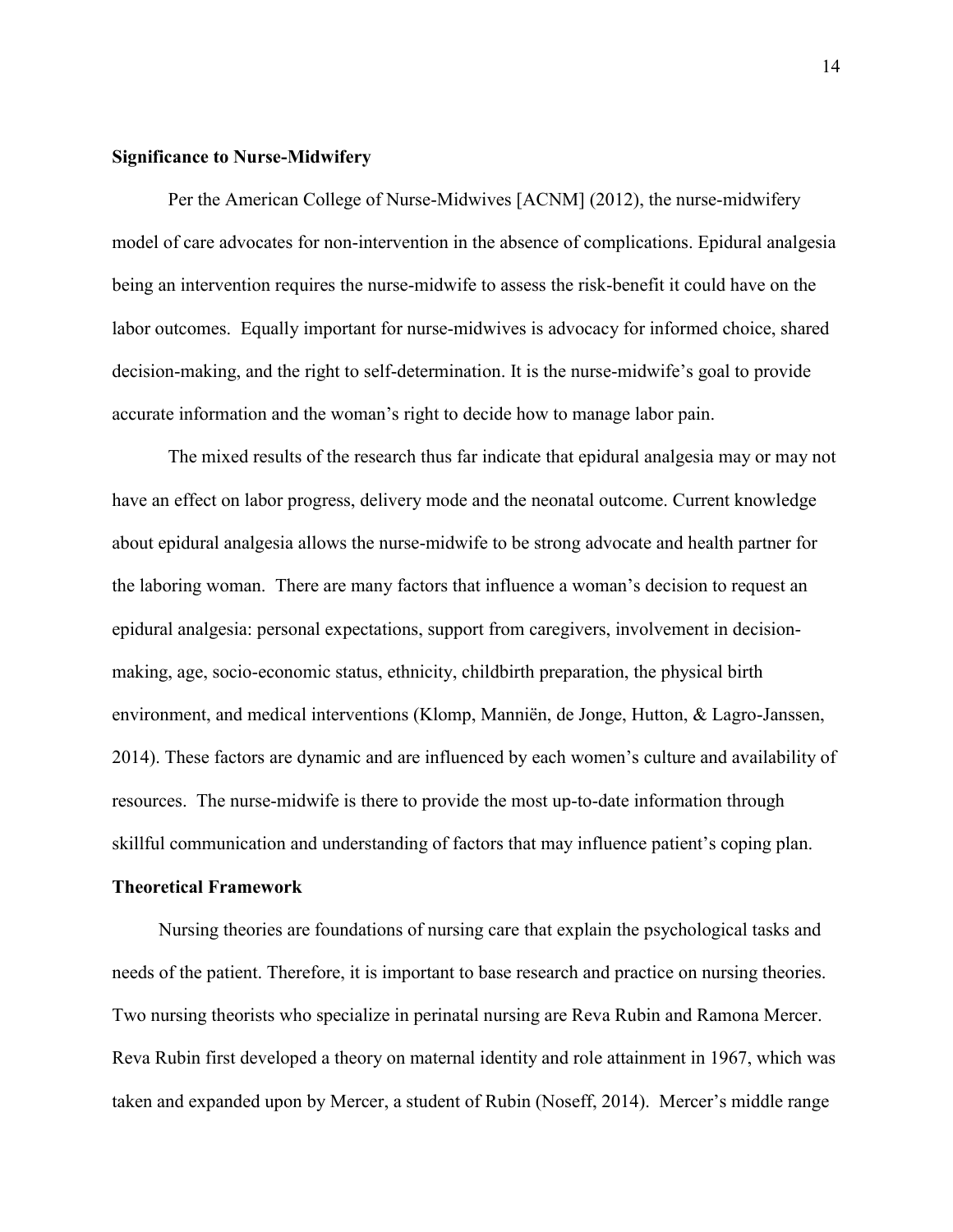theory of maternal role attainment pertains to the woman's psychosocial preparation and adaption to motherhood. Although this theory originated from Rubin's theory, Maternal Role Attainment theory is the most widely used theory in perinatal care. While this theory mostly deals with mother-infant bonding, the attachment and role attainment goal starts before pregnancy and continues 12 months postpartum. The perception of birth experience is an important stage in developing attachment and successful motherhood role attainment. By reducing adverse environmental factors and promoting social support, the woman's sense of role attainment is increased. In this theory, the nurse-midwife's role is to help the mother develop a sense of self-efficacy (Noseff, 2014).

Rubin's theory, or framework as Sleutel (2003) called it, is the first theoretical framework in intrapartum nursing care. This theory details how the mother experiences pregnancy, birth, and psychological tasks that will help her attain successful motherhood role. Rubin describes the intrapartum task of the mother as seeking safe passage and giving of oneself. Seeking safe passage refers to the mother's knowledge and care-seeking behaviors to ensure safe delivery. Giving of self refers to the sacrifice mothers make to ensure safety of her baby. If this is the psychological task of the mother, then the nurse-midwife's actions, information and support should be directed toward enhancing this task so that the mother feels safe and supported.

Rubin believed that providing information to the laboring woman appeals to her cognitive awareness and self-image, which gives a sense of control and understanding of the situation to increase self-esteem. Providing information helps the mother make the right decision for herself and baby. Affirmation and appraisal support are of paramount importance in midwifery care. Whether the laboring woman decides to get an epidural or not, it is important that nurse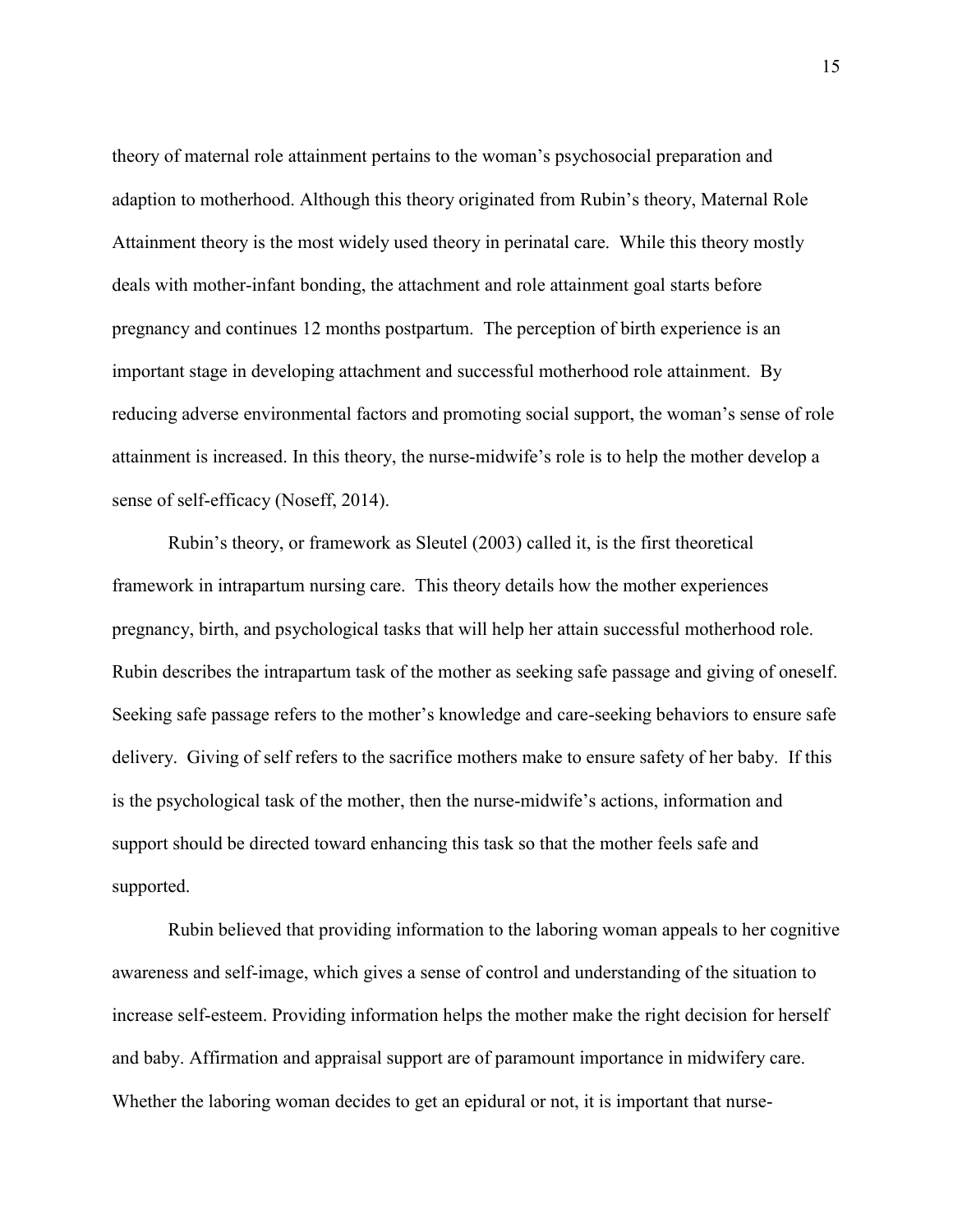midwives are affirming and validate her choices. Rubin also identified physical or instrumental support as equally important during labor care. Whether the patient has an epidural or not, nursemidwives should strive to provide comfort care through physical support of the laboring woman via touch, positions, hydration and nutrition support so she can focus on the important task of giving birth (Sleutel, 2003).

Rubin's role attainment theory fits well with the midwifery care model in general and particularly in the intrapartum care. Events that occur during the birth process can have a major impact on the role development of the mother (Sleutel, 2003). Labor pain and its management is a small piece of a much bigger task of becoming a mother. It is important for the midwife to keep that in mind and not get caught up in individual tasks or events.

#### **Summary**

Labor epidural analgesia are used in many countries around the world. The effects of epidural analgesia on labor outcomes are still a debated subject and many countries are actively studying epidural analgesia. In this chapter, the discussion covered the purpose of the paper, which is to critically review the current research on the effects of labor epidural analgesia on laboring progress, mode of delivery and neonatal outcomes in international communities. It also discussed the need for this review as recent research on labor epidural anesthesia in different countries is contradicting as to its effect on labor outcomes. This research is important for the midwifery profession because the midwife is tasked with being knowledgeable on the current research in order to give evidenced-based information to patients, allowing patients to make informed decisions about their healthcare. The labor process is important for the mother-to-be patient and Rubin's Maternal Role Attainment theory was used to guide the nursing process of interacting with laboring women. Chapter two will discuss the methods used for this critical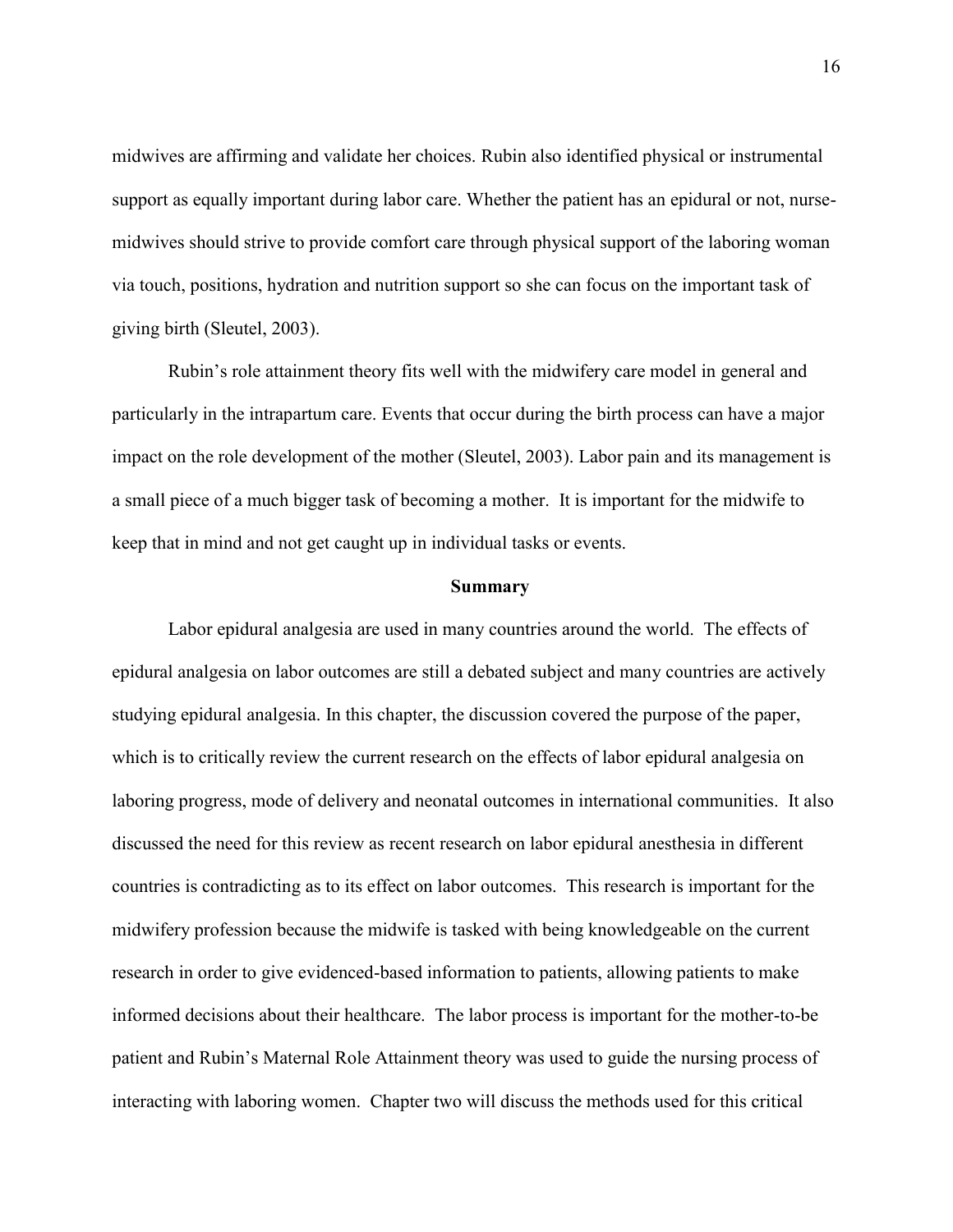appraisal of the literature, search strategies, inclusion and exclusion criteria, a summary of the number and types of research selected for review, and criteria for evaluating research studies.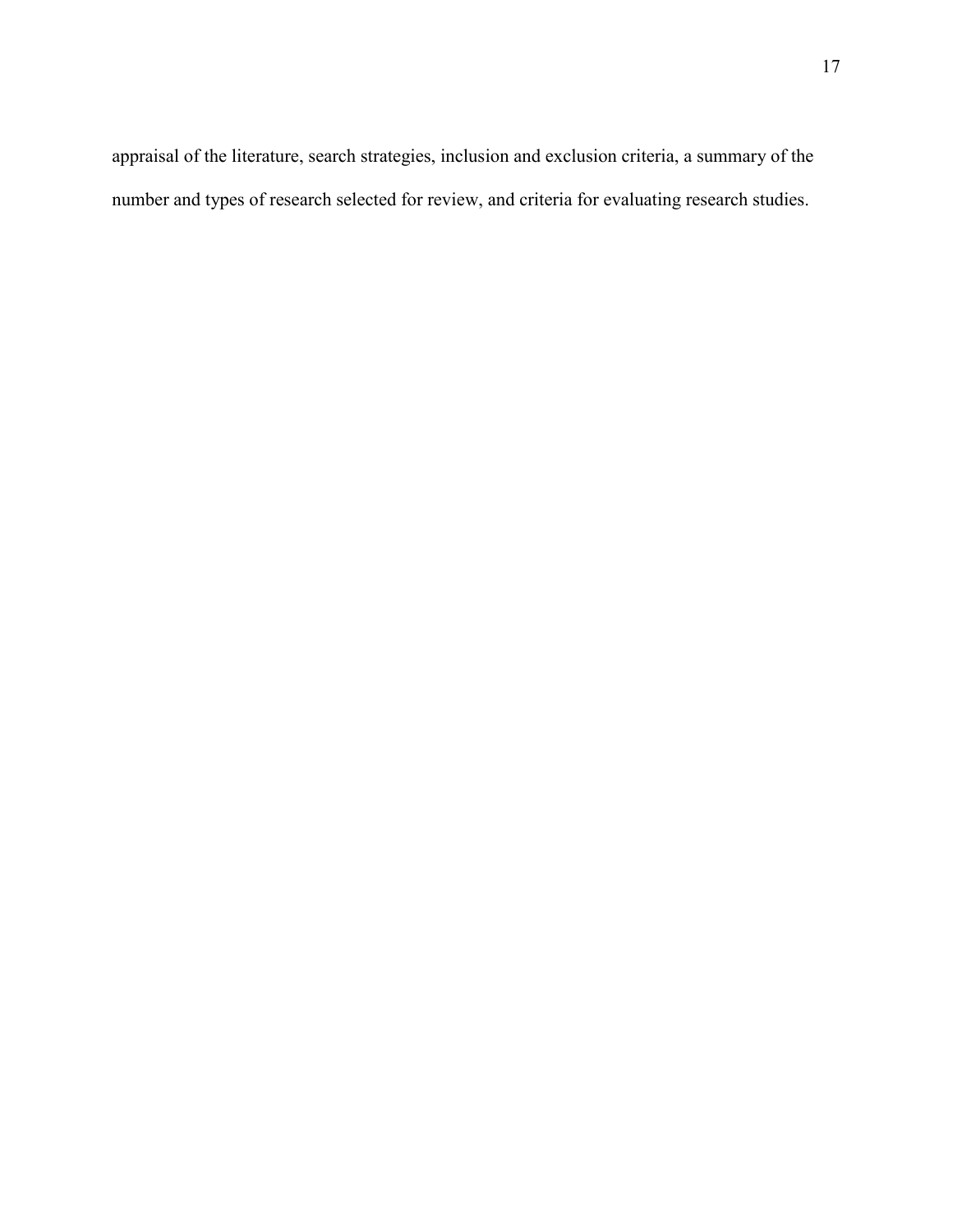#### **Chapter II: Methods**

The purpose of this chapter is to describe search strategies used to identify research studies, criteria for including or excluding research studies, summary of the number and types of studies selected for the review, and criteria used for evaluating research studies. The goal of this literature review and appraisal was to identify research studies and analyze them based on Dearholt and Dang (2012) criteria for appraisal. Each study was appraised on its applicability to the clinical question based on the purpose of the study, setting, study sample, design, results, conclusions, and recommendations.

#### **Search Strategies**

The purpose of this critical appraisal of the literature is to determine the impact of epidural analgesia on labor progress, mode of delivery, maternal and fetal outcomes. Search strategies used to identify research articles on labor analgesia and labor outcomes was limited to years 2013-2018. Epidural analgesia is a medication and therefore science based and continuously evolving. Epidural analgesia components and dosage have changed and advanced with experience and techniques. It was important to limit search articles to the last 5 years to find the most current research as this is specialty that is changing and evolving (Halpern & Silva, 2010). Data bases used were the Cumulative Index to Nursing and Allied Health Literature (CINAHL), PubMed MEDLINE, and Cochrane Database of Systematic Reviews. The search terms used included epidural effects on labor progress, epidural analgesia labor outcome, labor epidural and cervical dilation, intrapartum epidural analgesia, epidural versus non-epidural or no analgesia in labor, epidural effect on neonatal outcomes. Additionally, the references within the research studies were examined to find additional relevant articles.

#### **Criteria for Inclusion or Exclusion**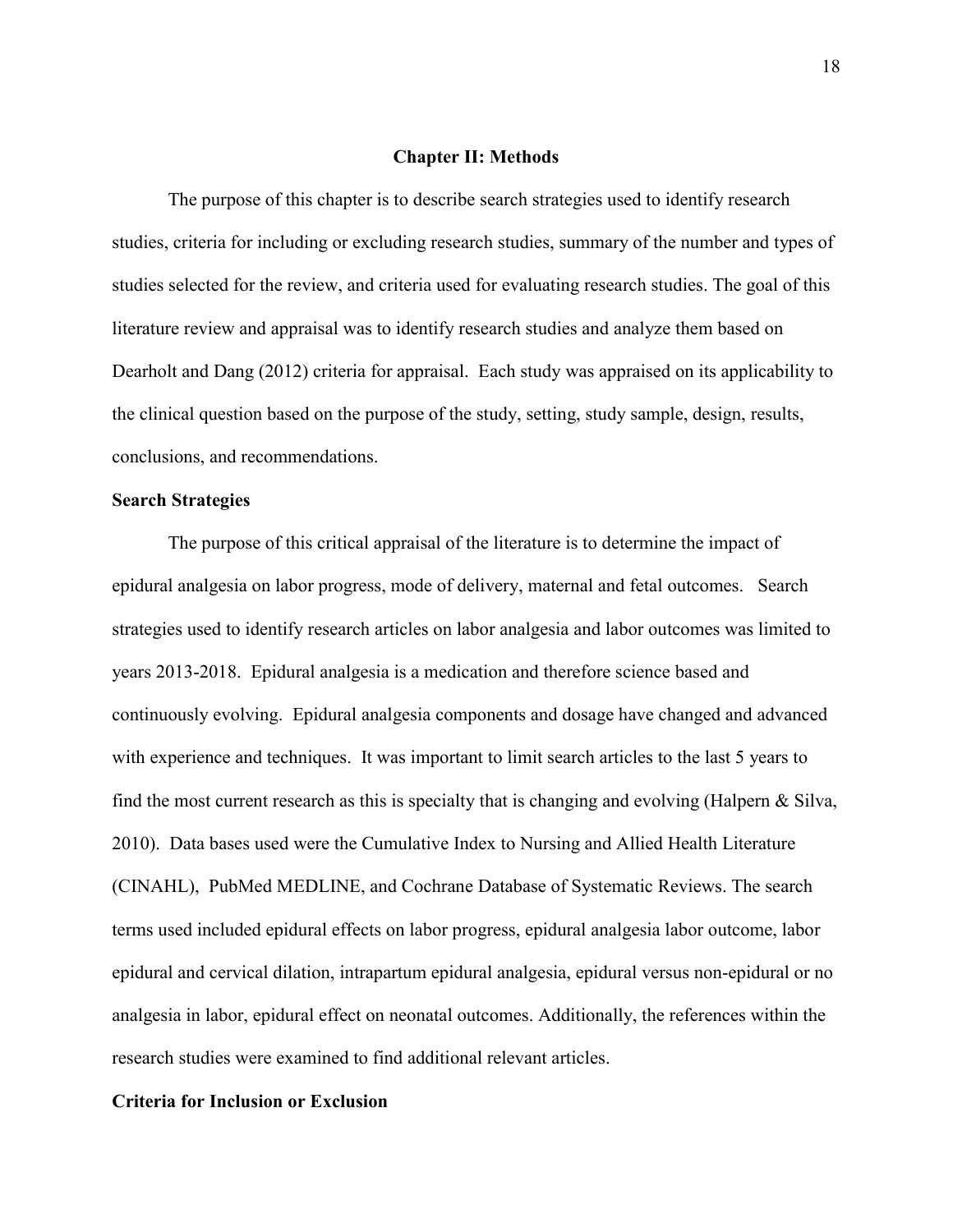*Inclusion.* Inclusion criteria for the articles for this review included articles that addressed epidural analgesia and its effects on labor progress, mode of delivery, maternal and neonatal outcomes. Primary inclusion criteria was location of study; international studies were specifically searched for and included if it met inclusion criteria. An intentional attempt was made to find studies from every continent of the world and, more specifically, countries that have similar health care systems to the U.S. Experimental, quasi-experimental, non-experimental research studies with good to high quality were also included.

Epidural analgesia is an intervention often administered by anesthesiologist whereby labor and delivery care is provided by a midwife or obstetrician. Therefore, research articles from these providers were selected for this review. Articles published by specialty journals such as *Journal of Obstetrics and Gynaecology, Anesthesia & Analgesia,* and *Midwifery* were prioritized and selected when appropriate for this review. Studies that were adequately powered with sufficient sample size were also selected. Studies that state specific medication used for epidural were preferred for this appraisal review. Sample characteristics such as gestational age greater than 36wks, singleton, vertex presentation and otherwise healthy mother and baby were selected for review.

*Exclusion.* Exclusion criteria included studies published before 2013, not written in English or level IV or higher of evidence strength grade on the Johns Hopkins Research Evidence Appraisal Tool (Dearholt & Dang, 2012). Studies with low quality grading were also not included either. Studies that did not specify the type of epidural medication administered or did not state the inclusion/exclusion criteria for the study were also excluded. Study methods and measurement tools were critically examined. Studies that did not define measurements or standardized language (FHR nomenclature/Apgar) or studies that did not state how they defined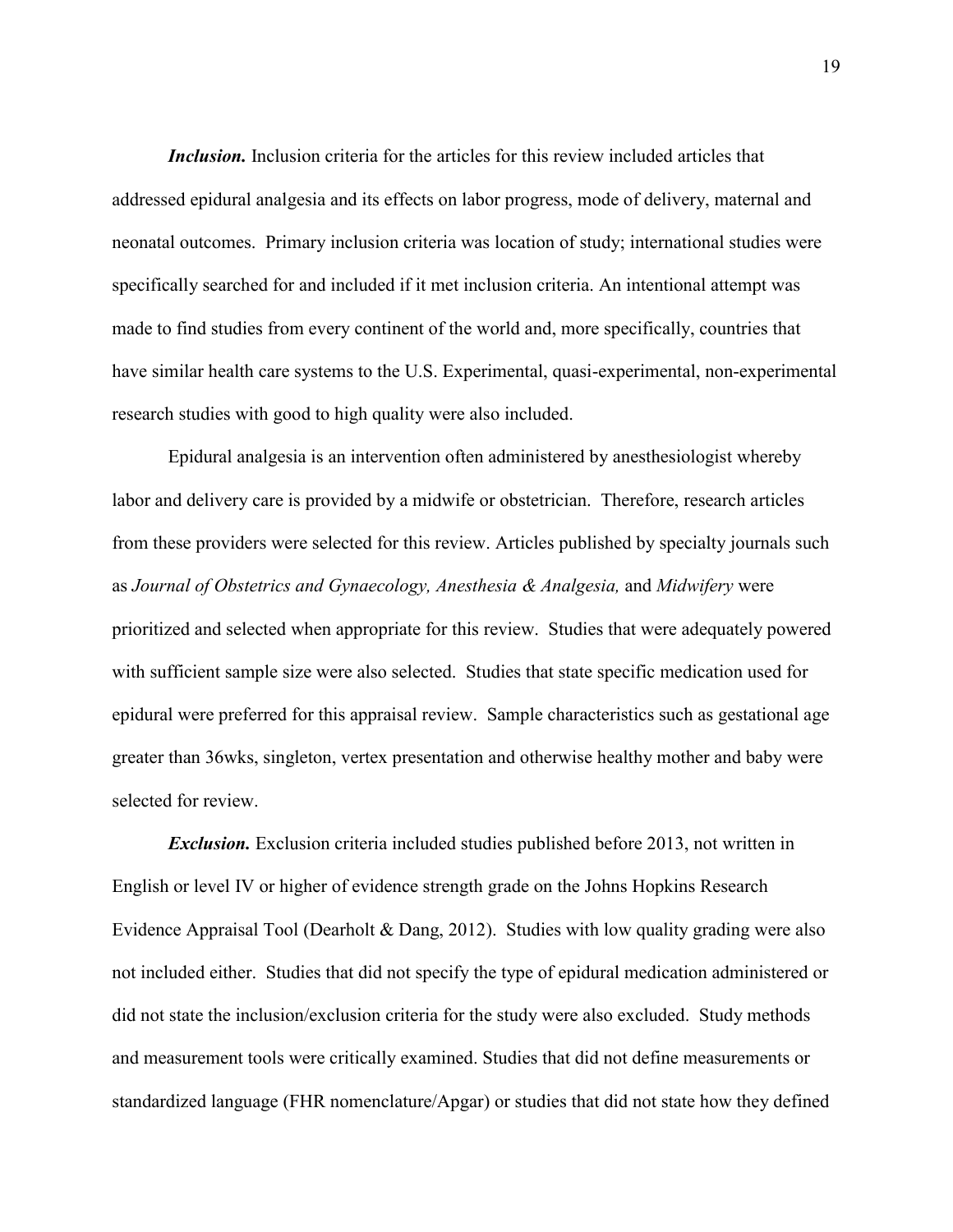prolonged labor by what standard were excluded. No systematic reviews, meta-analysis, qualitative studies or expert opinion articles were included in this review. Research done in the U.S. was also excluded.

#### **Summary of Selected Studies**

Initial search was "epidural analgesia AND effect AND labor". This gave more results in all of the search engines listed above. In CINAHL, the input resulted in 297 articles. Search results were refined to peer reviewed and published in academic journals. Results dropped to 197 articles. When search results were limited to 2013-2018, the number of results significantly dropped to 106. In PubMed MEDLINE search engine, the term "epidural analgesia AND effect AND labor outcome resulted in 530 articles. Results were refined to publication dates in last 5 years and the total number was reduced to 130. The same search terms were put into the Cochrane Database of Systematic Reviews; seven articles were found under this search term. When the publication date was limited to the last five years, the results dropped to 6 articles. Three articles were found through the reference list in Cochrane Database of Systematic Reviews articles. After sifting through many articles and evaluating the strength of evidence, a total of 20 articles met the inclusion criteria and were selected for final review and appraisal. Of the 20 articles selected for this review, 4 were randomized controlled trial, 2 quasi-experimental and 14 were non-experimental or qualitative studies, including retrospective, prospective, cohort, and descriptive methods.

- Level I experimental studies  $(n=4)$
- Level II, quasi-experimental studies  $(n=2)$
- Level III, non-experimental studies  $(n=14)$
- Level IV, clinical practice guidelines  $(n=0)$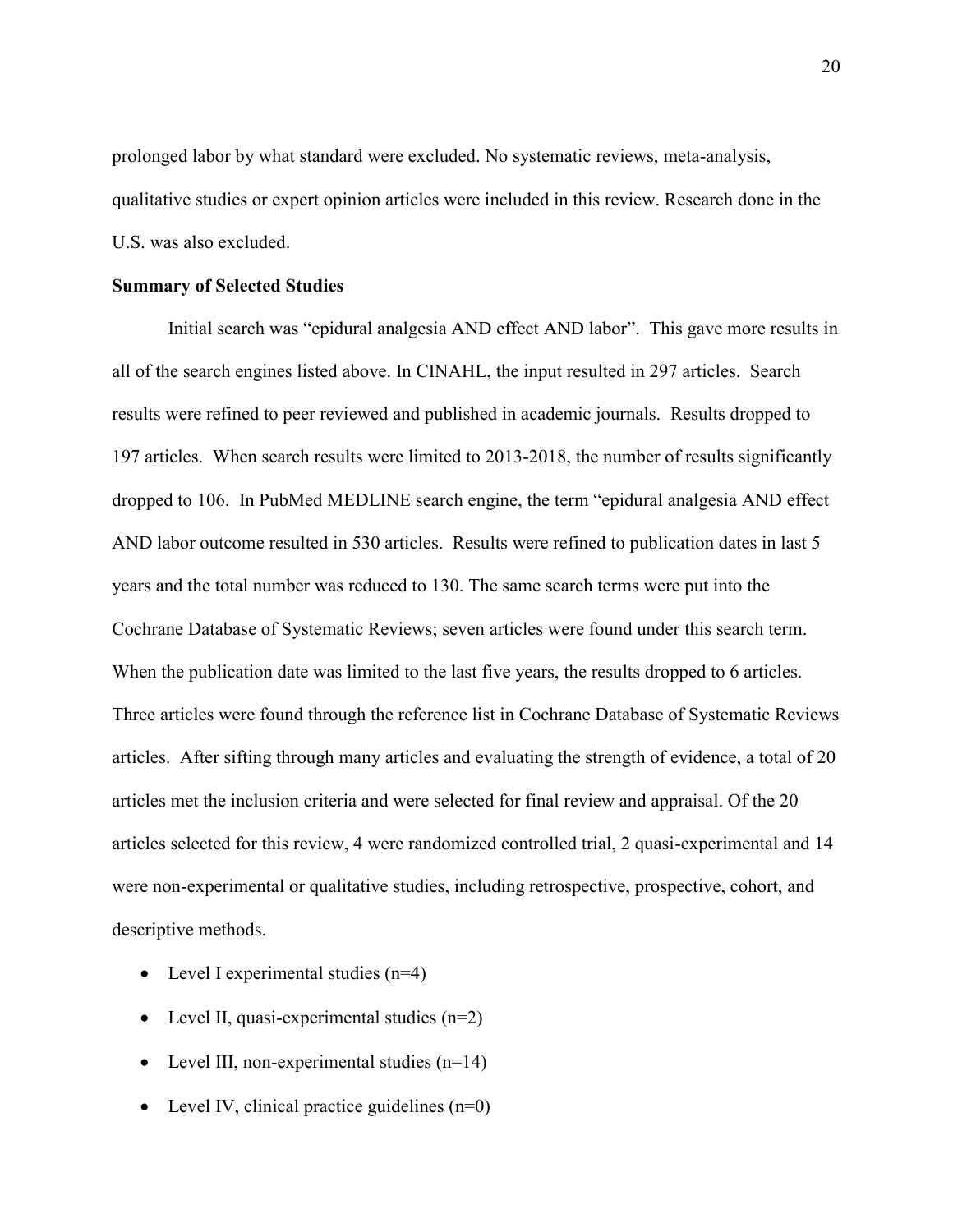• Level V, non-research literature reviews and case studies  $(n=0)$ 

#### **Evaluation Criteria**

The selected articles were evaluated for strength and quality using the Johns Hopkins Research Evidence Appraisal Tool. The strength of evidence was graded level I-V. Level I evidence was assigned to randomized controlled trials. Level II to quasi-experimental studies. Any non-experimental studies were assigned to level III by the appraiser. Quality of studies was assigned according to the criteria set by Johns Hopkins Research Evidence Appraisal Tool. Quality is rated as low, good or high quality depending on the sample qualities, consistence of results and recommendation and quality of conclusions (Dearholt & Dang, 2012). The strength of evidence of the articles appraised on this review mainly consistent of level III due to the nature of the subject being studied.

#### **Summary**

The University data bases of CINAHL, Science Direct, PubMed MEDLINE, and Cochrane Database of Systematic Reviews were used for this appraisal review of the current research on epidural analgesia during labor and its effects on labor progress, type of delivery, and maternal and fetal outcomes. Articles published between the years 2013-2018 were selected that evaluated epidural analgesia use during labor for women that had full term, singleton, and low risk pregnancy. Twenty articles were finally selected for final appraisal. Johns Hopkins Research Evidence Appraisal Tool (Dearholt & Dang, 2012) was used to assess the strength and quality of evidence.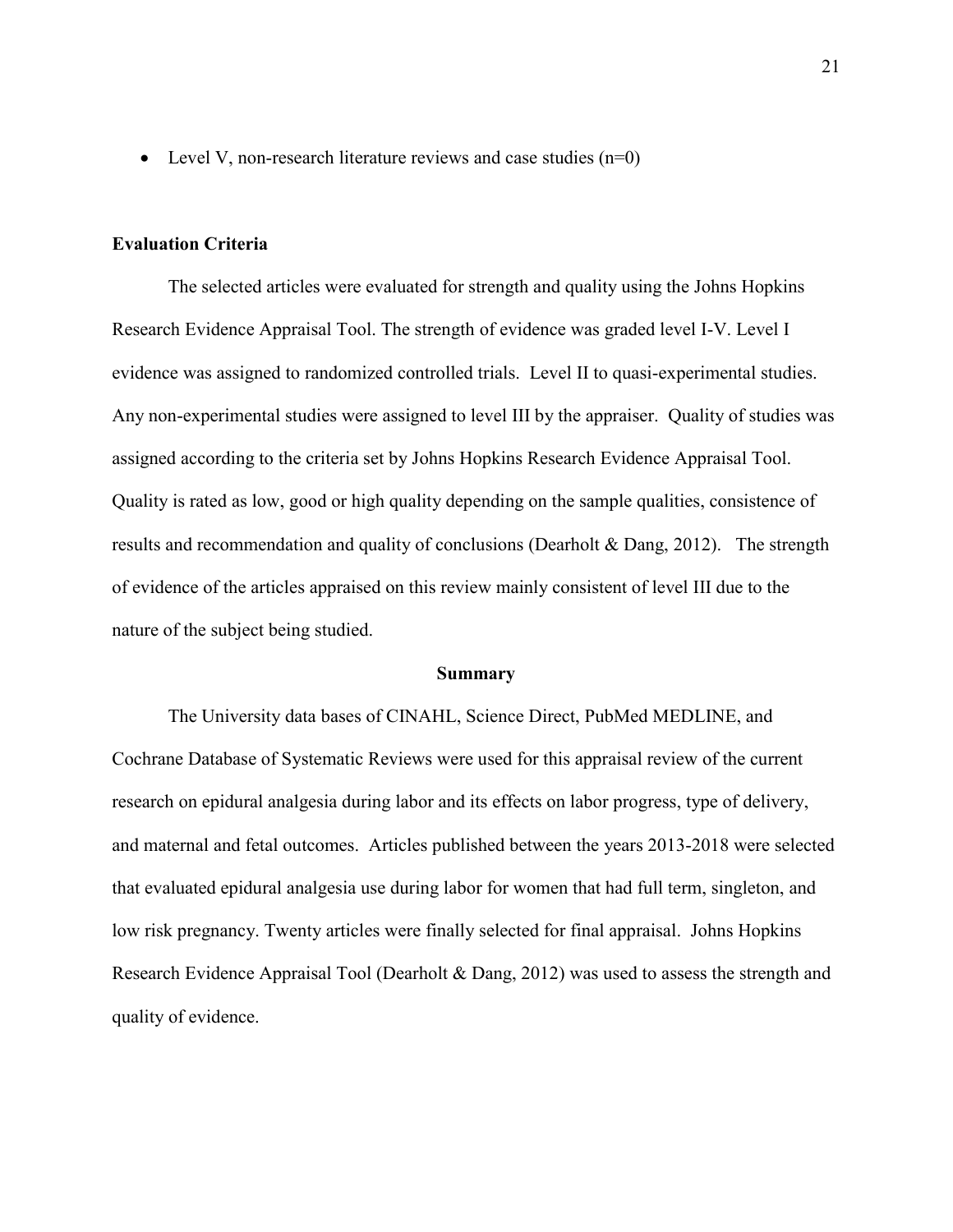# **Chapter III: Literature Review and Analysis Synthesis of Matrix**

A matrix format was used to organize the research studies and present major themes as they relates to epidural anesthesia's effect on labor progress, mode of delivery and neonatal outcomes. The matrix is organized to present data in this order. The column headings of the matrix are chosen to reflect and organize data from each research study in succinct manner. The heading used are study purpose, description of the sample population and setting, level of evidence and quality, study design, results, strengths/limitations, and implication for the clinical question (Appendix 1). The matrix organized the studies based on level and quality. The highest level and quality of study was listed first and were organized chronologically by year with the most recent articles listed first. The level of evidence and quality of each research study was appraised using the Johns Hopkins Research Evidence Appraisal tool (Dearholt & Dang, 2012). Studies with low quality and systematic reviews were excluded. The studies' pertinent findings are evaluated and synthesized in the following section.

#### **Synthesis of the Major Findings**

Twenty scholarly research articles were appraised in this review to determine the impact of epidural anesthesia on labor progress, mode of delivery and neonatal outcomes. Eleven studies addressed multiple aspects of labor, such as duration of labor in first and second stage, mode of delivery and neonatal effects of epidural anesthesia, since labor events and labor outcomes are intricately related. Two studies focused on labor progress in relation to epidural use. Three articles concentrated on mode of delivery, whether spontaneous vaginal delivery, operative vaginal delivery or cesarean section. Four articles examined epidural effects on neonate transition and breastfeeding concerns. The major themes that emerged from these studies were: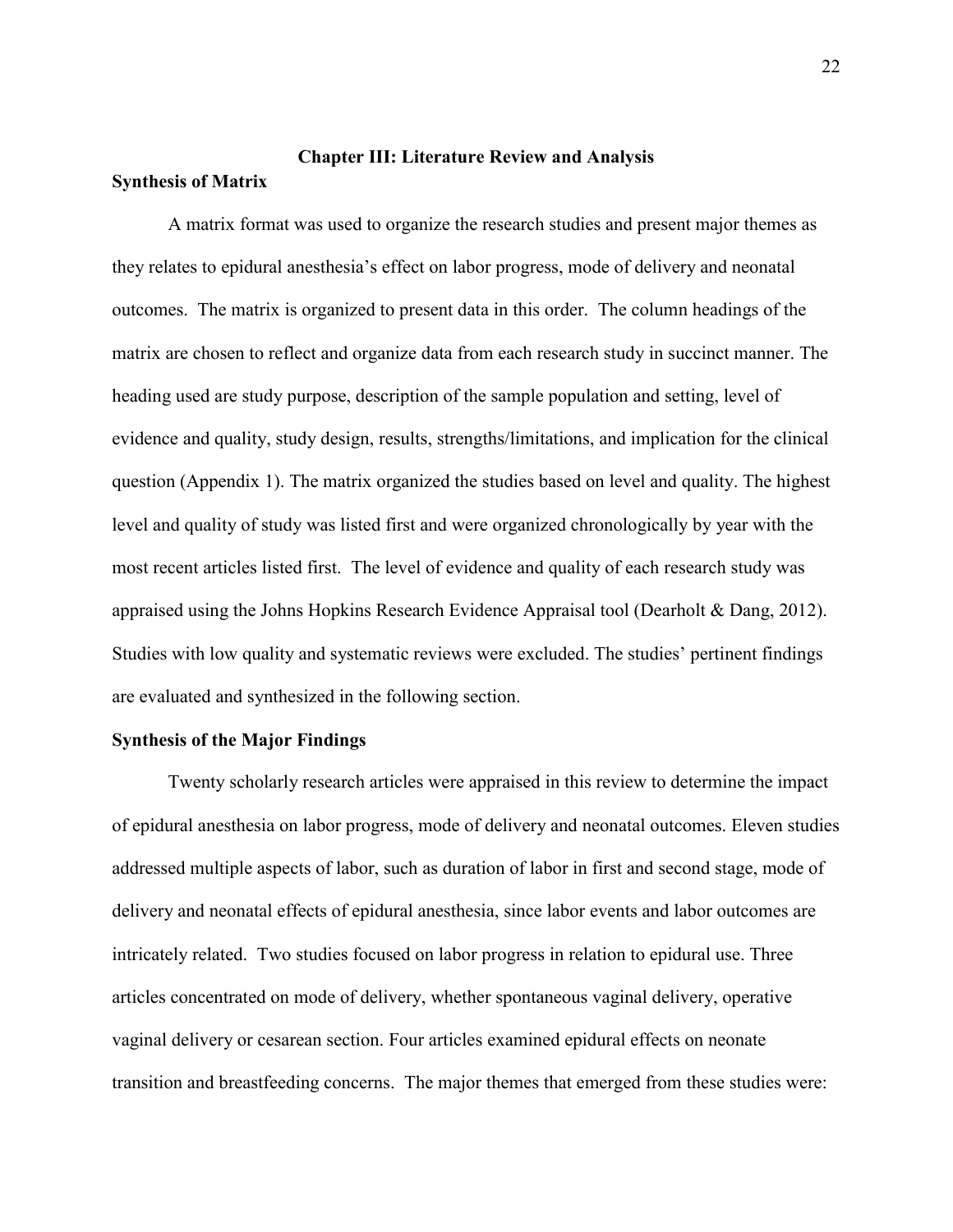duration of first and second stage of labor, mode of delivery and newborn transition and breastfeeding in laboring women who used epidural anesthesia. The synthesis of major findings will address the results.

#### **Labor duration**

Patients and providers alike ask if epidural or regional anesthesia use during labor would affect duration of labor time in positive or negative time (Halpern & Silva 2010). The American College of Obstetricians and Gynecologist's [ACOG] (2017) position on epidural anesthesia is that it shortens the first stage of labor and slightly prolongs the second stage of labor. The international community of obstetric providers and studies show mixed results on the effect of epidural analgesia (Bannister-Tyrrell, Ford, Morris, & Roberts, 2014; Hasegawa, Farina, Turchi, Hasegawa, Zanello, & Baroncini, 2013; Shmueli et al., 2018). Mainly, this is due to the fact that labor management, epidural anesthesia dosage and concentration are different amongst provider and locations.

*First stage labor duration.* In this research review, seven studies evaluated the effect of regional anesthesia on labor progress and duration of the first stage of labor. The following three studies did not find an increase in duration of the first stage of labor. In Athens, Greece, an RTC (n=62) evaluating cervical dilation found that ropivacaine 0.2% plus 20 mcg of fentanyl did not affect cervical dilation and progress of the first stage of labor ( p=.341) (Staikou, Kalampokas, Kalampokas, Vassiloglou, & Paraskeva, 2017). Similarly, Singh, Yahya, Misiran, Masdar, Nor, and Yee's (2016), prospective study found no significant difference in duration of labor in women receiving combined-spinal epidural (CSE) and no epidural group ( $p=0.718$ ) when Ropivacaine  $0.2\%$  with Fentanyl 25mcg was given. Another RTC (n=100, p=<0.05)) in Turkey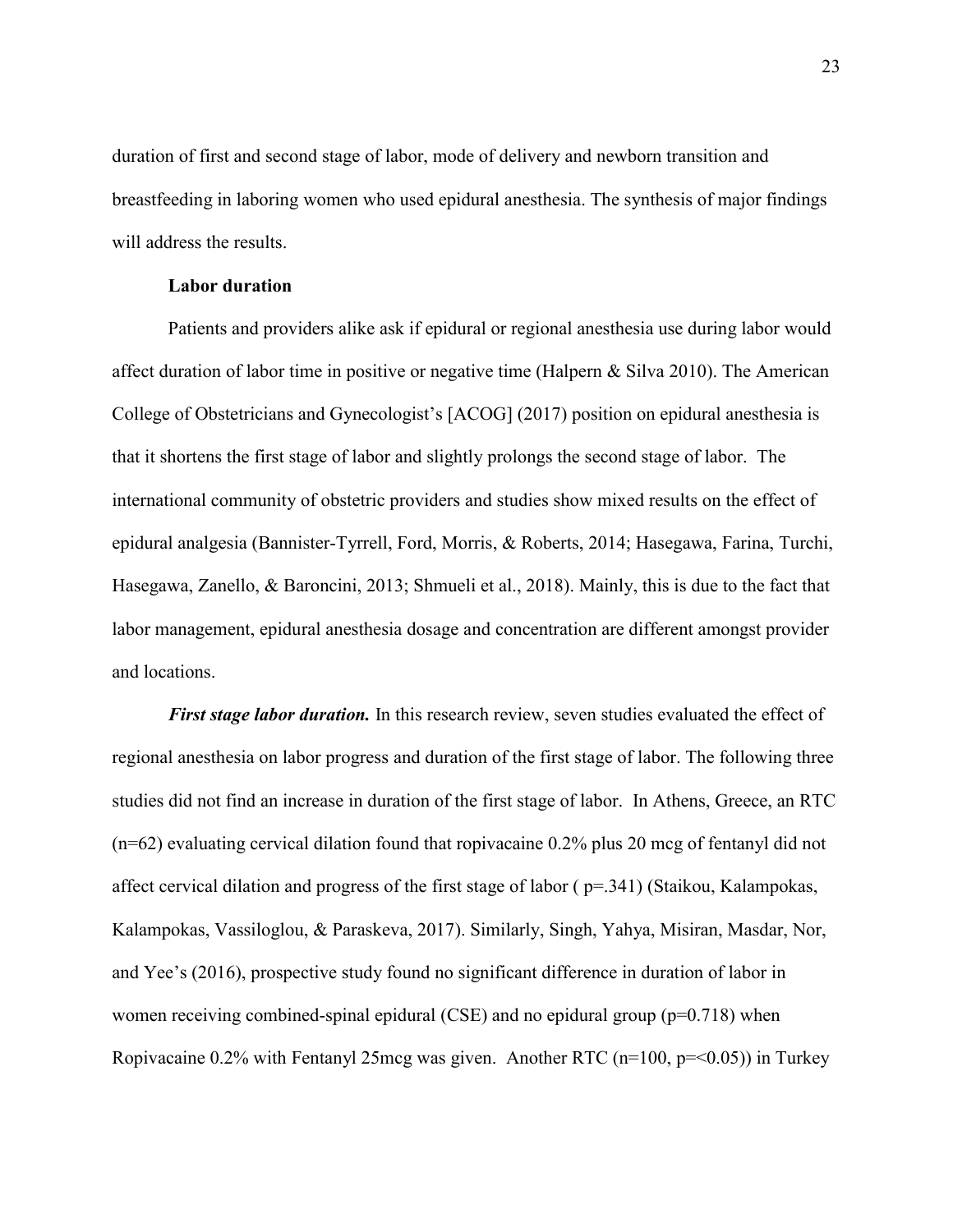found that epidural anesthesia shorted the first stage of labor (Genc et al., 2015). This study used a high concentration epidural dose of bupivacaine 0.5% with Fentanyl 50 mcg in 10cc saline.

In contrast, Hasegawa, Farina, Turchi, Hasegawa, Zanello, and Baroncini (2013) conducted a retrospective study in Italy (n=1750, OR 0.69, 95 % CI 0.59–0.79) that found epidural use prolonged the first stage of labor. The standard low concentration of ropivacaine 0.1 % with Sufentanil 10 mcg was used, which is an appreciably lower dose than used in preceding studies. Labor dystocia was diagnosed when no appreciable change in dilatation occurred for more than two hours in the active phase. Another retrospective study (Hung, Hsieh, & Liu, 2015) that had good quality evidence in Taiwan ( $n=16,852$ ) found that that epidural anesthesia does increase duration of the first stage of labor. In the nulliparous women, epidural analgesia was a significant risk factor for operative vaginal delivery (adjusted OR 2.14, 95% CI 1.80-2.54), but it was a protective factor against caesarean delivery (adjusted OR 0.62, 95% CI  $0.55 - 0.69$ .

*First stage labor complications.* There are other concerns that could occur during the first stage of labor, such as maternal fever or maternal hypotension that could potentially lead to fetal distress and possibility cesarean delivery (Hasegawa, Farina, Turchi, Hasegawa, Zanello, & Baroncini, 2013). A prospective study, done in Sweden ( $n = 132$ ,  $p \le 0.0001$ ), observed that epidural anesthesia had a significant increase in maternal and fetal temperature during labor by 07.-0.8 C above the normal range (Lavesson, Källén, & Olofsson, 2017). Epidural induced fever is associated with low Apgar score, neonatal hypotonia and need for assisted ventilation and early-onset of seizures (Lavesson, Källén, & Olofsson, 2017). It is important for the practitioner to recognize the source of fever and treat it appropriately. Furthermore, maternal hypotension could occur with epidural anesthesia necessitating interventions that could potentially affect the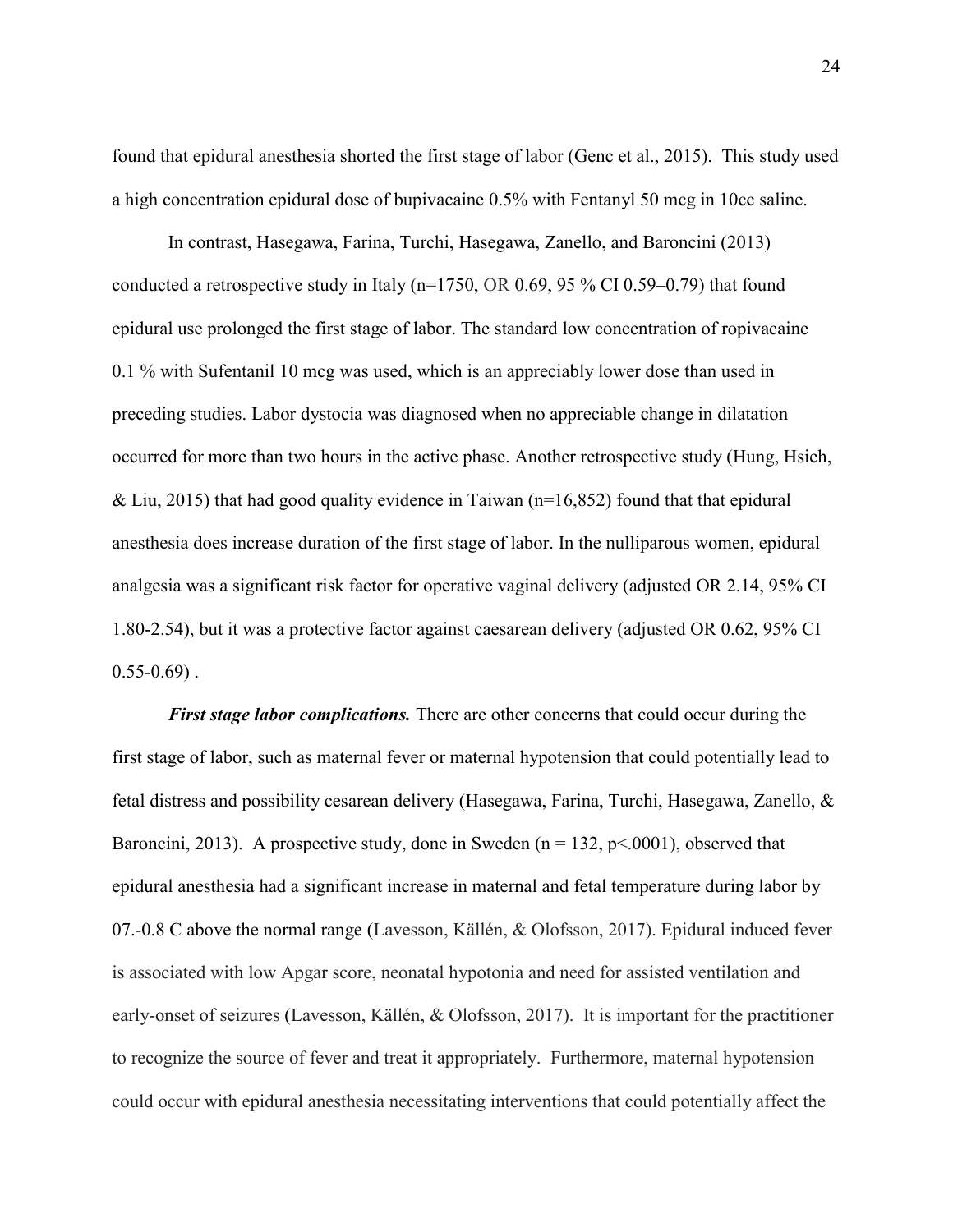course of the first stage of labor and delivery method. Patel et al.,  $(2014)$  did a study (n=115, p < 0.0001) looking into the effects of epidural hypotension and abnormal FHR patterns. In their study, they concluded that abnormal FHR were observed with patients that received CSE anesthesia, but it did not affect the mode of delivery Apgar scores, cord PH or NICU admission.

*Second stage.* Shen et al., (2017) did an RCT study (n=400; *P=*.52) in an academic hospital in Nanjing China. All women started with an epidural and at the start of second stage (at 10cm dilation), the intervention group (n=200) had the epidural stopped and saline given. The control group (n=200) continued with the low concentration ropivacaine 0.08% with Sufentanil 0.4mcg/ml. Shen et al. (2017) determined that epidurals do not affect the duration of second stage. Labor was managed per hospital protocol and no specific organizational authority was mentioned in the study. This landmark study had the attention of the OB/GYN community because, up until this study, it was believed that epidural anesthesia prolonged the second stage of labor (Anim-Somuah, Smyth, Cyna, & Cuthbert, 2018; Grant, 2018; ACOG, 2017). Zhou, Gong, He, Gao, and Wang's (2017) retrospective cohort study in China (n=11994; p=0.789) observed no increase in duration of second stage with 0.1% ropivacaine with 0.5mcg/ml sulfentanyl. Another prospective study with high quality evidence by Singh, Yahya, Misiran, Masdar, Nor, and Yee (2016) in Brazil which also concurred that labor anesthesia does not increase duration of the second stage of labor  $(n=110; p=0.675)$ .

Surprisingly, recent studies coming from Israel which has a health care similar to United States and uses the ACOG care guidelines and National Institute of Child Health and Human Development (NICHD) fetal monitoring language has come to different conclusions. A highquality retrospective cohort study of 25,643 women showed that the second stage was longer for the epidural users, 94 min vs. 33min for non-users ( $p = 0.001$ ) with bupivacaine 0.1% with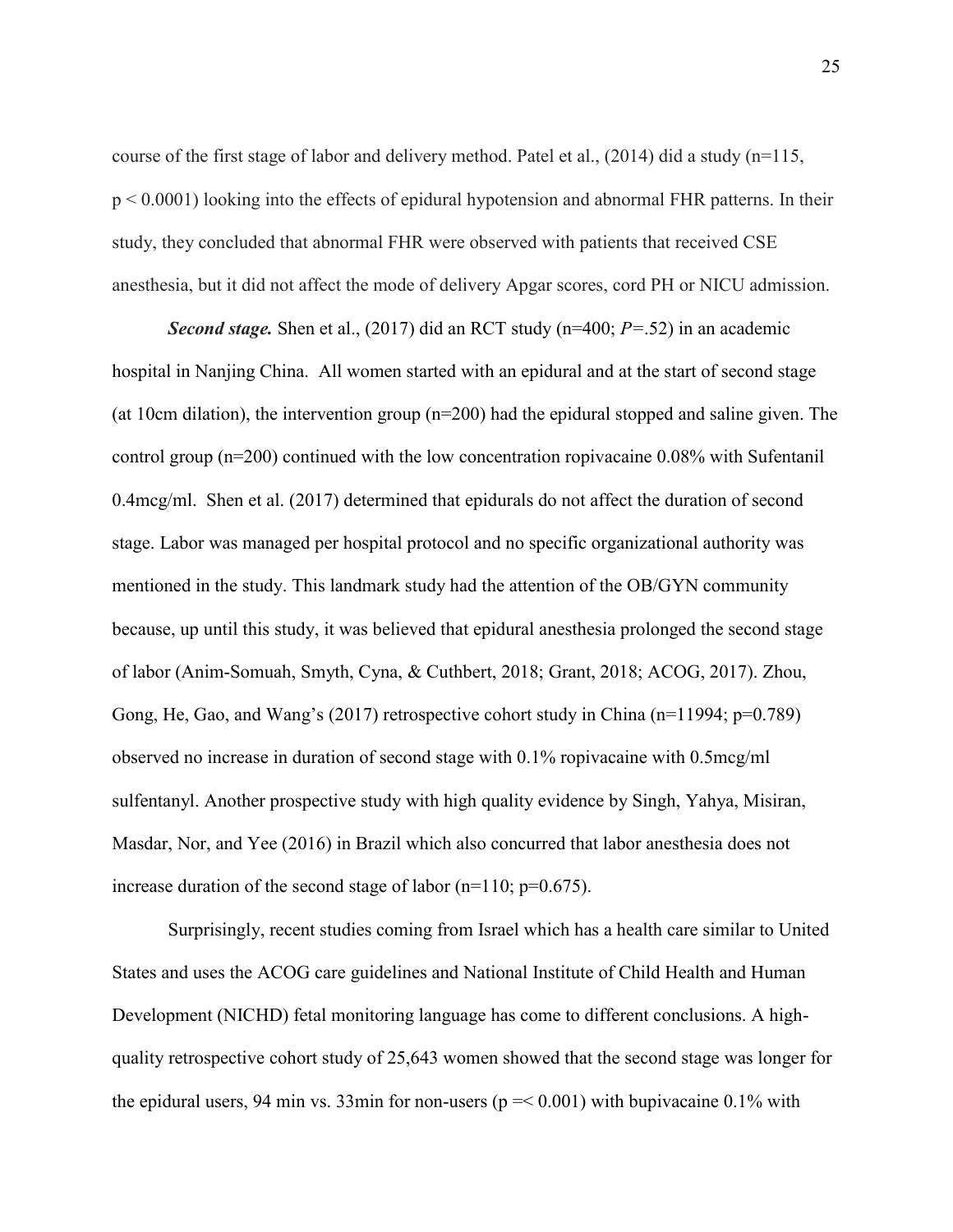fentanyl 2mcg/ml (Srebnik et al., 2019). Similarly, Shmueli et al., (2018) reported a longer second stage for epidural users by 82 minutes. (n=15500; p=0.000) Two other studies in Turkey and Taiwan also reported a longer second stage of labor with the use of epidural anesthesia. (n=100; p=<0.05) (Genc et al., 2015; Hung, Hsieh, & Liu, 2015).

#### **Mode of delivery**

The type of delivery, whether spontaneous vaginal delivery, assisted vaginal delivery (operative) or cesarean delivery, is most important to the practitioner and patient alike. Epidural anesthesia is a voluntary intervention introduced into labor with benefits and risks (Halpern & Silva 2010). One of the risks is its effect on mode of delivery. Eleven studies in this critical review showed that epidural anesthesia increased operative vaginal delivery and/or cesarean delivery. The following three studies reported that epidural use does not affect mode of delivery (Wassen, Hukkelhoven, Scheepers, Smits, Nijhuis, & Roumen, 2014; Staikou, Kalampokas, Kalampokas, Vassiloglou, & Paraskeva, 2017; Shen et al., 2017).

*Instrumental delivery.* Wassen, Hukkelhoven, Scheepers, Smits, Nijhuis, and Roumen's (2014) retrospective cohort study, conducted over 10-year period in the Netherlands ( $n=$ 1,378,458; p<0.001), observed epidural analgesia use during labor decreased the rate of instrumental delivery but slightly increased unplanned cesarean delivery, although the study did not mention the type of epidural analgesia used. Similarly, two RCT (Staikou, Kalampokas, Kalampokas, Vassiloglou, & Paraskeva, 2017; Shen et al., 2017) studies did not observe increase in instrumental delivery ( $n=62$ ;  $p>0.05$ ;  $n=400$ ;  $p=0.17$ ). Furthermore, a study by Singh, Yahya, Misiran, Masdar, Nor, and Yee (2016; n=110; p=0.917) showed no increase in instrumental delivery.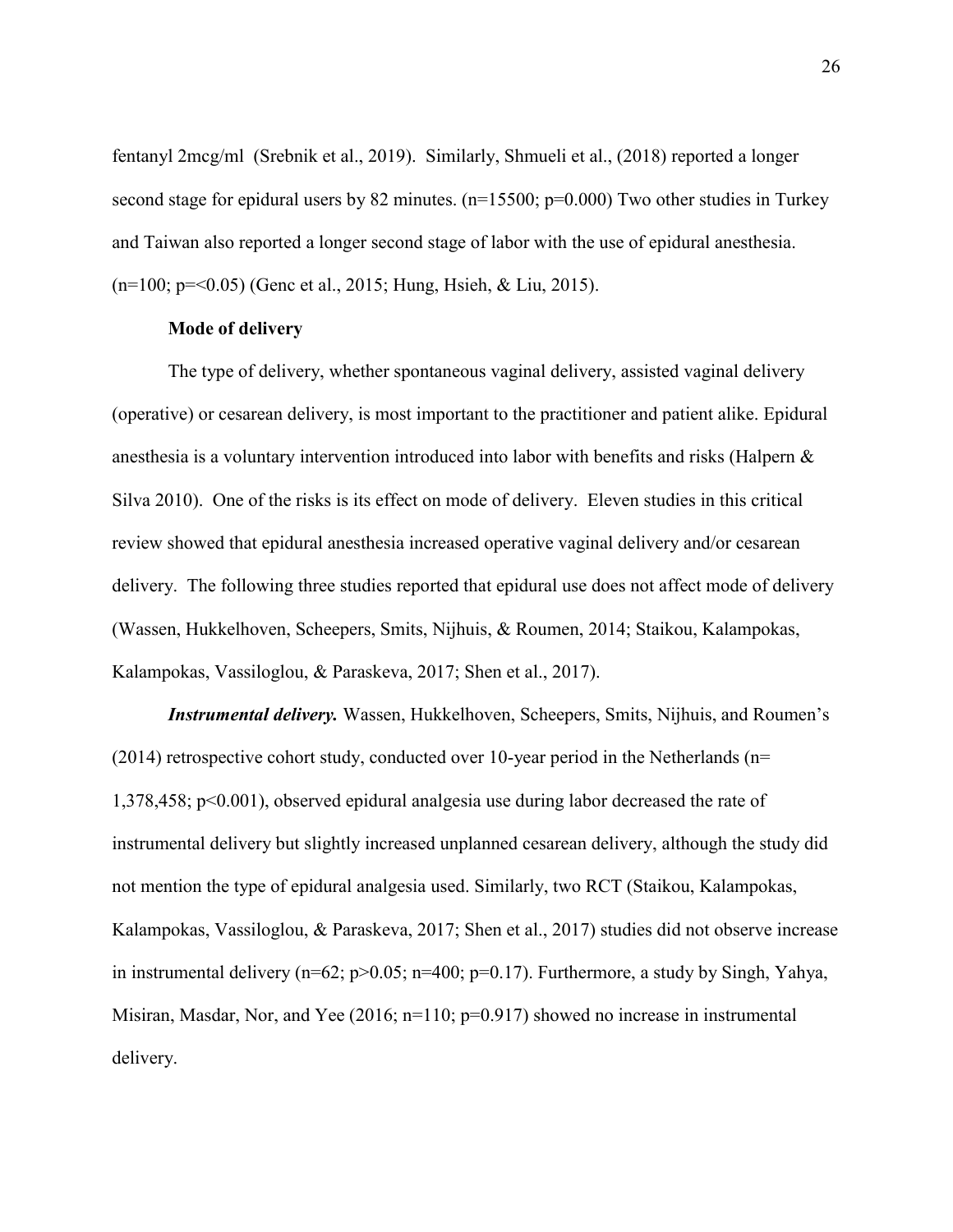A European study by Lucovnik, Blajic, Verdenik, Mirkovic, and Stopar Pintaric (2018) in Slovenia ( $n=207,525$ ;  $p=<0.003$ ) reported higher rates of instrumental and cesarean deliveries with epidural use. Epidural analgesia used was high local anesthetic concentrations without fentanyl, leading to the higher likelihood of motor block. Adams, Frawley, Steel, Broom, and Sibbritt (2015) also reported similar results with an increased risk for instrumental delivery. Their study was done in Australia ( $n=1835$ ;  $p=<0.001$ ). Four other studies in this review reported epidural anesthesia increased risk for instrumental delivery (Hasegawa, Farina, Turchi, Hasegawa, Zanello, & Baroncini, 2013, (n=350; p=<0.001); Srebnik et al., 2019 (n=25,643; p=<0.001); Genc et al., 2015 (n=100; p=0.032); Hung, Hsieh, & Liu, 2015. (n=16,852; adjusted OR 2.14, 95% CI 1.80-2.54)). Low concentration epidural anesthesia was used in these studies except Genc et al. (2015) where high concentration 0.5% bupivacaine was used.

*Cesarean section delivery.* Two studies looked specifically at the risk for cesarean section when epidural anesthesia is used while in labor. Bannister-Tyrrell, Ford, Morris, and Roberts (2014) in South Wales Australia did a cohort study ( $n=210,708$ ) to determine the risk for cesarean delivery when epidural anesthesia is used. In this study, epidural analgesia increased the relative risk of cesarean delivery by 2.5 fold (95% CI 2.5, 2.6) and the absolute risk by 11.9%. Another study by Rukewe, Adebayo, and Fatiregun (2015, n=21) found slightly increased risk for cesarean delivery for nulliparous women when they used epidural anesthesia, but it was not statistically significant ( $p = 0.07$ ). Another study in this review by Lucovnik, Blajic, Verdenik, Mirkovic, and Stopar Pintaric  $(2018, (n=207, 525; p=<0.003)$  looked at cesarean rates in women receiving an epidural. Results showed a slight increased risk for cesarean delivery while Wassen, Hukkelhoven, Scheepers, Smits, Nijhuis, and Roumen (2014, (n=1,378,458; p=<0.001) found a decrease in cesarean deliveries. Conversely, the RCTs in this review indicate that epidural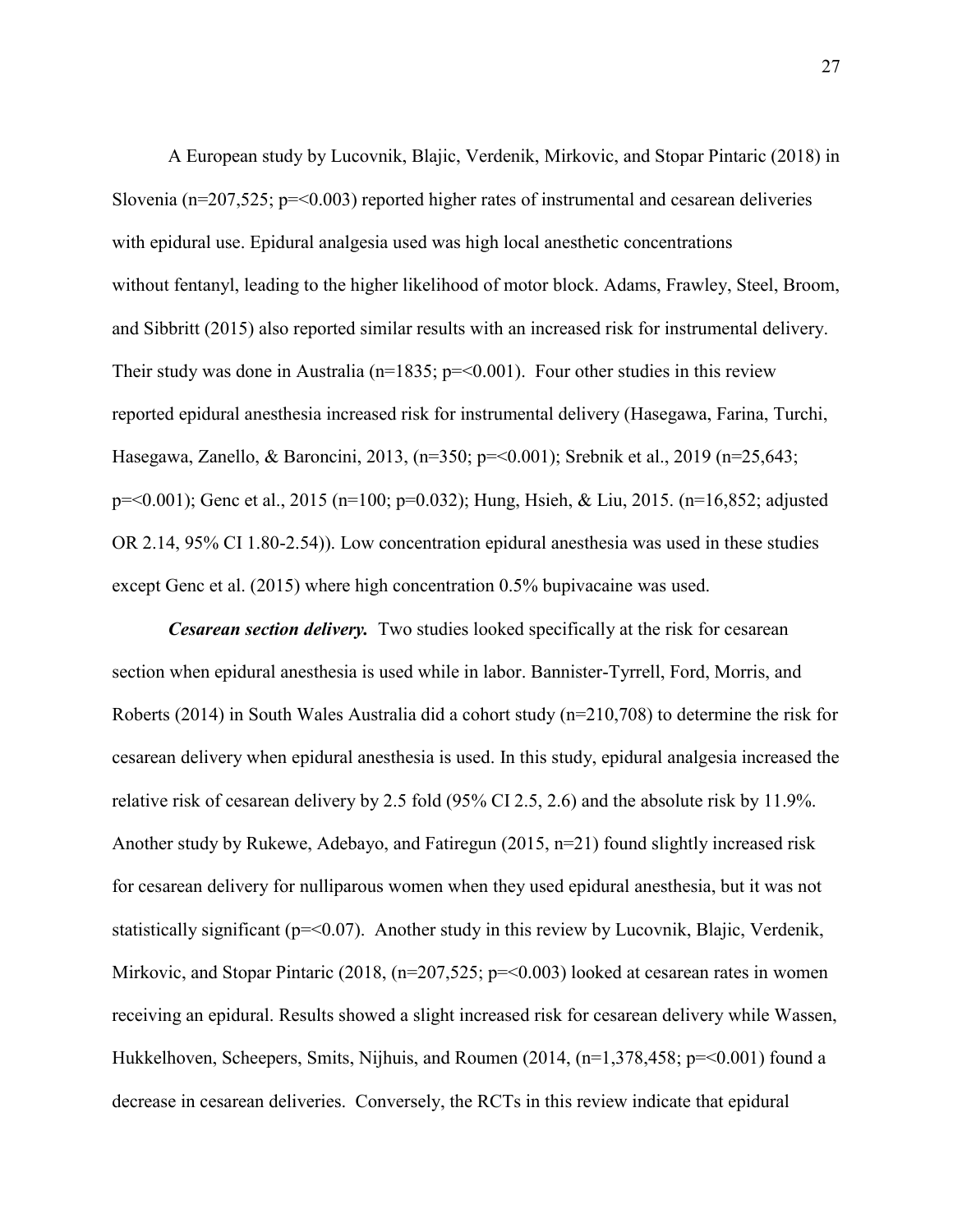anesthesia does not increase the risk for cesarean delivery (Staikou, Kalampokas, Kalampokas, Vassiloglou, & Paraskeva, 2017, (n=62; p>0.05); Shen et al., 2017, (n=200; p=<0.05); Singh, Yahya, Misiran, Masdar, Nor, & Yee, 2016. (n=110; p=0.917).

*Vaginal trauma.* Two studies looked at other events that are said to occur with epidural anesthesia during second stage of labor. Zhou, Gong, He, Gao, and Wang (2017) did a study to assess the incidence of episiotomy with women delivering with combined spinal-epidural analgesia. The study had a large sample, n=11,994 and found the incidence of episiotomy was higher in the CSEA group but when adjusted for maternal age, gestational age, infant birth weight and prolonged second stage of labor, it was found that CSEA did not increase the risk of episiotomy (adjusted OR 1.080, 95% CI 0.988–1.180). Garcia-Lausin, Perez-Botella, Duran, Rodríguez-Pradera, Gutierrez-Martí, and Escuriet (2019) did a study (n=5,497) in Spain which looked at the relationship between epidural (bupivacaine 0.0625% with fentanyl) use and severe perineal laceration (SPL) involving the anal sphincter (third and fourth degree). They found that the use of EA was not a risk factor for SPL neither in spontaneous nor in instrumental birth (OR 0.47 CI 95%: 0.21–1.02, *p*: 0.060; OR 0.45 CI 95% 0.94–2.11, *p*: 0.310) respectively.

#### **Neonatal outcomes**

Epidural analgesia's effect on labor outcomes has received much attention in the research community. However, there has not been adequate studies or consensus on the effect of labor epidural analgesia on the neonate immediately after birth and breastfeeding (French, Cong, & Chung, 2016). Apgar score, admission to NICU and breastfeeding initiation are good measures of the wellbeing of the neonate.

A study by Herrera-Gómez, García-Martínez, Ramos-Torrecillas, De Luna-Bertos, Ruiz, and Ocaña-Peinado (2015) did a study(n=2,399) in Spain that assessed the association between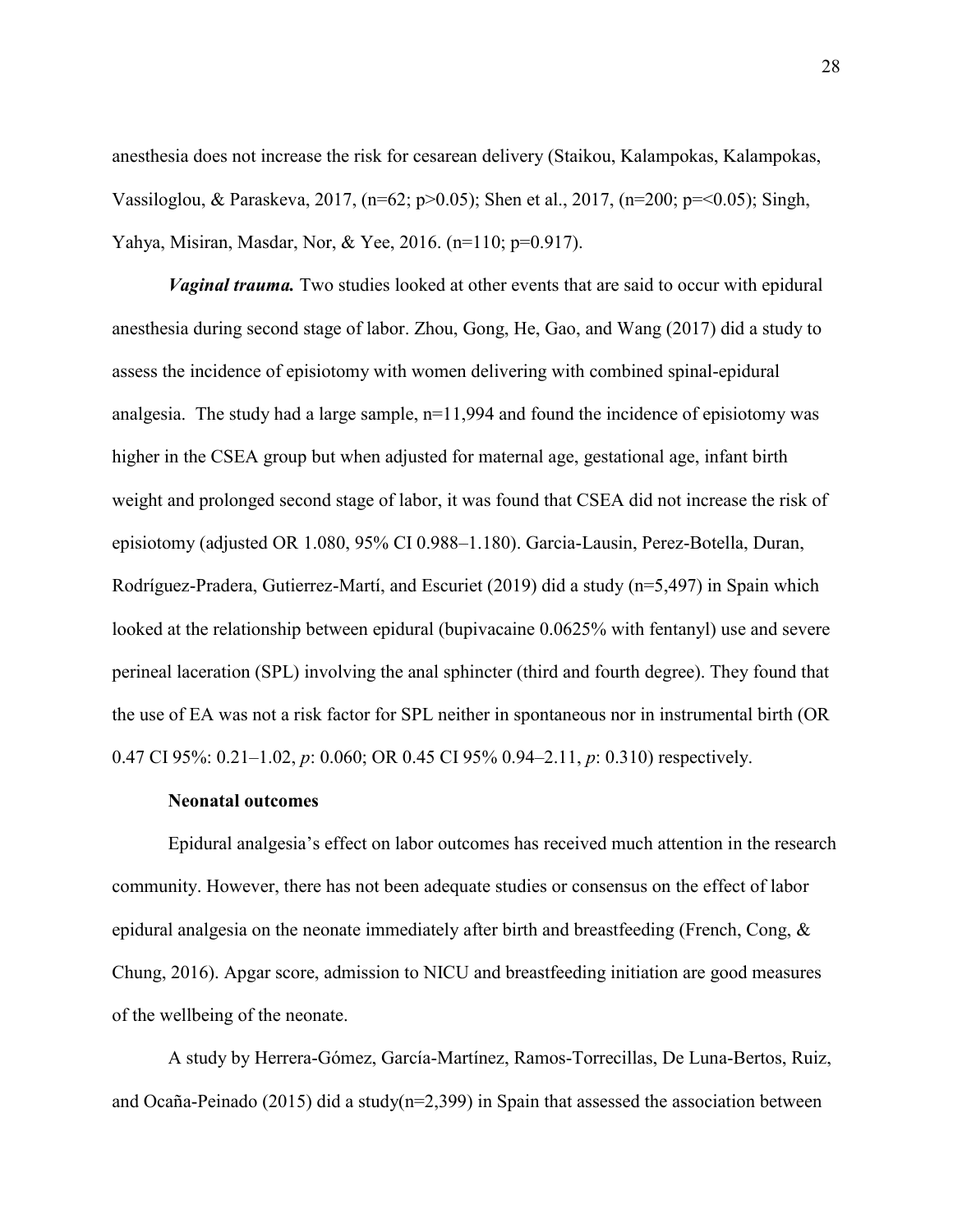epidural analgesia use and the neonatal outcome. They found lower mean Apgar score at one and five minutes with epidural group  $(p< 0.0001)$ . NICU admission was 8.2% with epidural groups versus 4.6% of non-epidural group ( $p=0.003$ ). Resuscitation was required by 28.7% in epidural group vs. 17.6% in the other group. Early breastfeeding initiated by 82.4% of epidural group and 91.1% of non-epidural group. Orbach-Zinger et al. (2018) in Israel examined duration of breastfeeding at six weeks postpartum on women (n=1,204) with epidural anesthesiabupivacaine 0.1% with fentanyl. They found breastfeeding rates at 3 days and at 6 weeks were significantly lower among women delivering with epidural analgesia (odds ratio [OR], 0.60; 95% CI,  $0.40-0.90$ ; P = .015). Other studies in this review also noted a negative impact of epidural anesthesia on the neonate. Adams, Frawley, Steel, Broom, and Sibbritt (2015) found women who required an epidural were more likely to have their baby admitted to a special care nursery (n=1835; p<0.001), compared to women who did not require an epidural, and less likely to continue breast-feeding beyond six weeks (p=0.006). Hung, Hsieh, and Liu (2015) and Rukewe, Adebayo, and Fatiregun (2015) found lower ,7 1-minute Apgar score on mothers receiving epidural anesthesia (n=16,852; p=0.009; n=21; p=0.03).

In contrast, a study done in India by Shrestha, Devgan, and Sharma (2014) on epidural anesthesia administration during labor did not affect neonatal breastfeeding initiation (n=200; p=0.60). Shen et al., 2017 (n=100; p=0.62). Singh, Yahya, Misiran, Masdar, Nor, and Yee (2016)  $(n=110)$  and Genc et al.,  $(2015)$   $(n=100)$  found no statistically significant difference in Apgar scores in women who received epidural and those that did not.

#### **Strengths and Weaknesses**

There are many strengths for this review. Study samples were large enough to draw firm conclusions. Many studies were observational giving ample time to study the subject well. Most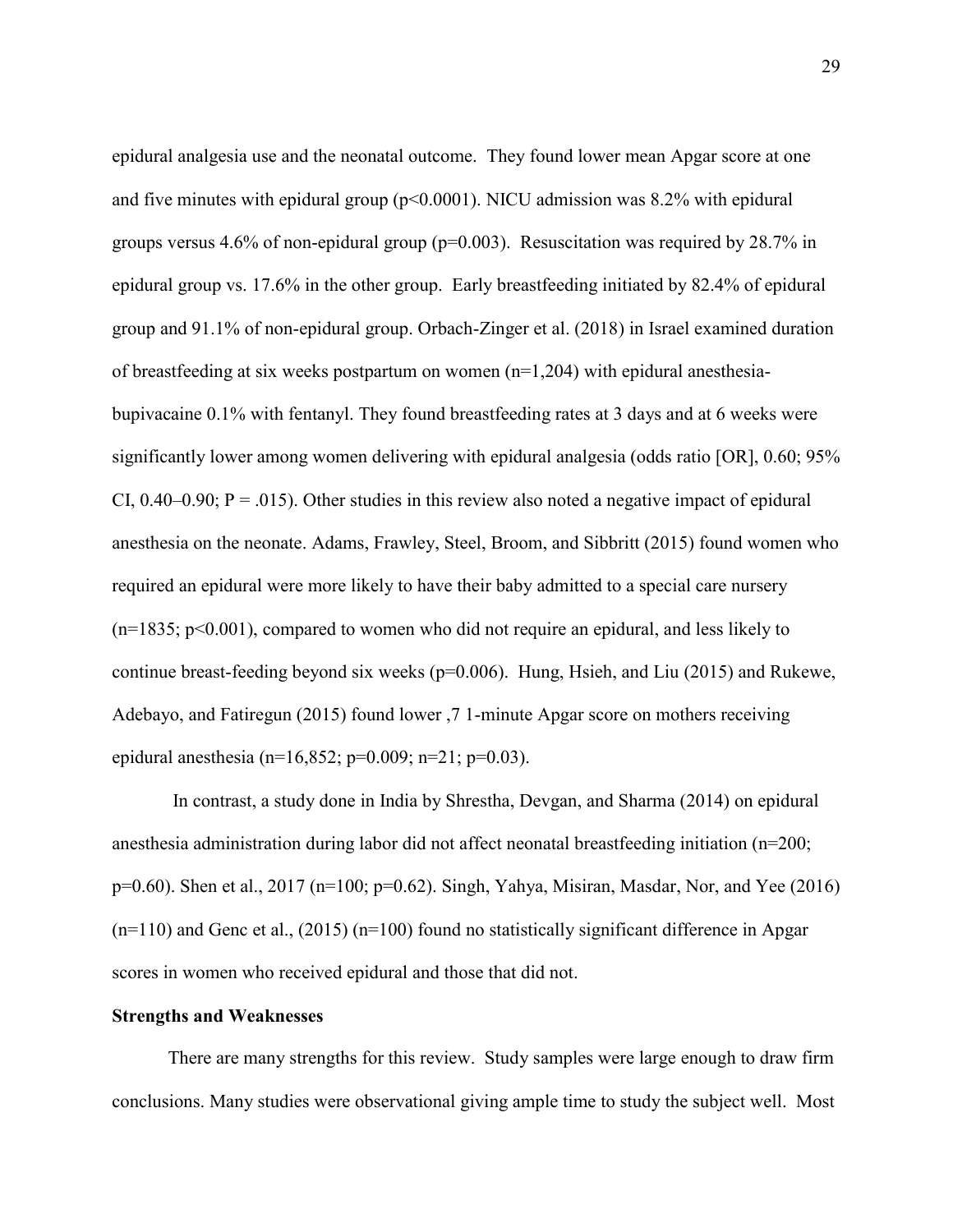of the studies explored factors that could affect the outcome, such as labor duration, maternal characteristics and delivery methods. Studies in this review only selected healthy women with normal pregnancy to study. The studies did well in controlling for confounding factors, such as oxytocin use, fetal weight, instrumental delivery, and parity. All the studies were peer reviewed with high to good quality except for one study with low quality. Studies with evidence level I-III were selected for this review.

The limitation of this review is the nature of the review. This review was intended to study international experience of women receiving epidural anesthesia during labor. No two facilities are exactly same in administering health care much less than in international setting. No standard language or definitions for labor assessment was found between studies. Many studies in this review stated that hospital specific standard protocols were used for labor management. Most of the studies in this review were done in a single facility with similar ethnic women; therefore, the studies suffer from lack of generalizability or external validity. Furthermore, the results observed in these studies were associations only. Associations are not necessarily causation. Most of the studies called for further studies into associations observed and for randomized control trials.

#### **Summary**

This chapter synthesized major findings of the review. Twenty articles were appraised and reviewed. Major themes that emerged were effects on labor duration, mode of delivery and neonate. They were discussed and compared and contrasted with other studies. Studies were organized around events of labor, such as progress of labor in first and second stage, complications of labor, mode of delivery and effects on neonatal outcomes.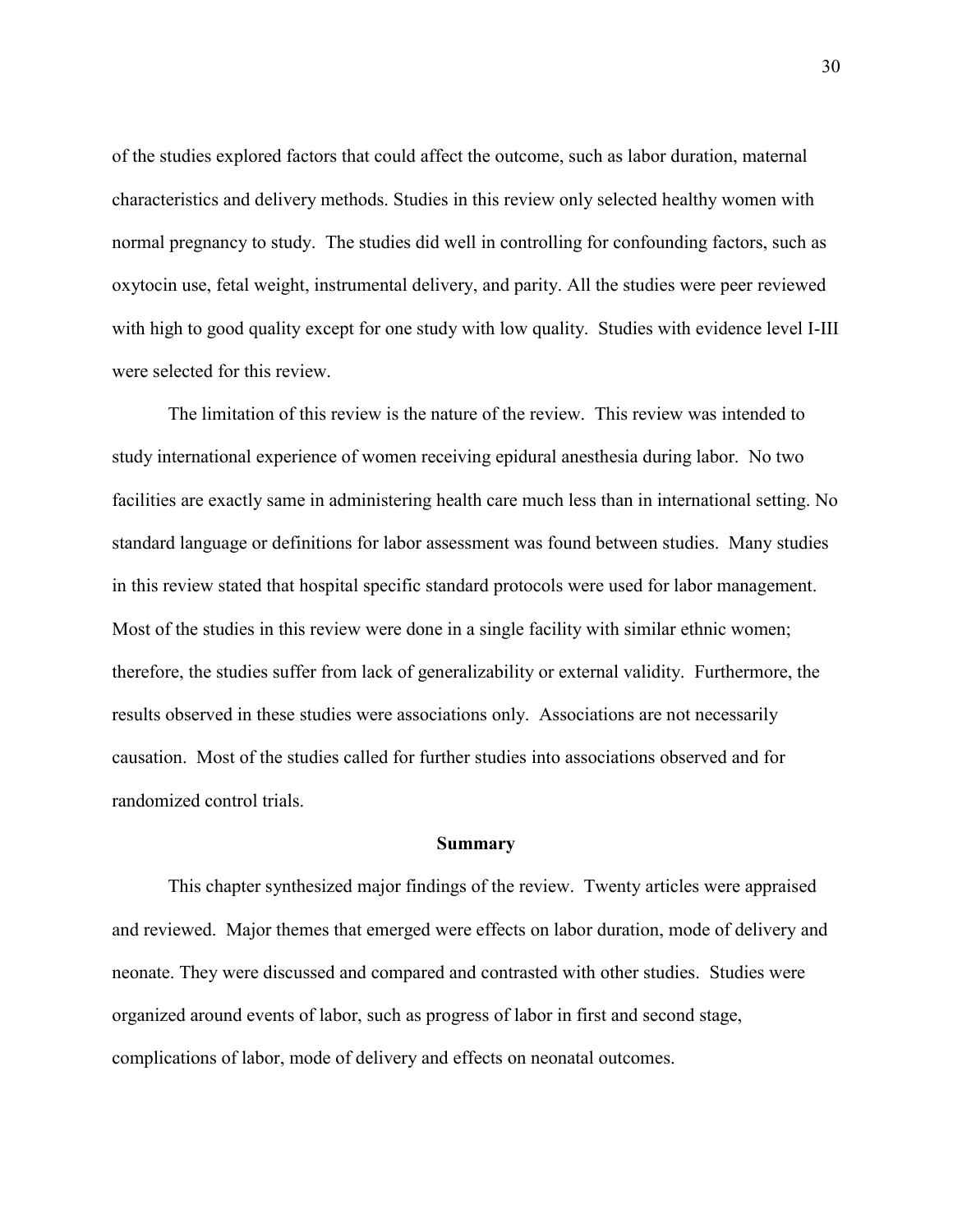Labor duration in the first stage was shorter for women receiving epidural anesthesia, according to RTCs and high-quality non-experimental studies in this review. In contrast, the second stage of labor was longer for women receiving labor analgesia. Epidural's effect on mode of delivery was also assessed. Most of the studies indicate increased incidences of instrumental delivery and risk for cesarean delivery was conflicting with some studies showing increased risk while others showed decreased risk for cesarean delivery. Neonatal outcomes were also evaluated. Apgar scores, NICU admission and breastfeeding rates were negatively affected in the presence of epidural analgesia per most of the studies reviewed in this paper.

Chapter four will discuss further the research findings of this review and synthesis of the literature answering the research question, current trends and gaps in the literature, implications for nursing education and recommendations for further nursing research.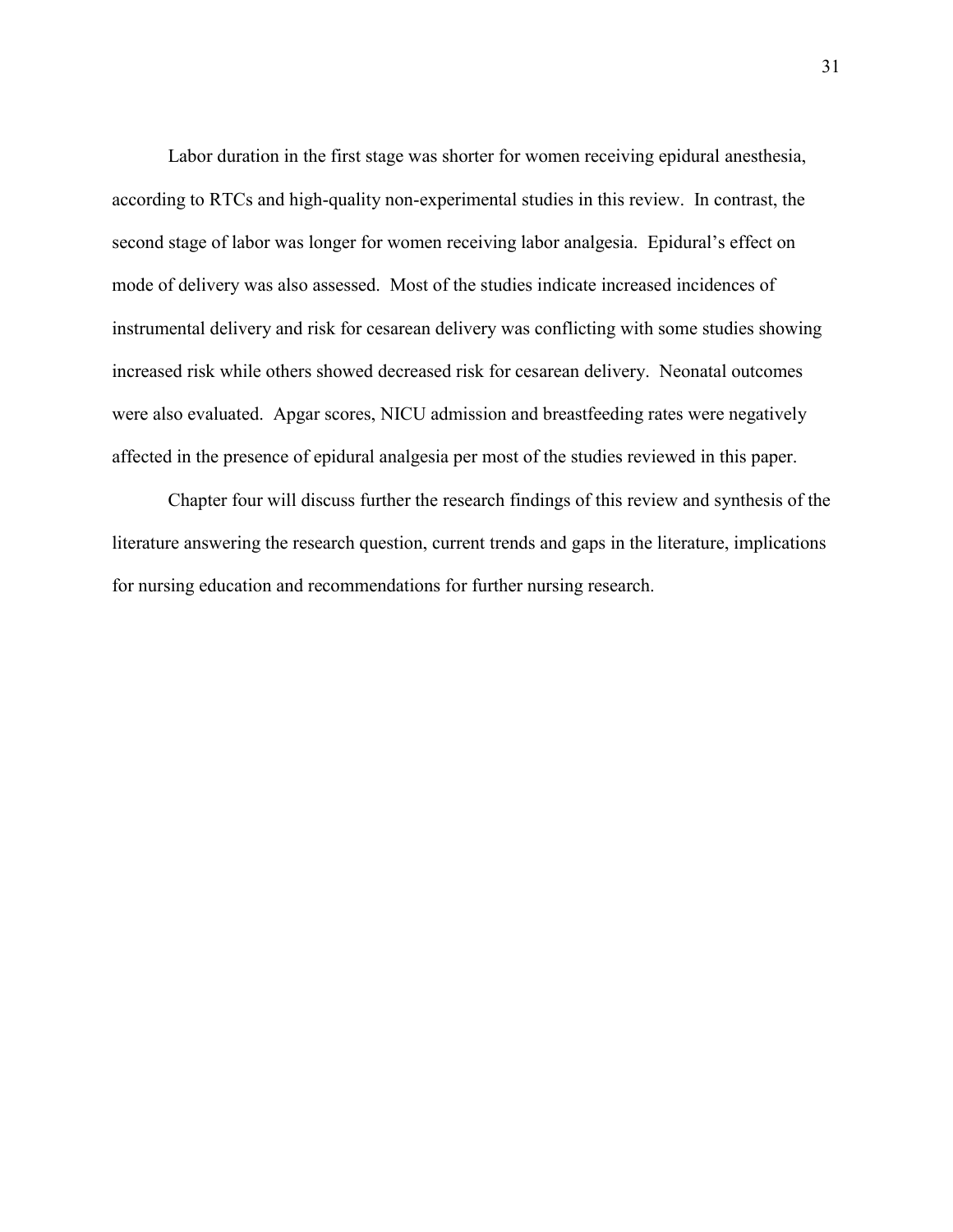#### **Chapter IV: Discussion, Implications and Conclusions**

The purpose of this research literature review was to assess the impact of epidural anesthesia on labor progress, mode of delivery and neonatal outcomes. Twenty research studies were critically appraised using the Johns Hopkins Research Evidence Appraisal Tool. This evaluation of these studies revealed the implications for nurse-midwifery as well as the limitations of the current literature. This chapter will discuss the research findings' implications of nurse-midwifery practice and opportunities for future research will be discussed. The chapter will conclude with the integration of Rubin's Maternal Role Attainment theory in helping laboring women become self-efficacious in their birth experience and impact of epidural analgesia intervention.

#### **Literature Synthesis**

The research question for this critical review was aimed to find if epidural analgesia effects labor progress, mode of delivery, and neonatal outcomes in the international community. The current international research on the effects of labor epidural shows mixed evidence, both positive and negative impact on labor and birth outcomes. Major themes that emerged in this literature review were the effect of epidural analgesia on labor duration in first and second stage, altered mode of delivery and neonatal transition to extrauterine life. The details of each of these would be expanded further in the following section.

#### **Trends and Gaps in the Literature**

In order to understand the evidence reported in this review, it is important to understand the terminology and standard protocols regarding epidural analgesia administration. It is also noteworthy that labor management and assessment is different in different settings around the world, in specific hospitals, and even from provider to provider. Therefore, each study was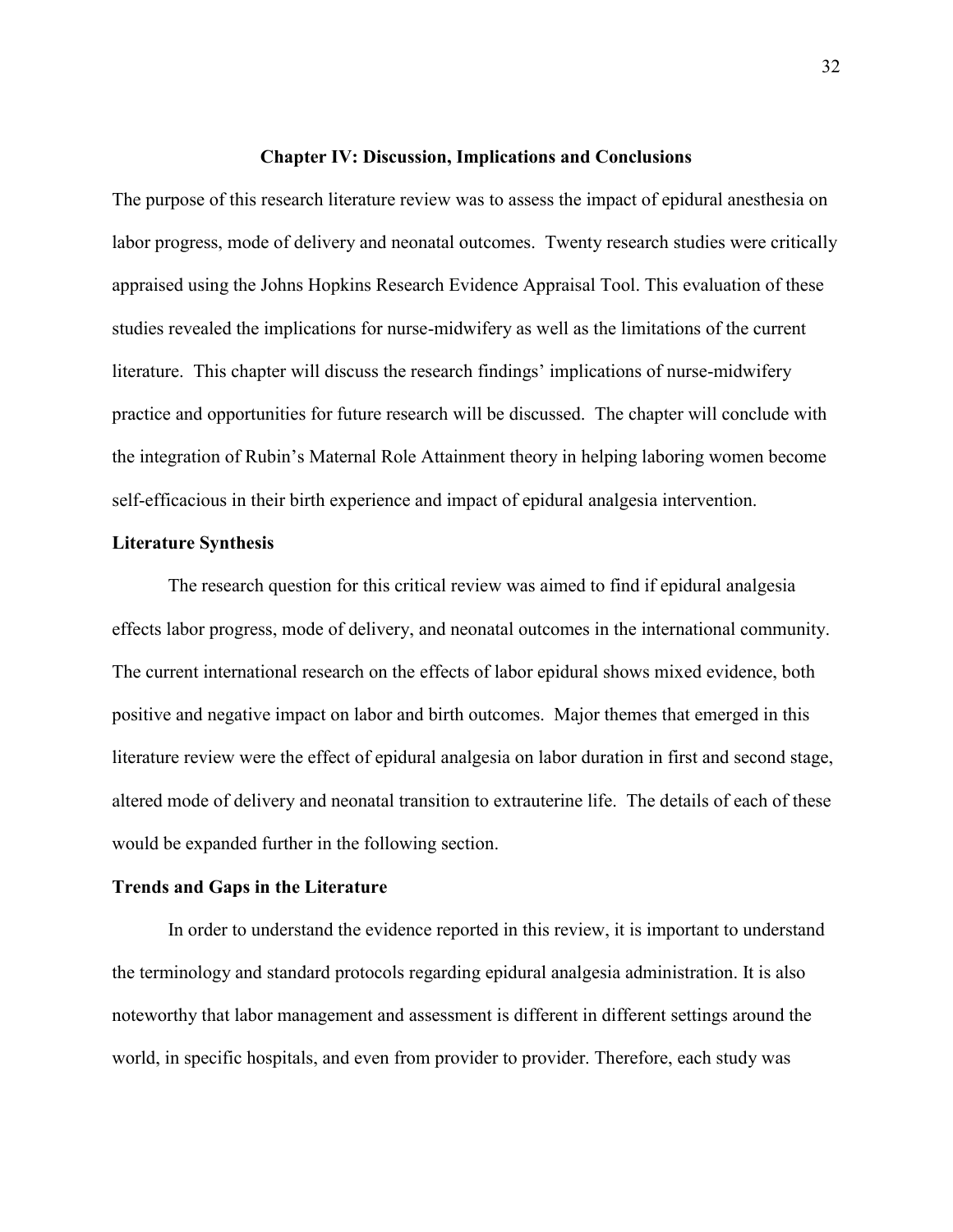evaluated for the type of medication used and labor management protocol, if such was stated in the study.

It has been hypothesized and showed in research that negative effects of epidural analgesia are dose dependent with higher concentration of local anesthesia associated with unwanted effects (Halpern & Silva 2010; d'Arby Toledano & Leffert, 2018; Grant, 2018).The potential mechanisms by which epidural analgesia would affect labor include pelvic floor muscle relaxation, motor blockade, decreased maternal expulsion efforts and altered maternal hormones via catecholamines (Halpern & Silva Grant, 2018; Shen et al., 2017).

Continuous epidural and combined spinal-epidural (CSE) are the most commonly used neuraxial techniques for labor analgesia (d'Arby Toledano & Leffert, 2018). CSE is the preferred method for some anesthesiologists for its rapid pain relief and no additional risks associated with this technique when compared to other neuraxial techniques (Halpern & Silva 2010; d'Arby Toledano & Leffert, 2018).

*Medication*. The drugs used for neuraxial labor analgesia techniques usually include a combination of dilute local anesthetic and lipid-soluble opioid (fentanyl or sufentanil). The current literature recommends using the lowest concentration of local anesthetic and opioid that provides effective maternal analgesia with minimal adverse effects (Halpern & Silva 2010; d'Arby Toledano & Leffert, 2018). Commonly used standard low concentration epidural analgesia concentrations are 10-20-mL bolus of 0.0625 to 0.1% bupivacaine or ropivacaine 0.08 to 0.15%, most commonly with a lipid-soluble opioid fentanyl 1 to 3 mcg/mL or sufentanil 0.2 to 0.5 mcg/mL of local anesthetic solution (d'Arby Toledano & Leffert, 2018). A bupivacaine dose of 0.25% or higher is considered a high-concentration (Halpern & Silva 2010). CSE dosing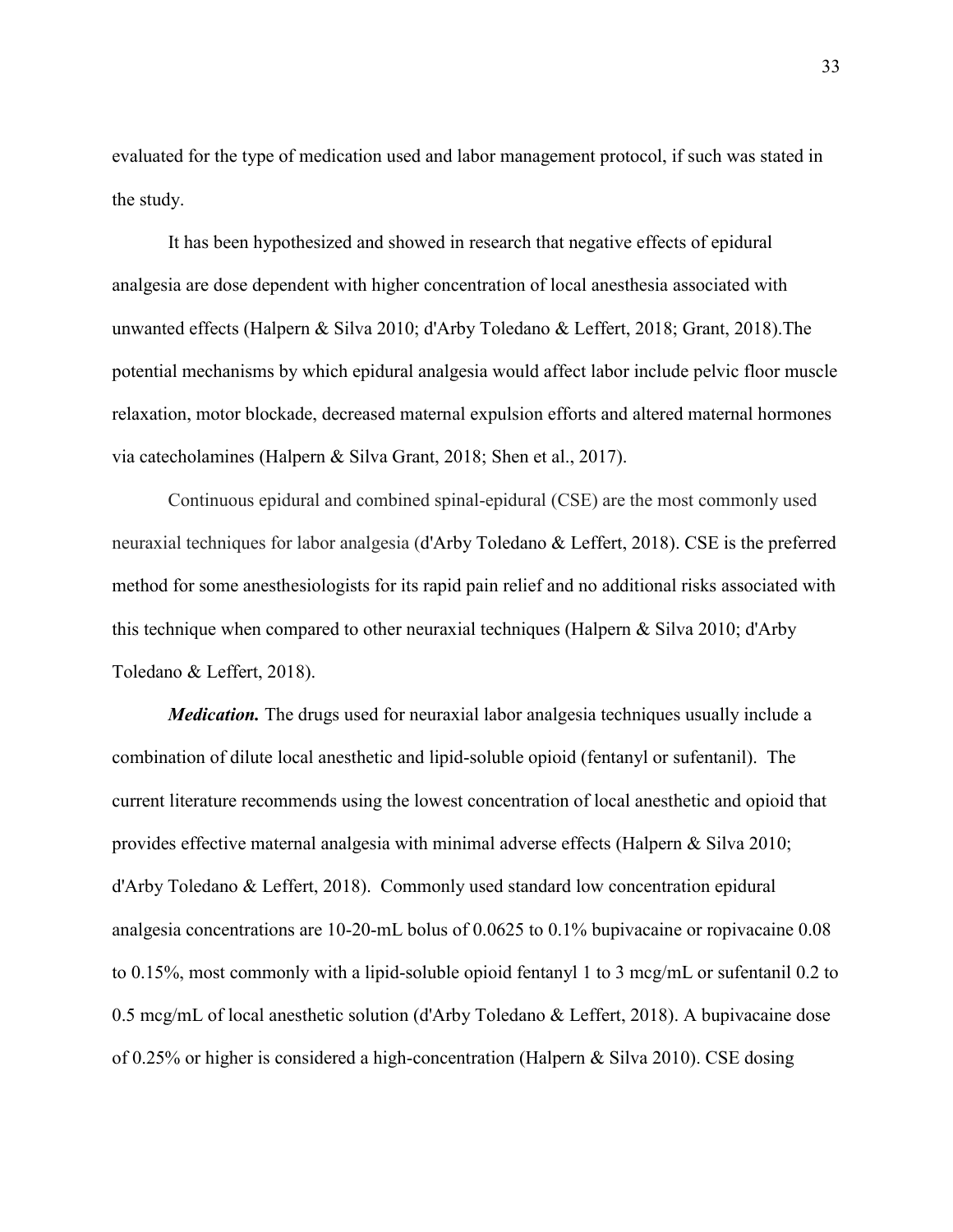ranges 1.25 to 3.0 mg bupivacaine or 1.25 to 3.0 mg ropivacaine combined with 10 to 15 mcg fentanyl or 2.5 to 5 mcg sufentanil (Halpern & Silva 2010; d'Arby Toledano & Leffert, 2018).

*First stage of labor duration.* Three studies did not find an increase in duration of the first stage of labor (Staikou, Kalampokas, Kalampokas, Vassiloglou, & Paraskeva, 2017; Singh, Yahya, Misiran, Masdar, Nor, & Yee, 2016; Genc et al., 2015). When low concentration epidural analgesia is used, studies found no significant difference in the duration of the first stage of labor (Staikou, Kalampokas, Kalampokas, Vassiloglou, & Paraskeva, 2017; Singh, Yahya, Misiran, Masdar, Nor, & Yee, 2016; Genc et al., 2015) Epidural anesthesia controls labor pains well and therefore, leads to rapid decrease in circulating catecholamines and increased uterine contractions, which could potentially decrease duration of the first stage (Genc et al., 2015; Grant, 2018). However, two studies did find that epidurals prolong the first state of labor (Hasegawa, Farina, Turchi, Hasegawa, Zanello, & Baroncini, 2013; Hung, Hsieh, & Liu, 2015). Even though these studies used low concentration epidural anesthesia, they were observational in design and the findings are more associations than causation. Evidence appraisal shows that randomized controlled trials (RCT) rank highest in research evaluation (Dearholt & Dang, 2012). In upholding this method of research appraisal, the evidence presented and appraised supports that epidural anesthesia does not increase the duration of first stage of labor.

*Second stage of labor duration.* As with the first stage, studies results are mixed. Three studies (Shen et al., 2017; Zhou, Gong, He, Gao, & Wang, 2017; Singh, Yahya, Misiran, Masdar, Nor, &Yee, 2016) reported that regional anesthesia did not increase the duration of second stage. However, four other studies in this review showed longer second stage for epidural use (Srebnik et al., 2019; Shmueli et al., 2018; Genc et al., 2015; Hung, Hsieh, & Liu, 2015).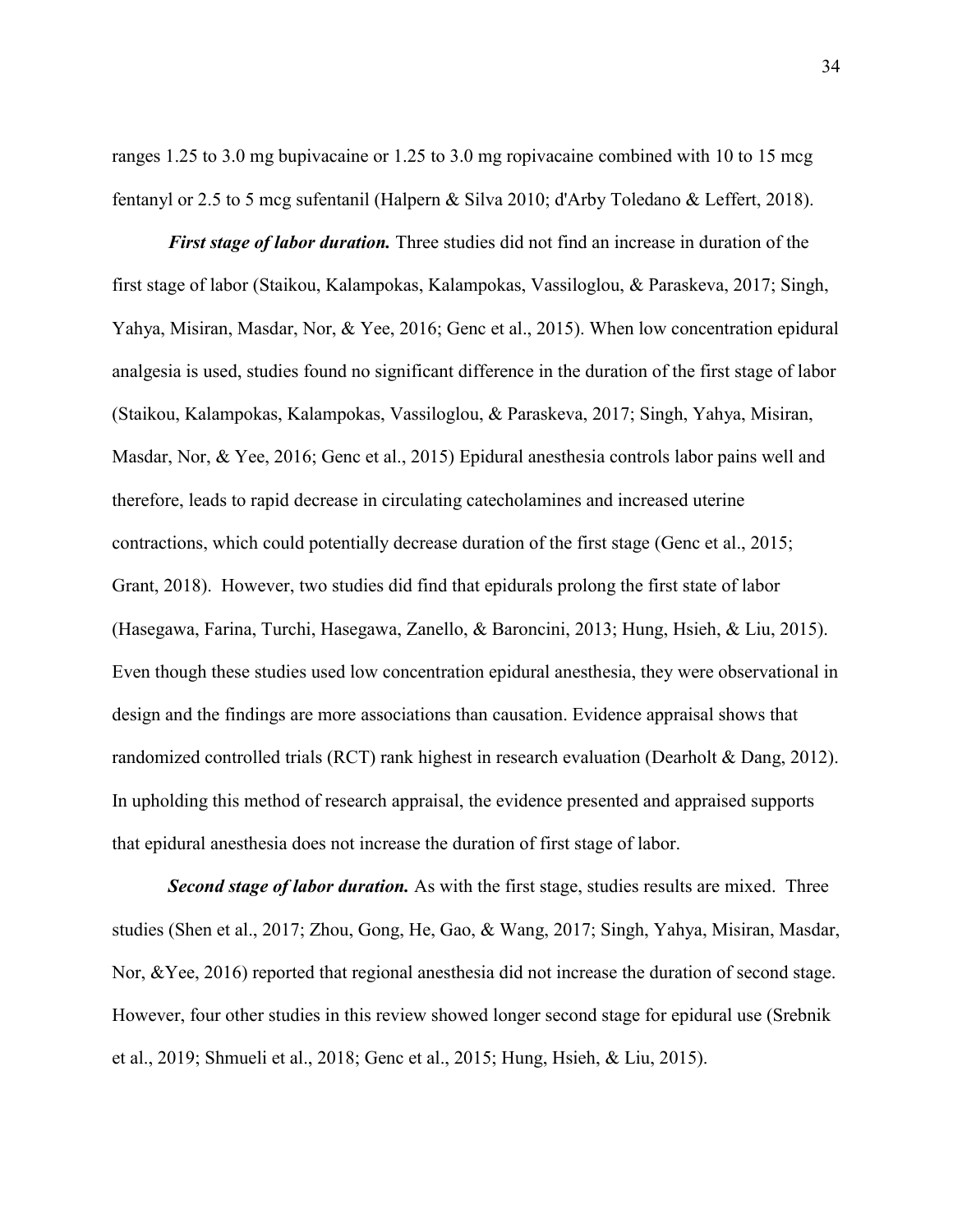Epidural analgesia has been thought to prolong the second stage of labor by removing the parturient involuntary bearing down reflex, or by interfering with motor function. Poor maternal effort at expulsion may cause fetal malposition during descent, which may lead to intervention in the form of instrumental delivery or cesarean delivery. However, in modern-day practice when dilute local anesthetic solutions are used to provide epidural analgesia, the motor blockade and hence weakness of pelvic floor muscle, is either minimal or absent (Staikou, Kalampokas, Kalampokas, Vassiloglou, & Paraskeva, 2017; Singh, Yahya, Misiran, Masdar, Nor, & Yee, 2016). This was confirmed by a recently published meta-analysis on the effect of low concentrations versus high concentrations of local anesthetics for labour analgesia on obstetric and anesthetic outcomes (Wang, Sun, & Huang, 2017).

It is difficult to state categorically whether epidural anesthesia causes a longer second stage of labor in light of the present studies, especially when considering the differences in health care amongst international communities. The research community has a bias in favor of RCTs. RCTs showed no increase in duration of second stage. However, high quality studies with large sample sizes, although non-experimental in design, have reported increases in the second stage of labor with epidural use. Due to the nature of the subject in interest, in this case epidural anesthesia during labor, it is difficult to design large scale RCTs due to the ethics involved. Nonexperimental studies are often the source of nursing information, according to Dearholt and Dang (2012). Therefore, it is conceivable that epidural anesthesia use does prolong the second stage of labor even though the evidence supporting it is not highest level of quality.

*Labor complication.* Other complications could potentially arise due to epidural analgesia use during labor. Lavesson, Källén, and Olofsson (2017) observed epidural anesthesia had a significant increase in maternal and fetal temperature during labor by 07.-0.8 C above the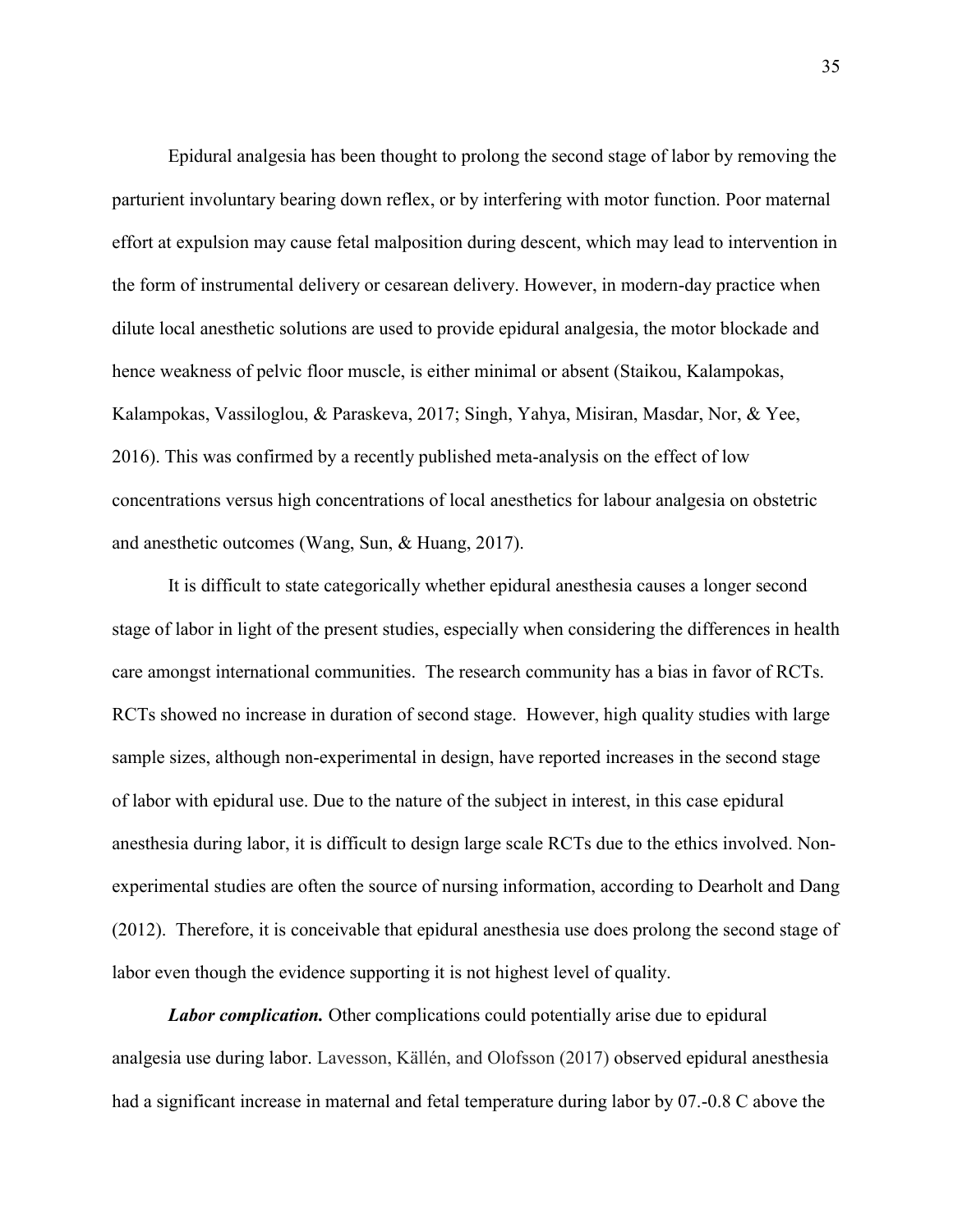normal range. Fever during labor is associated with low Apgar score, neonatal hypotonia and need for assisted ventilation and early-onset of seizures (Lavesson, Källén, & Olofsson, 2017). It is important for the practitioner to recognize the source of fever and treat it appropriately. Furthermore, maternal hypotension could occur with epidural anesthesia necessitating interventions that could potentially affect the course of labor and delivery method. Patel et al., (2014) reported hypotension and abnormal FHR patterns when epidural anesthesia was used but these abnormal FHR did not affect mode of delivery or neonate.

*Mode of delivery*. Different local anesthetics may have different effects on the progress and outcome of delivery. The concentration of the epidural anesthetic is important; increased concentrations of ropivacaine has been associated with a high incidence of instrumental deliveries (Halpern & Silva 2010; d'Arby Toledano & Leffert, 2018). Therefore, each study in this review was assessed for the type of anesthesia used and strength of each drug. Two observational studies (Adams, Frawley, Steel, Broom, and Sibbritt, 2015; Lucovnik, Blajic, Verdenik, Mirkovic, & Stopar Pintaric, 2018) reported that epidural analgesia increased instrumental and cesarean deliveries. These two studies did not specify the medication dose or concentration used and therefore cannot be generalized into practice or compared to the other studies. Several other studies (Srebnik et al., 2019; Shmueli et al., 2018; Genc et al., 2015; Hung, Hsieh, & Liu, 2015; Hasegawa, Farina, Turchi, Hasegawa, Zanello, & Baroncini, 2013) in this review with good quality, although observational in design, found that low concentration epidural analgesia increased the risk for instrumental delivery but not for cesarean section. In these studies, instrumental or operative delivery were indicated because of prolonged second stage using Friedman's curve (Shmueli et al., 2018). However, contemporary obstetric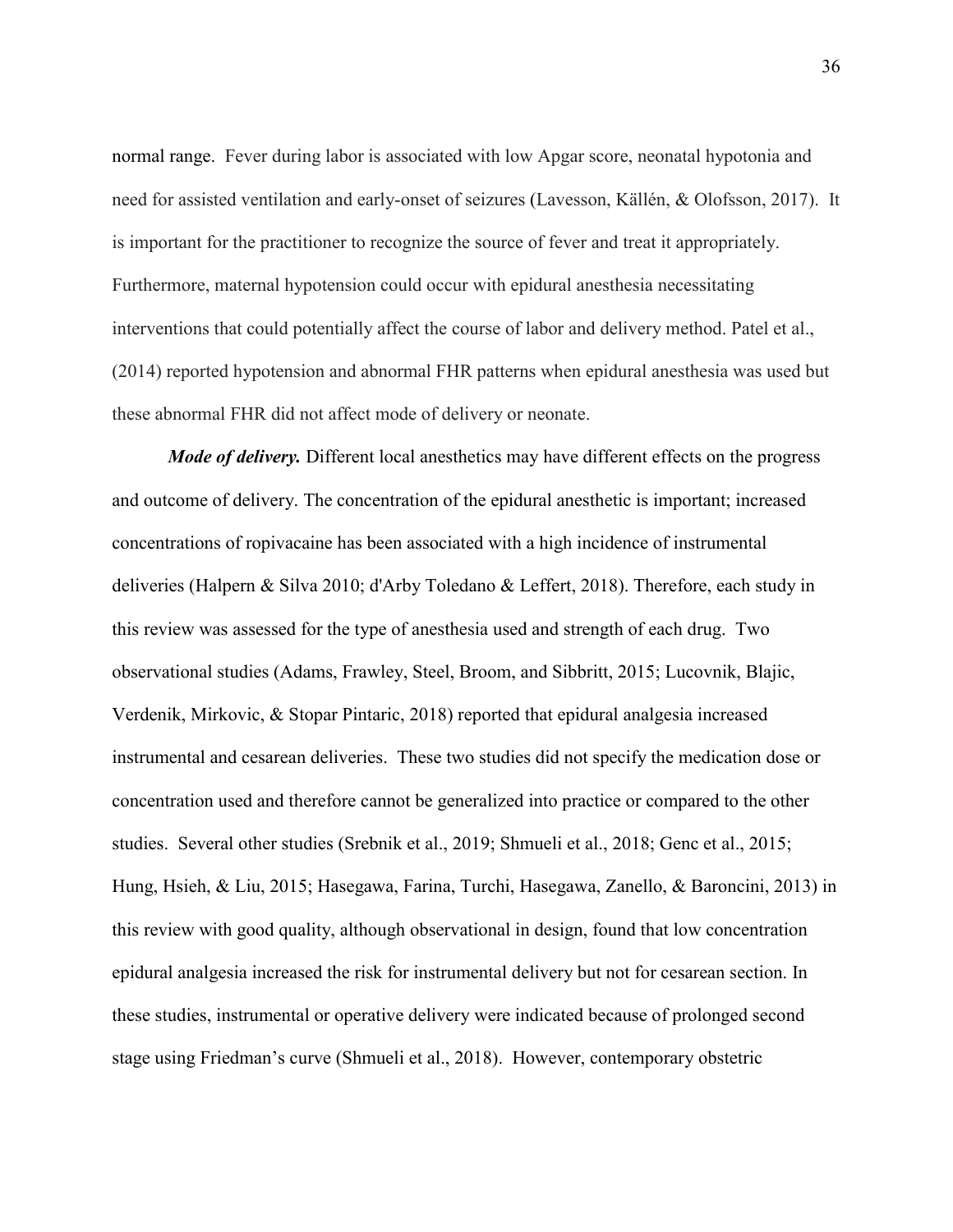characteristics require us to adapt to newer portograms and to give the second stage of labor more time and spontaneous delivery (Shmueli et al., 2018).

*Vaginal trauma.* It is important for patients to know if epidural analgesia use will increase the risk for vaginal trauma. Studies that addressed this issue were purposely searched for this literature review. Two studies investigated whether there was an increased risk for vaginal trauma or protection against trauma when epidural analgesia is used. Zhou, Gong, He, Gao, and Wang's (2017) study did not find increased risk for an episiotomy when epidural analgesia is administered. Other researchers looked in epidural analgesia for increased risk for severe perineal laceration such as third or fourth degree vaginal lacerations. Garcia-Lausin, Perez-Botella, Duran, Rodríguez-Pradera, Gutierrez-Martí, and Escuriet (2019) did not find such associations between epidural use and severe perineal laceration.

*Neonatal outcome.* Epidural anesthesia can impact the neonate's Apgar score, NICU admission and breastfeeding habits (Herrera-Gómez, García-Martínez, Ramos-Torrecillas, De Luna-Bertos, Ruiz, & Ocaña-Peinado, 2015; Orbach-Zinger et al., 2018; Adams, Frawley, Steel, Broom, and Sibbritt, 2015). This can happen via a direct pharmacological effect on the newborn or placental transference of the maternally-administered epidural medications, as well as indirect effects due to physiological changes induced in the mother by the drug, including hormonal changes and decrease in blood pressure and body temperature (Lavesson, Källén, & Olofsson, 2017; Orbach-Zinger et al., 2018; Hung, Hsieh, & Liu, 2015; Herrera-Gómez, García-Martínez, Ramos-Torrecillas, De Luna-Bertos, Ruiz, & Ocaña-Peinado, 2015; Adams, Frawley, Steel, Broom, and Sibbritt, 2015). In this review, the most robust evidence supports delayed initiating and duration in breastfeeding with intrapartum epidural anesthesia administration (Orbach-Zinger et al., 2018).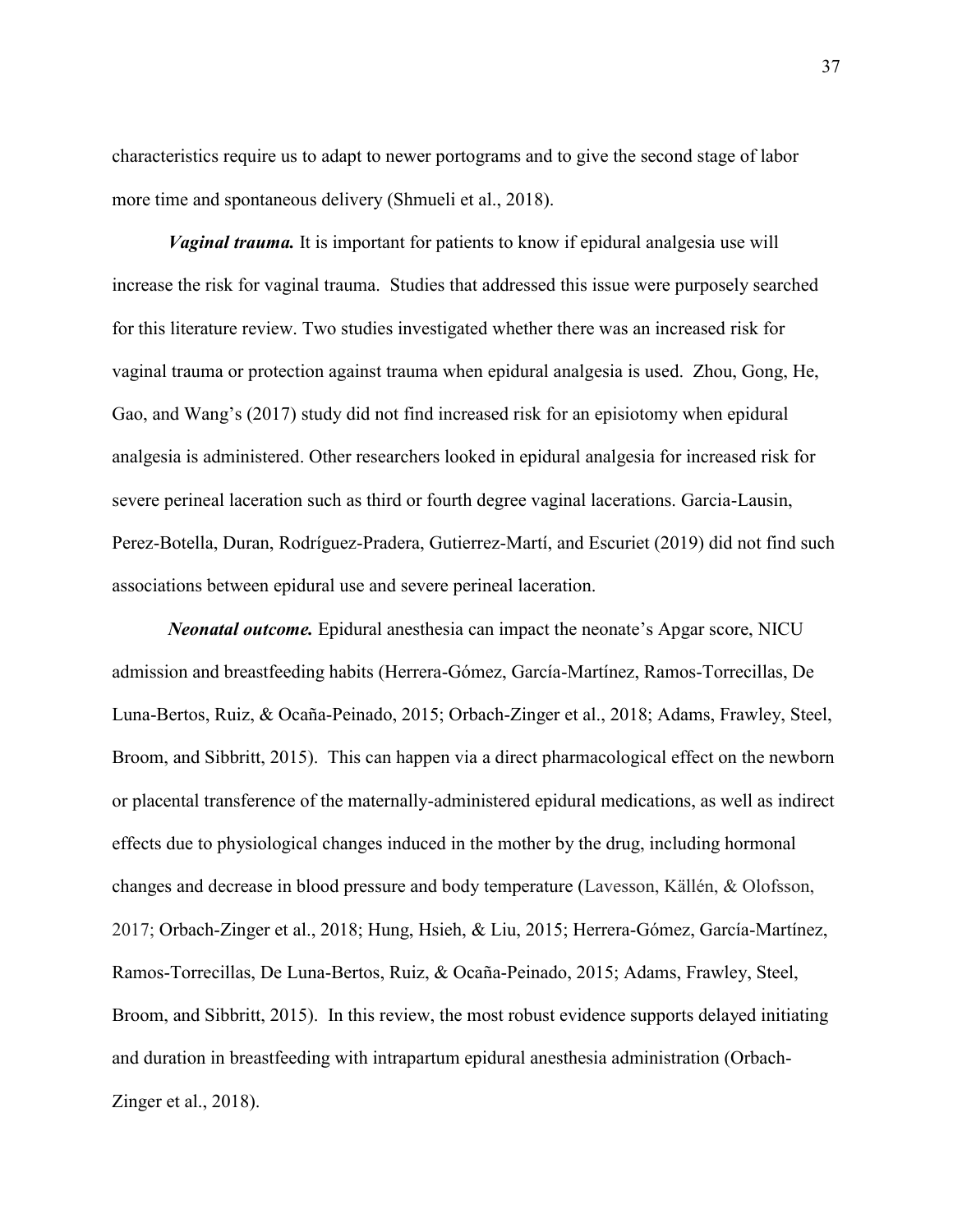#### **Implications for Nurse-Midwifery Practice**

The use of epidural analgesia moves the patient to a higher risk category, including requirement for continues monitoring, IV fluids, bladder catherization and decreased mobility (Newnham, McKellar, & Pincombe, 2016). Understanding the risks and benefits associated with epidural analgesia enables the nurse-midwife to counsel women and their families so that they are able to make informed consent and shared decision making. Some of the fundamental skills a nurse-midwife brings to patients are: advocacy of non-intervention in normal processes in the absence of complications, incorporation of scientific evidence into clinical practice, advocacy for informed choice, shared decision making, and the right to self-determination, therapeutic value of human presence, and collaboration with other members of the interprofessional health care team (American College of Nurse-Midwives, 2012). These are excellent skills nurse-midwives can use as a guide when assisting women when deciding on the use of epidural analgesia during labor.

#### **Recommendations for Future Research**

Epidural analgesia in obstetrics is an ever-changing field with new techniques and drugs. Research needs to keep up with it. Current research in the international community is lacking rigorous randomized control trials that furthers what we know about the fetal and neonatal effect of anesthesia in short and long term. We know the course of labor and delivery method can have an impact on how well the neonate transitions; randomized control trials can give us more definitive answers on how epidural analgesia and these factors interact.

Many of the studies reviewed here called for randomized control trials to quantify the causal relationship between epidural analgesia and labor events and outcomes. For example, Lucovnik, Blajic, Verdenik, Mirkovic, and Stopar Pintaric (2018) observed request for epidurals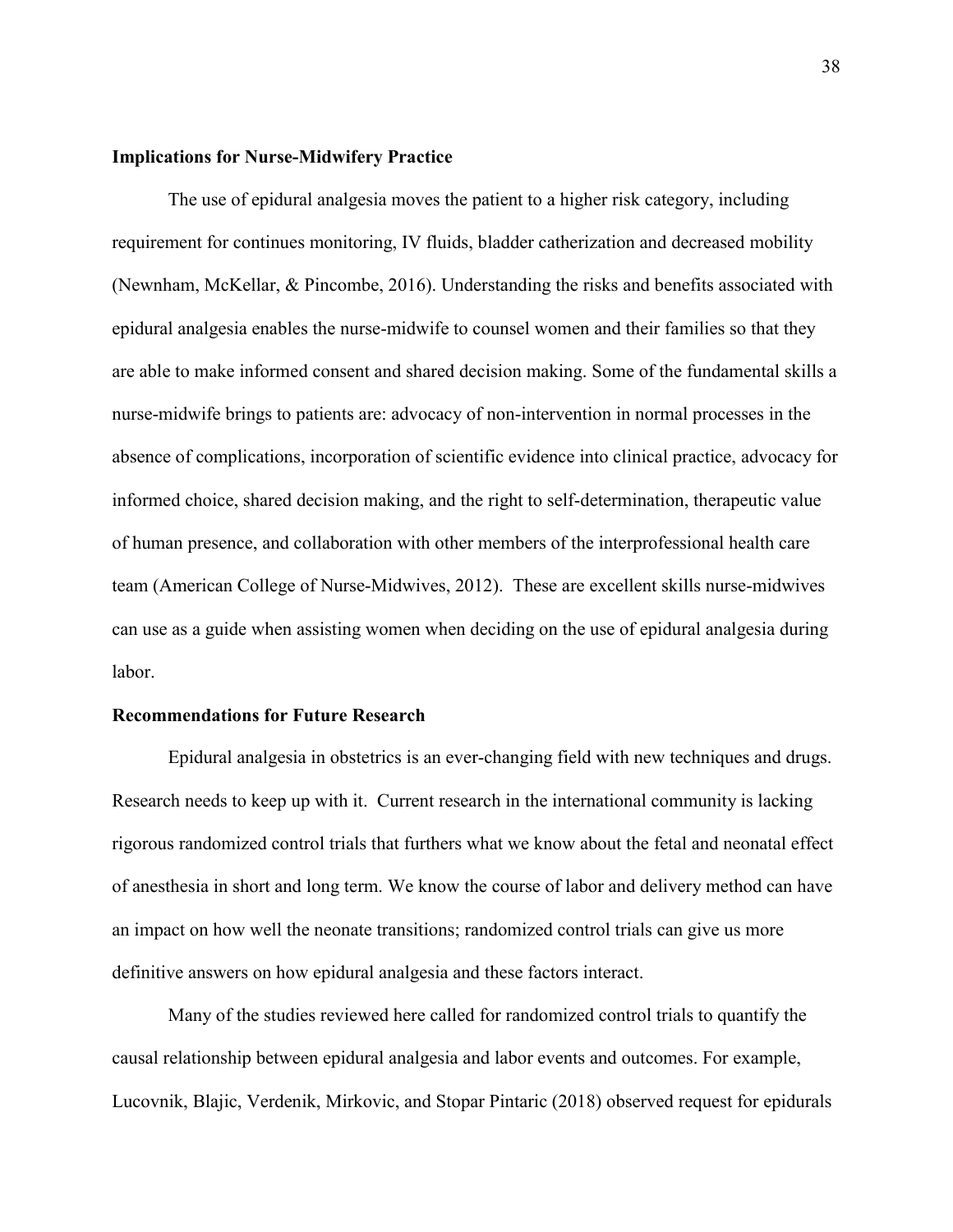may be a marker of dysfunctional (prolonged or obstructed) labor since women with complicated labors are more likely to require more efficient analgesia. Future studies on the characteristics of women requesting epidural should be performed further since preventing primary cesarean delivery is a very important goal.

Other researchers call (Shmueli et al., 2018; Zhou, Gong, He, Gao, & Wang, 2017; Shen et al., 2017) for further research and studies on epidural medication formulations and techniques and its effect on labor. It would be difficult to reach any firm conclusion with much variations in clinical practice and labor management strategies, especially in the international community. Therefore, it is a worthy ambition to standardize language and clinical practice in the presence of epidural analgesia and labor management, such as defining protracted labor or prolonged labor.

#### **Theoretical Framework: Maternal Role Attainment**

Maternal Role Attainment theory is the most widely used theory in perinatal care (Noseff, 2014). The World Health Organization's [WHO] (2018) recent study on maternal analgesia effects acknowledges that maternal experience of labor is important to the process of becoming a mother and encourages providers to provide a positive experience even in the presence of interventions such as epidural anesthesia. Events that occur during the birth process can have a major impact on the role development of the mother (Sleutel, 2003). While Maternal Role Attainment Theory mostly deals with mother-infant bonding, the attachment and role attainment goal starts before pregnancy and continues 12 months postpartum. The perception of the birth experience is an important stage in developing attachment and successful motherhood role attainment. By reducing adverse environmental factors and promoting self-efficacy, the woman's sense of role attainment is increased. In this theory, the nurse-midwife's role is to help the mother develop a sense of self-efficacy (Noseff, 2014). The nurse-midwife can achieve this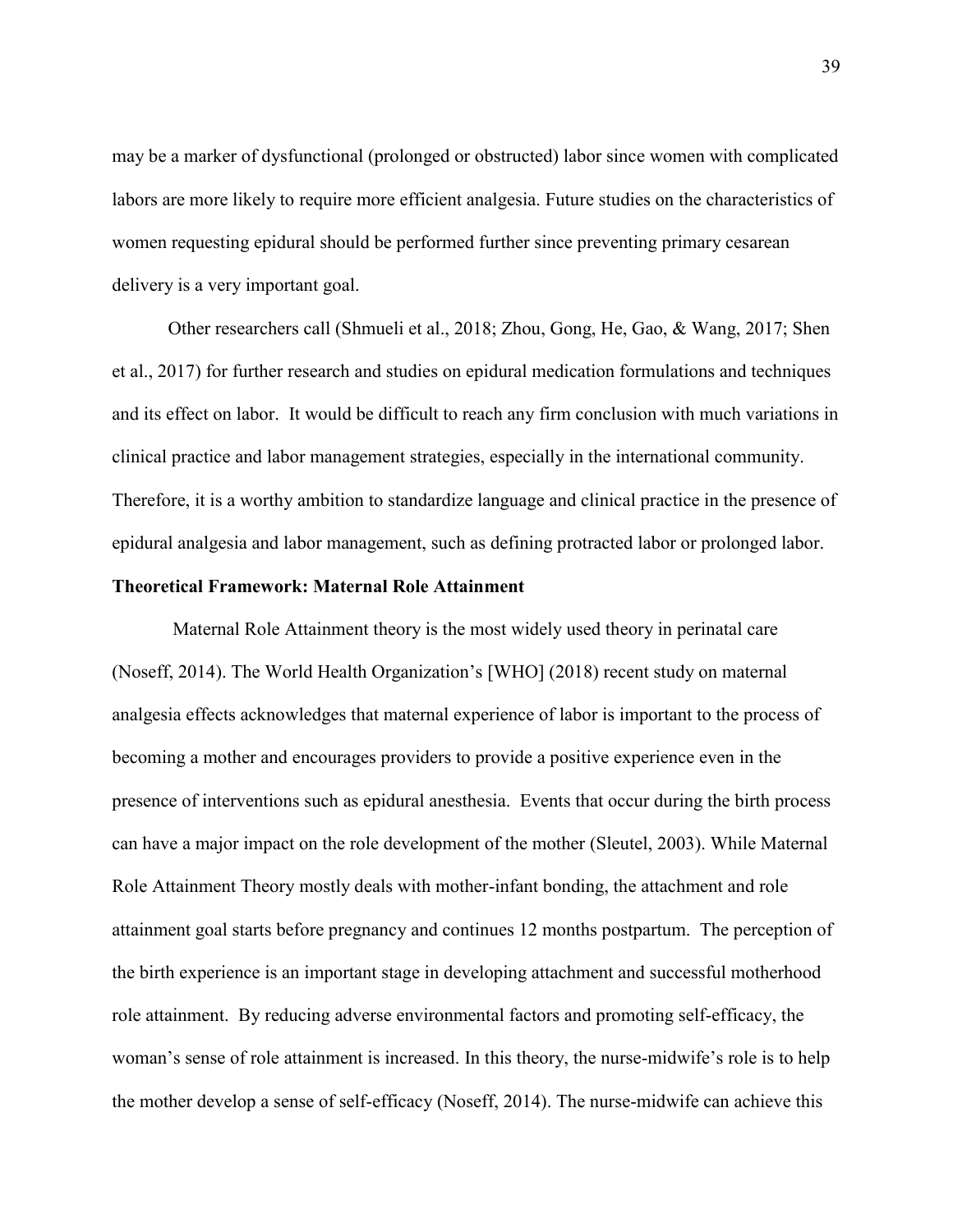by providing accurate information about labor analgesia and its effect on labor progress and outcome so that the patient can make an informed choice. Patients' choices would be supported and birth experiences that are satisfactory to the patient would be promoted in the care of nursemidwives. The ultimate goal for the nurse-midwife is to facilitate a birth experience that is empowering to the woman and her family.

#### **Conclusion**

In this critical review of the current international research on epidural analgesia and its' effect on labor and birth outcomes, several themes emerged: Duration of labor in the first and second stage, complications of labor; mode of delivery, and neonatal outcomes. Twenty research studies were critically appraised using the Johns Hopkins Research Evidence Appraisal Tool. Evidence supports that epidural analgesia controls labor pain well, and that in turn could help shorten the first stage of labor. The second stage of labor duration, in relation to epidural anesthesia, is not as clear. Some studies show epidural analgesia prolongs the second stage while others maintain it has no effect on the second stage of labor. The studies are not comparable as the same medications are not used. Other complications reported with epidural analgesia use were materteral and fetal fever. Maternal hypotension was also observed in some studies, although no lasting effect was observed. Recent high-quality evidence supports when low-concentration epidural anesthesia with opioid is used it has no effect on the second stage of labor or mode of delivery. On the mode of delivery, most of the studies agree that epidurals do not increase the risk for cesarean delivery. However, good evidence supports increased risk for instrumental delivery. Epidural analgesia is not associated with increased risk for vaginal trauma. The studies do not agree on the neonatal effect of epidural analgesia. A very generalized consensus is that epidural analgesia does not have an impact on Apgar scores. Some studies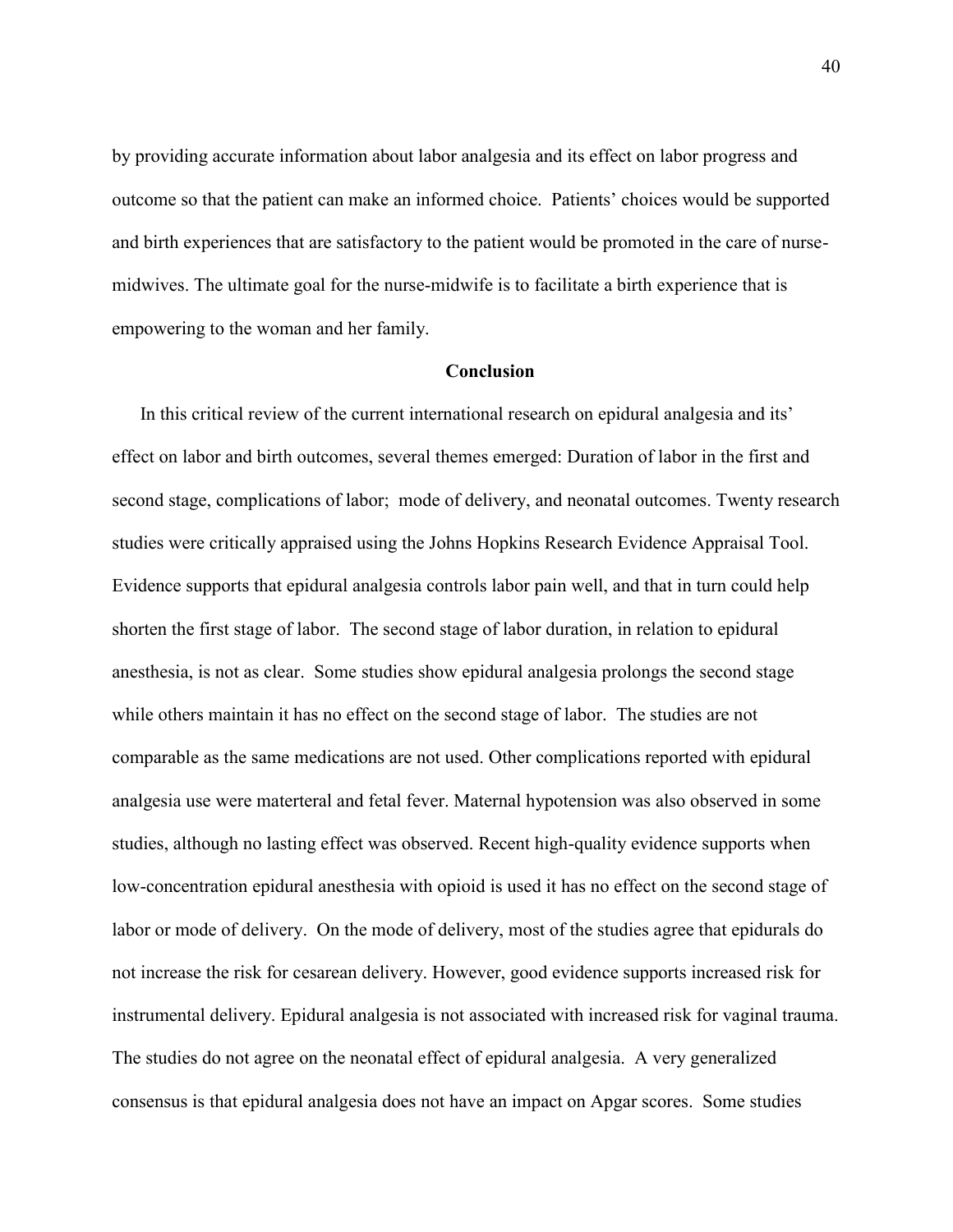show epidural analgesia effects breastfeeding initiation duration. Any effect of epidural analgesia cannot be generalized to other populations without knowing the medication dosage and strength and labor management protocol being used.

It is important for nurse-midwives to understand the variation in epidural anesthesia medication and its reported effects. The nurse-midwife also understands that epidural analgesia is an intervention with both positive and negatives effects. It is the duty of the nurse-midwife to help the patient understand this. Furthermore, the nurse-midwife can use the Maternal Role Attainment Theory as a guide to assist patients with informed choice and shared decision making. There is definitely room for further research. In the research presented here, authors call for more randomized control trials to study the effects of epidural analgesia and some standardization on the protocols used. This author would like to see more rigorous, long term studies to assess the effects of epidural analgesia on the neonate.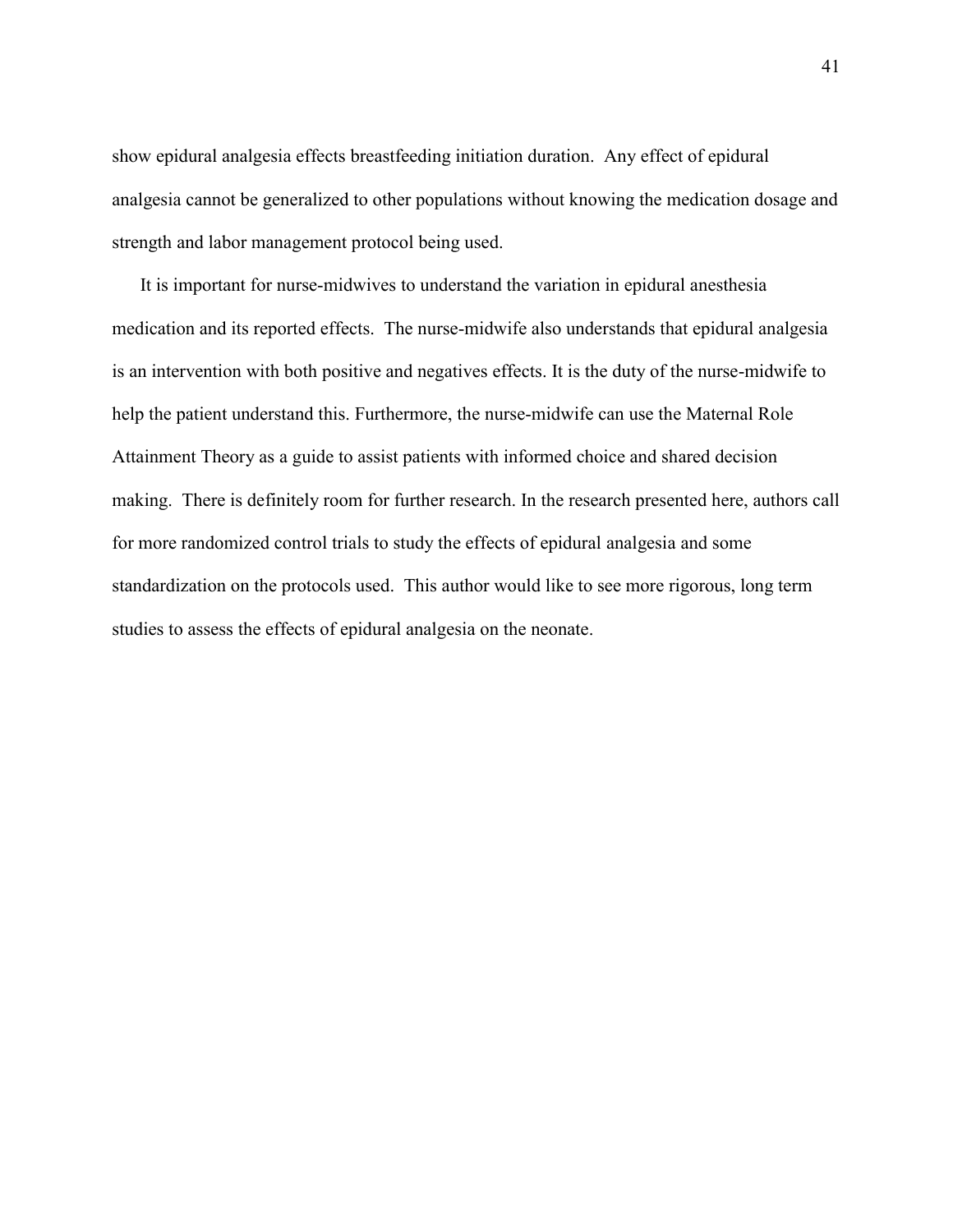#### References

- Adams, J., Frawley, J., Steel, A., Broom, A., & Sibbritt, D. (2015). Use of pharmacological and non-pharmacological labour pain management techniques and their relationship to maternal and infant birth outcomes: Examination of a nationally representative sample of 1835 pregnant women. *Midwifery*, *31*(4), 458-463. doi: 10.1016/j.midw.2014.12.012
- American College of Nurse-Midwives [ACNM]. (2016). Essential facts about midwives. *Fact Sheet.* Retrieved from http://www.midwife.org/Essential-Facts-about-Midwives

American College of Nurse-Midwives [ACNM]. (2013). Normal, healthy childbirth for women & families: What you need to know. Retrieved from http://www.midwife.org/acnm/files/ACNMLibraryData/UPLOADFILENAME/00000000 0280/NormalBirth\_ConsumerDoc%20FINAL.pdf

American College of Nurse-Midwives [ACNM]. (2012). Core competencies for basic midwifery practice. Retrieved from

http://www.midwife.org/acnm/files/acnmlibrarydata/uploadfilename/000000000050/core %20comptencies%20dec%202012.pdf

- American College of Obstetricians and Gynecologists [ACOG]. (2017). Obstetric analgesia and anesthesia. *Practice Bulletin Number 177.* Retrieved from https://www.acog.org/Clinical-Guidance-and-Publications/Practice-Bulletins/Committee-on-Practice-Bulletins-Obstetrics/Obstetric-Analgesia-and-Anesthesia
- Anim-Somuah, M., Smyth, R. M., Cyna, A. M., & Cuthbert, A. (2018). Epidural versus nonepidural or no analgesia for pain management in labour. *Cochrane Database of Systematic Reviews*. doi:10.1002/14651858.cd000331.pub4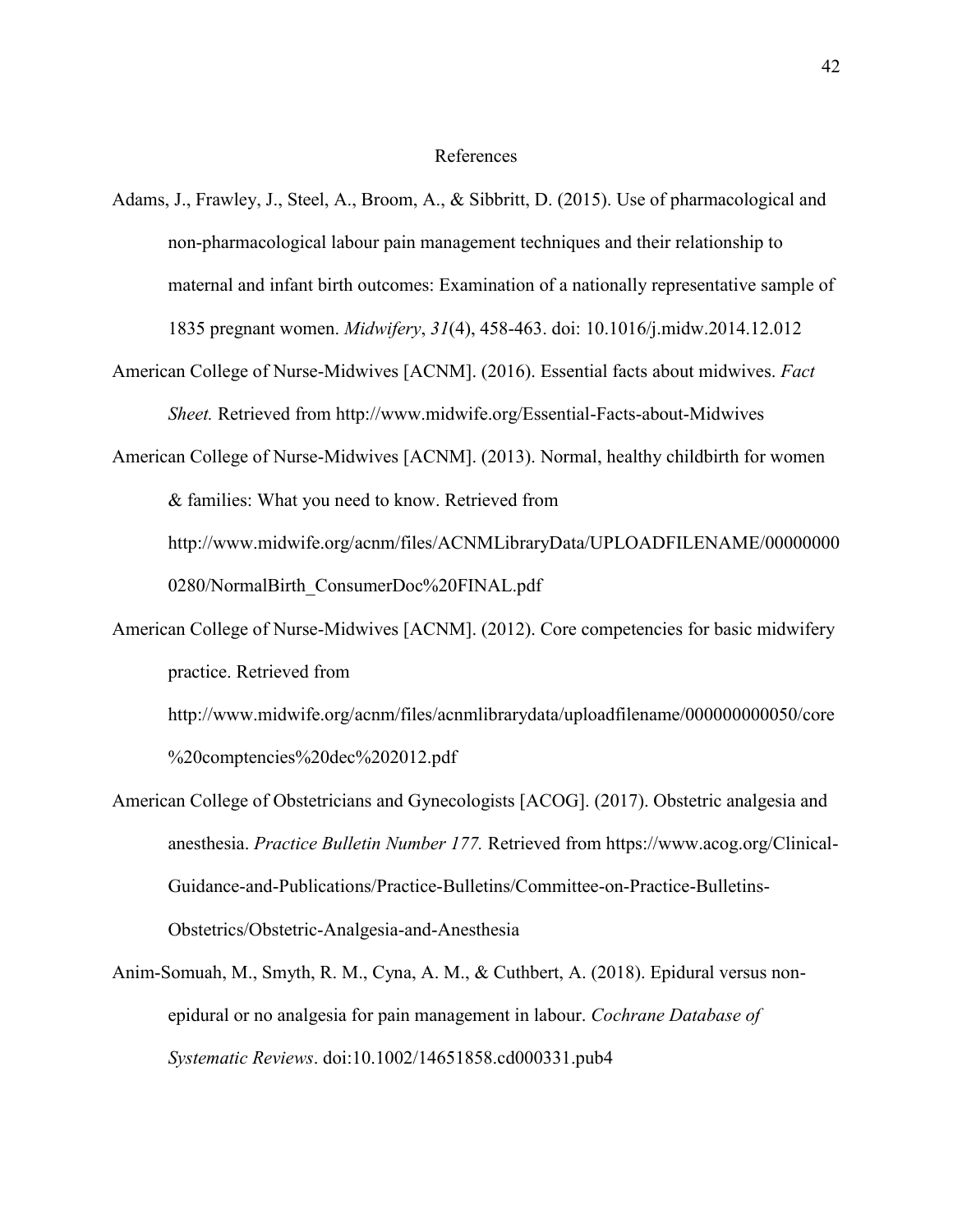- Bannister-Tyrrell, M., Ford, J. B., Morris, J. M., & Roberts, C. L. (2014). Epidural analgesia in labour and risk of caesarean delivery. *Paediatric & Perinatal Epidemiology, 28*(5), 400– 411. doi: 10.1111/ppe.12139
- d'Arby Toledano, R., & Leffert, L. (2018) Neuraxial analgesia for labor and delivery (including instrumented delivery). In D. L. Hepner (Ed.), *UpToDate*. Retrieved from https://www.uptodate.com/contents/neuraxial-analgesia-for-labor-and-delivery-includinginstrumented-delivery?topicRef=4469&source=see\_link#H2232417317
- Dearholt, S. L. & Dang, D. (2012). *Johns Hopkins Nursing Evidence-based Practice Model and Guidelines* (2nd ed.). Indianapolis, IN: Sigma Theta Tau International
- French, C. A., Cong, X., & Chung, K. S. (2016). Labor epidural analgesia and breastfeeding. *Journal of Human Lactation, 32(*3), 507–520. doi:10.1177/0890334415623779
- Garcia-Lausin, L., Perez-Botella, M., Duran, X., Rodríguez-Pradera, S., Gutierrez-Martí, M. J., & Escuriet, R. (2019). Relation between Epidural Analgesia and severe perineal laceration in childbearing women in Catalonia. *Midwifery, 70*, 76–83. doi:10.1016/j.midw.2018.12.007
- Genc, M., Sahin, N., Maral, J., Celik, E., Kar, A. A., Usar, P., … Guclu, S. (2015). Does bupivacaine and fentanyl combination for epidural analgesia shorten the duration of labour? *Journal of Obstetrics and Gynaecology, 35*(7), 672–675. doi:10.3109/01443615.2014.991299
- Grant, G. (2018). Adverse effects of neuraxial analgesia and anesthesia for obstetrics. In M. Crowley (Ed.), *UpToDate*. Retrieved from https://www.uptodate.com/contents/adverseeffects-of-neuraxial-analgesia-and-anesthesia-for-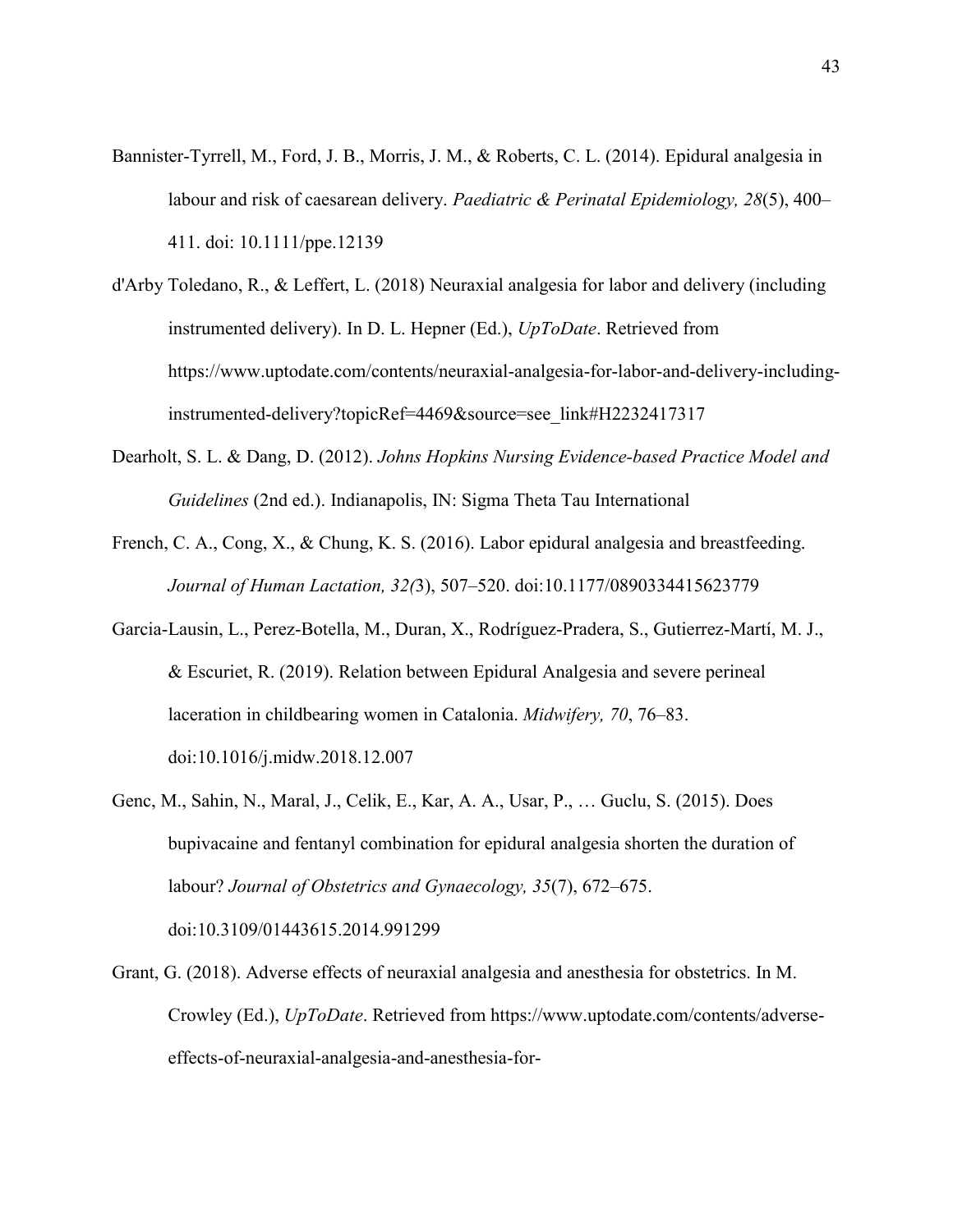obstetrics?search=epidural%20analgesia%20labor&source=search\_result&selectedTitle=  $2\text{~150}$ &usage type=default&display rank=2

- Gibson, E. (2014). Women's expectations and experiences with labour pain in medical and midwifery models of birth in the United States. *Women and Birth, 27*(3), 185-189. doi: 10.1016/j.wombi.2014.05.002
- Halpern, S., & Silva. (2010). Epidural analgesia for labor: Current techniques. *Local and Regional Anesthesia, 143*. doi:10.2147/lra.s10237
- Hasegawa, J., Farina, A., Turchi, G., Hasegawa, Y., Zanello, M., & Baroncini, S. (2013). Effects of epidural analgesia on labor length, instrumental delivery, and neonatal short-term outcome. *Journal of Anesthesia, 27*(1), 43–47. doi: 10.1007/s00540-012-1480-9
- Herrera-Gómez, A., García-Martínez, O., Ramos-Torrecillas, J., De Luna-Bertos, E., Ruiz, C., & Ocaña-Peinado, F. M. (2015). Retrospective study of the association between epidural analgesia during labour and complications for the newborn. *Midwifery, 31*(6), 613–616. doi:10.1016/j.midw.2015.02.013
- Hu, L.Q., Flood, P., Li, Y., Tao, W., Zhao, P., Xia, Y., … Wong, C. A. (2016). No pain labor & delivery: A global health initiative's impact on clinical outcomes in China. *Anesthesia & Analgesia, 122*(6), 1931–1938. doi:10.1213/ane.0000000000001328

Hung, T.-H., Hsieh, T.-T., & Liu, H.-P. (2015). Differential effects of epidural analgesia on modes of delivery and perinatal outcomes between nulliparous and multiparous women: A retrospective cohort study. *PLOS ONE, 10*(3), e0120907. doi:10.1371/journal.pone.0120907

International Confederation of Midwives [ICM]. (2017). Appropriate use of intervention in childbirth. *Position Statement.* Retrieved from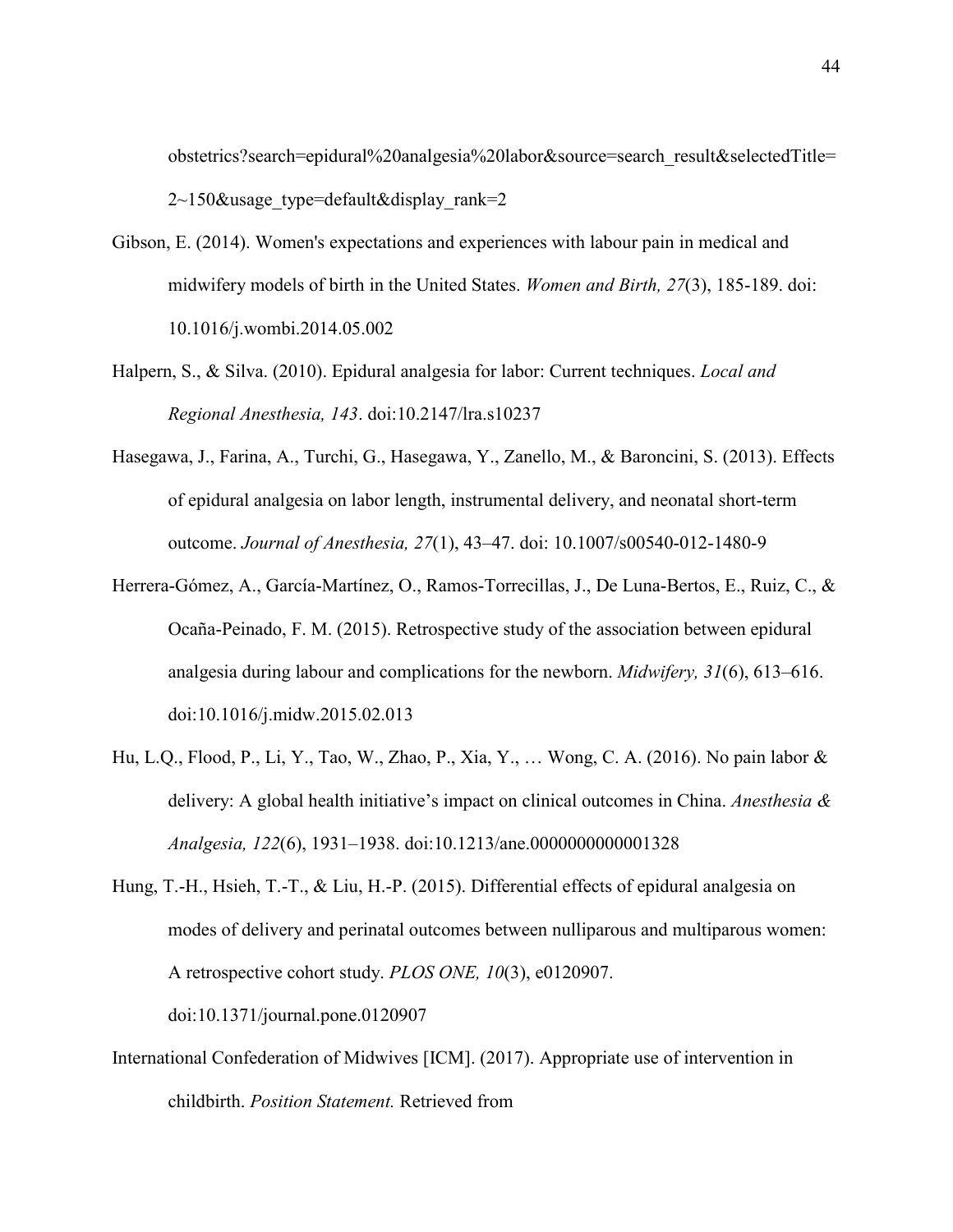https://www.internationalmidwives.org/assets/files/statement-files/2018/04/engappropriate-intervention.pdf.pdf

- Klomp, T., Manniën, J., de Jonge, A., Hutton, E. K., & Lagro-Janssen, A. L. M. (2014). What do midwives need to know about approaches of women towards labour pain management? A qualitative interview study into expectations of management of labour pain for pregnant women receiving midwife-led care in the Netherlands. *Midwifery, 30*(4), 432-438. doi: 10.1016/j.midw.2013.04.013
- Lavesson, T., Källén, K., & Olofsson, P. (2017). Fetal and maternal temperatures during labor and delivery: A prospective descriptive study. *The Journal of Maternal-Fetal & Neonatal Medicine, 31*(12), 1533–1541. doi:10.1080/14767058.2017.1319928
- Lucovnik, M., Blajic, I., Verdenik, I., Mirkovic, T., & Stopar Pintaric, T. (2018). Impact of epidural analgesia on cesarean and operative vaginal delivery rates classified by the Ten Groups Classification System. *International Journal of Obstetric Anesthesia, 34*, 37–41. doi:10.1016/j.ijoa.2018.01.003
- Newnham, E., McKellar, L., & Pincombe, J. (2016). A critical literature review of epidural analgesia. *Evidence Based Midwifery 14*(1): 22-28. Retrieved from https://www.rcm.org.uk/sites/default/files/EBM.Mar16.022-028.pdf
- Noseff, J. (2014). Theory usage and application paper: Maternal role attainment. *International Journal of Childbirth Education, 29*(3), 58-61.
- Orbach-Zinger, S., Landau, R., Davis, A., Oved, O., Caspi, L., Fireman, S., … Eidelman, L. A. (2018). The effect of labor epidural analgesia on breastfeeding outcomes: A prospective observational cohort study in a mixed-parity cohort. *Anesthesia & Analgesia*, 0. doi:10.1213/ane.0000000000003442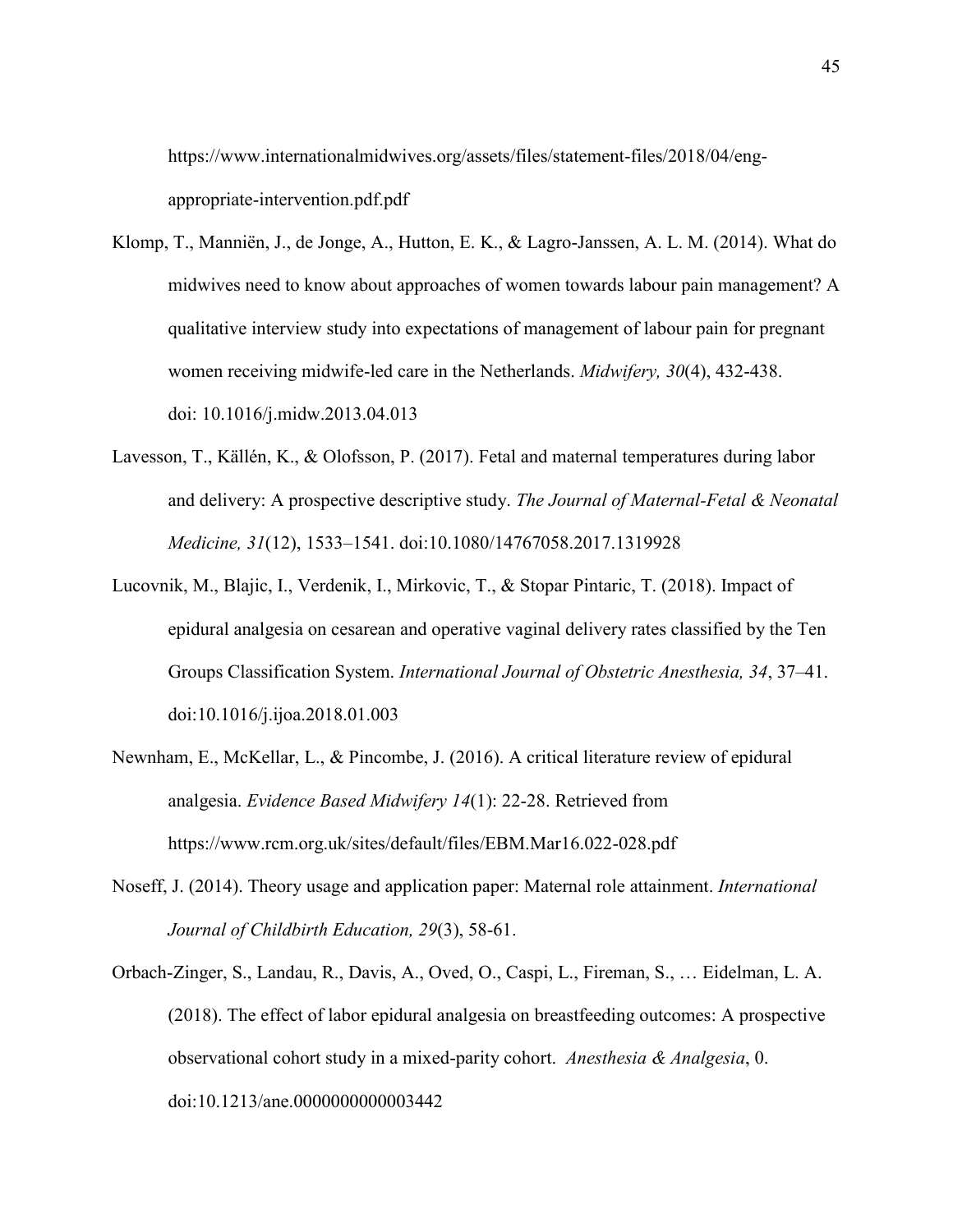- Patel, N. P., El-Wahab, N., Fernando, R., Wilson, S., Robson, S. C., Columb, M. O., & Lyons, G. R. (2014). Fetal effects of combined spinal-epidural vs epidural labour analgesia: A prospective, randomised double-blind study. *Anaesthesia, 69*(5), 458–467. doi:10.1111/anae.12602
- Royal College of Midwives. (2019). Focussing on physiological processes in labour and birth. Retrieved from http://betterbirths.rcm.org.uk/resources/watch/focussing-onphysiological-processes-in-labour-and-birth-2
- Rukewe, A., Adebayo, O., & Fatiregun, A. (2015). Combined spinal-epidural analgesia for laboring parturients in a Nigerian Hospital. *Annals of African Medicine, 14*(3), 143-147. doi: 10.4103/1596-3519.149920
- Sanders, R., & Lamb, K. (2014). An exploration of the benefits and drawbacks of intrapartum pain management strategies. *British Journal of Midwifery*, *22*(9), 642–649.
- Shen, X., Li, Y., Xu, S., Wang, N., Fan, S., Qin, X., ... & Hess, P. E. (2017). Epidural analgesia during the second stage of labor: A randomized controlled trial. *Obstetrics & Gynecology*, *130*(5), 1097-1103. DOI: 10.1097/AOG.0000000000002306
- Shmueli, A., Salman, L., Orbach-Zinger, S., Aviram, A., Hiersch, L., Chen, R., & Gabbay-Benziv, R. (2018). The impact of epidural analgesia on the duration of the second stage of labor. *Birth, 45*(4), 377–384. doi:10.1111/birt.12355
- Shrestha, B., Devgan, A., & Sharma, M. (2014). Effects of maternal epidural analgesia on the neonate. A prospective cohort study. *Italian Journal of Pediatrics, 40*(1). doi:10.1186/s13052-014-0099-x
- Singh, S. K. S. C., Yahya, N., Misiran, K., Masdar, A., Nor, N. M., & Yee, L. C. (2016). Combined spinal–epidural analgesia in labour: Its effects on delivery outcome. *Brazilian*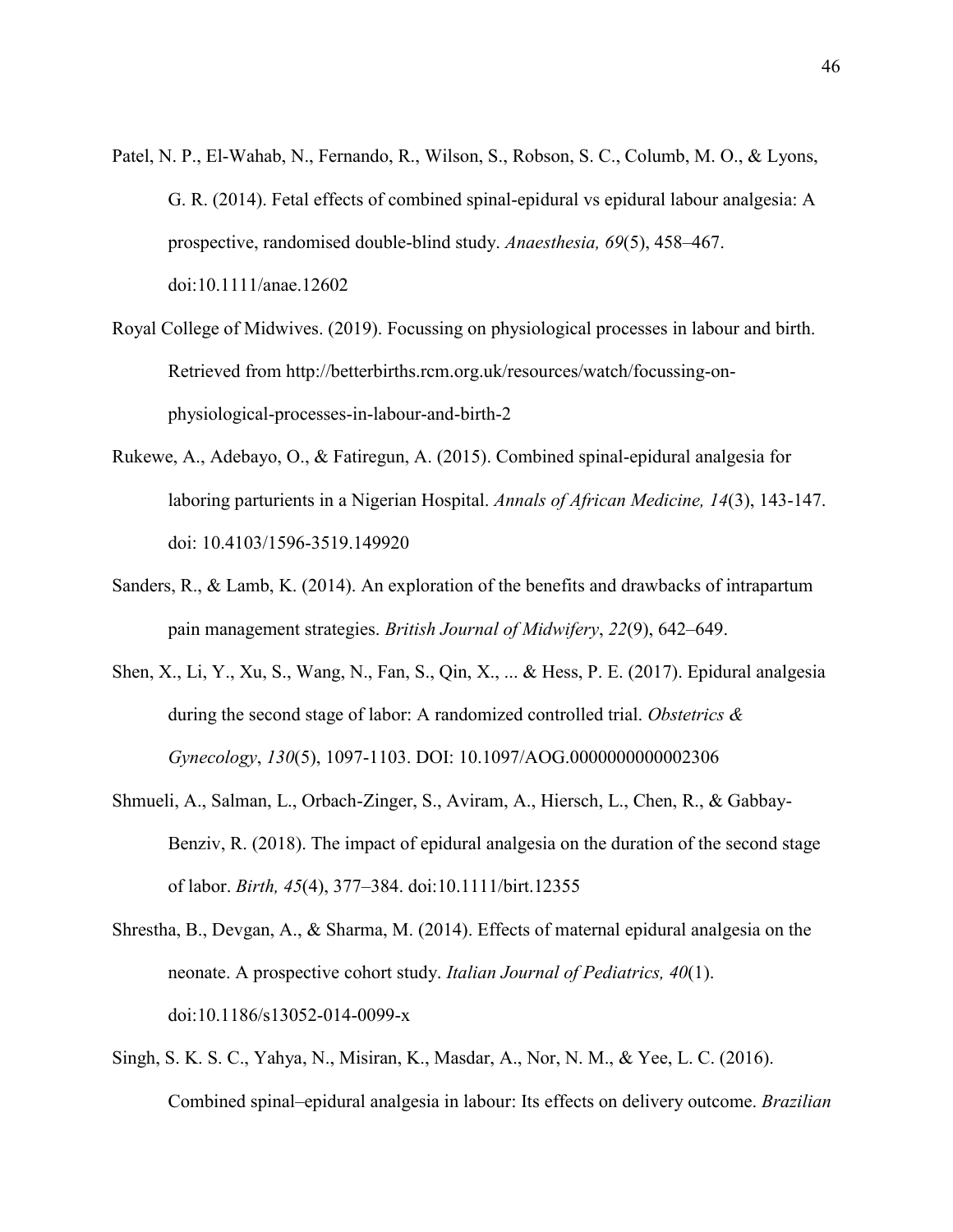*Journal of Anesthesiology* (English Edition), *66*(3), 259–264.

doi:10.1016/j.bjane.2014.09.006

- Sleutel, M. (2003). Intrapartum nursing: Integrating Rubin's framework with social support theory. *Journal of Obstetric, Gynecologic & Neonatal Nursing, 32*(1), 76-82. doi:10.1177/0884217502239803
- Sng, B. L., Leong, W. L., Zeng, Y., Siddiqui, F. J., Assam, P. N., Lim, Y., … Sia, A. T. (2014). Early versus late initiation of epidural analgesia for labour. *Cochrane Database of Systematic Reviews*. doi:10.1002/14651858.cd007238.pub2
- Srebnik, N., Barkan, O., Rottenstreich, M., Ioscovich, A., Farkash, R., Rotshenker-Olshinka, K., … Grisaru-Granovsky, S. (2019). The impact of epidural analgesia on the mode of delivery in nulliparous women that attain the second stage of labor. *Journal of Maternal-Fetal & Neonatal Medicine*, 1–8. doi:10.1080/14767058.2018.1554045
- Staikou, C., Kalampokas, T., Kalampokas, E., Vassiloglou, S., & Paraskeva, A. (2017). Epidural fentanyl does not affect cervical dilation and progress of first stage of vaginal delivery: A randomized, double-blind study. *Current Medical Research and Opinion*, *33*(8), 1491– 1496. doi:10.1080/03007995.2017.1321536
- Sutton, C. D., & Carvalho, B. (2017). What's trending now? An analysis of trends in internet searches for labor epidurals. *International Journal of Obstetric Anesthesia, 30*, 52-57. doi:10.1016/j.ijoa.2017.02.004
- Wang, T.-T., Sun, S., & Huang, S.-Q. (2017). Effects of epidural labor analgesia with low concentrations of local anesthetics on obstetric outcomes. *Anesthesia & Analgesia, 124*(5), 1571–1580. doi:10.1213/ane.0000000000001709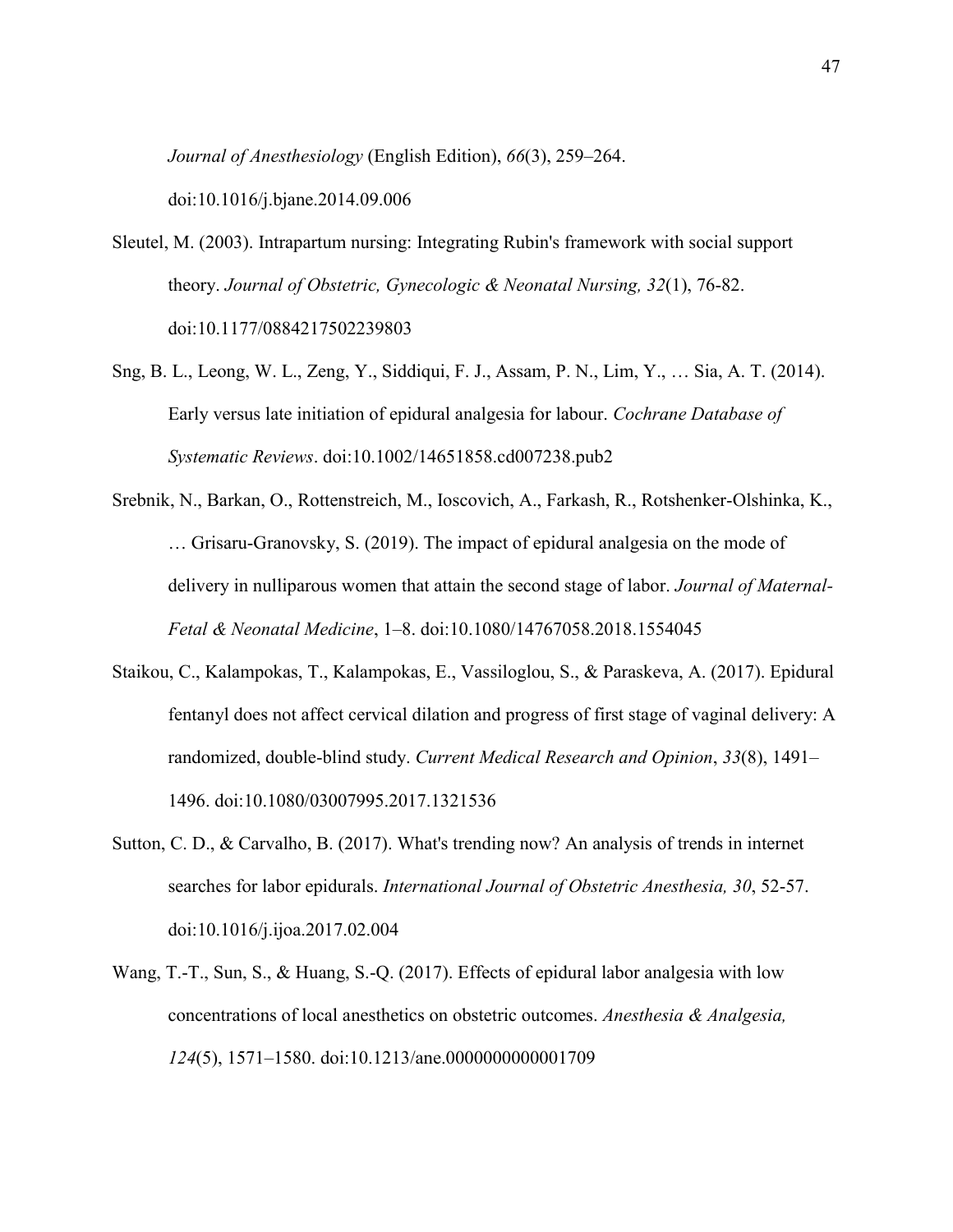- Wassen, M. M. L., Hukkelhoven, C. W. P., Scheepers, H. C. ., Smits, L. J. M., Nijhuis, J. G., & Roumen, F. J. M. E. (2014). Epidural analgesia and operative delivery: A ten-year population-based cohort study in the Netherlands. *European Journal of Obstetrics & Gynecology and Reproductive Biology*, *183*, 125–131. doi:10.1016/j.ejogrb.2014.10.023
- Wong, C. A. (2017). Neuraxial labor analgesia: Does it influence the outcomes of labor? *Anesthesia & Analgesia, 124*(5), 1389–1391. doi:10.1213/ane.0000000000001867
- World Health Organization. (2018). WHO recommendation on epidural analgesia for pain relief during labour. Retrieved from https://extranet.who.int/rhl/topics/preconceptionpregnancy-childbirth-and-postpartum-care/care-during-childbirth/care-during-labour-1ststage/who-recommendation-epidural-analgesia-pain-relief-during-labour
- Zhou, D., Gong, H., He, S., Gao, W., & Wang, Q. (2017). Effects of combined spinal epidural labor analgesia on episiotomy: A retrospective cohort study. *BMC Anesthesiology, 17*, 1- 6. doi:10.1186/s12871-017-0381-8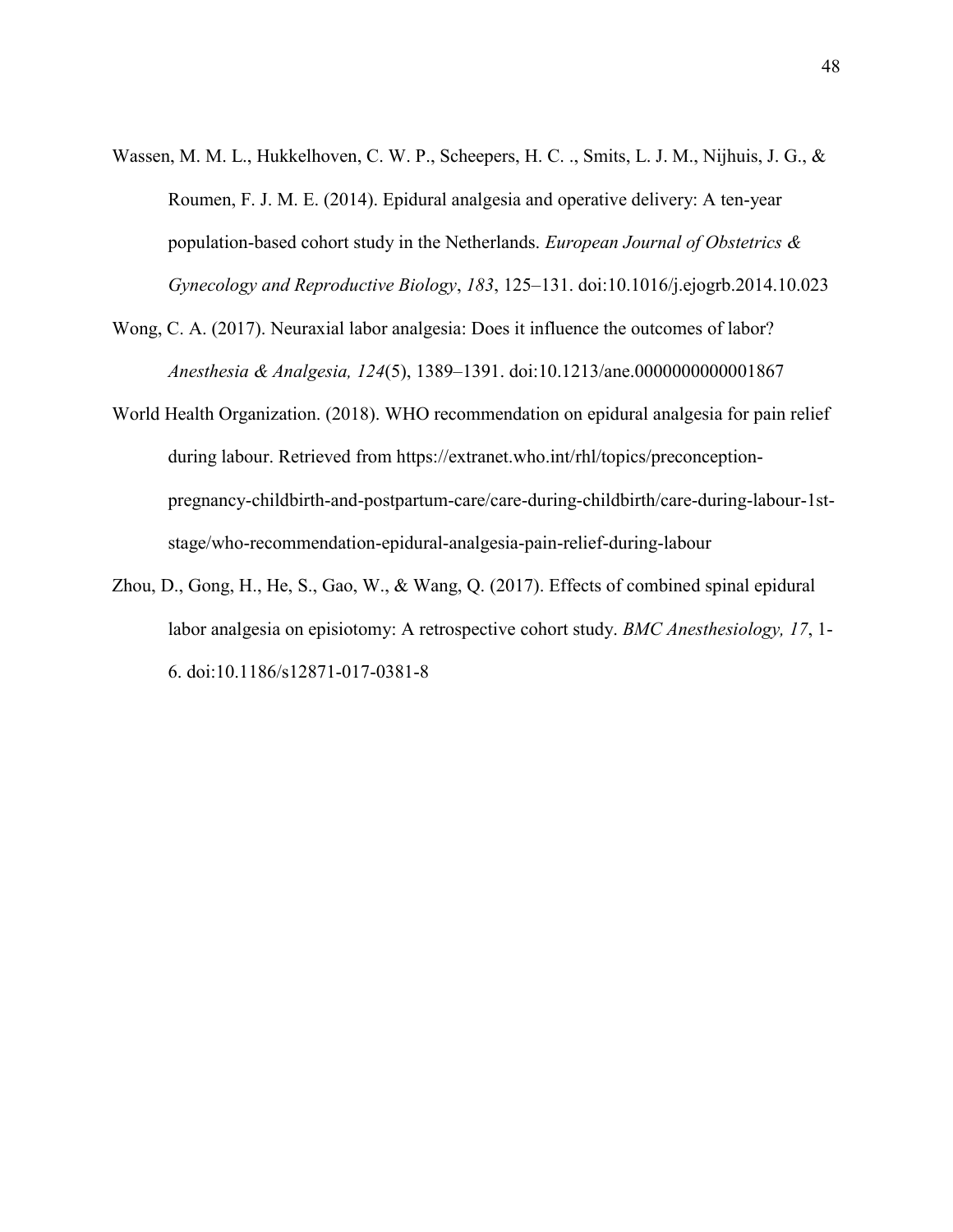| 10.1097/AOG.0000000000002306                                                                                                                                                                                                                                                                                                                                                                                                                                                                                                                                                                                            |                                                                                                                                                                                                                                                                                                                                                                                                                                                                                                                                                                                                                                                                                                                                                                                             | <b>Results</b>                                                                                                                                                                                                                                                                                                                                                                                                                                                                                                                                                                                                                                                                                                                                                                                                                        |                                                                                                                                                                                        |
|-------------------------------------------------------------------------------------------------------------------------------------------------------------------------------------------------------------------------------------------------------------------------------------------------------------------------------------------------------------------------------------------------------------------------------------------------------------------------------------------------------------------------------------------------------------------------------------------------------------------------|---------------------------------------------------------------------------------------------------------------------------------------------------------------------------------------------------------------------------------------------------------------------------------------------------------------------------------------------------------------------------------------------------------------------------------------------------------------------------------------------------------------------------------------------------------------------------------------------------------------------------------------------------------------------------------------------------------------------------------------------------------------------------------------------|---------------------------------------------------------------------------------------------------------------------------------------------------------------------------------------------------------------------------------------------------------------------------------------------------------------------------------------------------------------------------------------------------------------------------------------------------------------------------------------------------------------------------------------------------------------------------------------------------------------------------------------------------------------------------------------------------------------------------------------------------------------------------------------------------------------------------------------|----------------------------------------------------------------------------------------------------------------------------------------------------------------------------------------|
| <b>Purpose/Sample</b>                                                                                                                                                                                                                                                                                                                                                                                                                                                                                                                                                                                                   | Design<br>(Method/Instruments)                                                                                                                                                                                                                                                                                                                                                                                                                                                                                                                                                                                                                                                                                                                                                              |                                                                                                                                                                                                                                                                                                                                                                                                                                                                                                                                                                                                                                                                                                                                                                                                                                       | <b>Strengths/Limitations</b>                                                                                                                                                           |
| <b>Purpose:</b><br>To evaluate epidural<br>analgesia infusion's<br>effects on the<br>duration of the<br>second stage of labor<br>in nulliparous<br>laboring women<br>compared with a<br>placebo control.<br>Sample: 200 in<br>control and 200 in<br>intervention group<br>(epidural stopped in<br>second stage of<br>labor) of healthy<br>nulliparous,<br>singleton, vertex,<br>>37wks gestation<br>presented in<br>spontaneous labor<br>and desired epidural<br>analgesia.<br>Setting: Hospital in<br>Nanjing, China.<br>Level of evidence: I<br><b>Quality of</b><br>evidence: Good<br><b>Author Recommendations:</b> | <b>RCT</b><br>At full cervical dilation, patients<br>were randomly assigned to<br>receive low concentration of<br>Ropivacaine 0.08% with<br>Sufentanil 0.4mcg/ml epidural<br>or normal saline (the placebo).<br>Primary outcome: Duration of<br>second stage of labor, calculated<br>in minutes from full cervical<br>dilation until delivery.<br>Secondary outcomes measured<br>were pain scores using visual<br>analog scale, motor block<br>measured using modified<br>Bromage Score, patient<br>satisfaction with labor analgesia<br>was assessed using Likert scale,<br>mode of delivery, episiotomy,<br>fetal position at delivery<br>(occiput presentation), neonatal<br>Apgar score and umbilical<br>blood gas (lab measurement of<br>umbilical artery pH and acid<br>base values). | Duration of second<br>stage of labor similar in<br>both groups $P = .52$ . No<br>statistical differences<br>pain scores between<br>groups. Satisfaction<br>with labor analgesia was<br>lower in placebo group<br>$(P<.001)$ . No difference<br>in fetal head<br>presentation positions in<br>both groups $(P=.98)$ .<br>Similar rates of cesarean<br>deliveries, forceps<br>deliveries and<br>episiotomies in both<br>groups. There were no<br>significant differences<br>in neonatal outcomes.<br>Spontaneous vaginal<br>delivery rate similar in<br>both groups $(P=.17)$ .<br><b>Conclusion:</b><br>Epidural analgesia does<br>not affect the duration<br>of second stage.<br>Maternal and neonatal<br>outcomes were similar<br>in both groups with<br>exception of lower labor<br>analgesia satisfaction<br>rate in placebo group | <b>Strengths:</b><br>RCT design<br><b>Limitations:</b><br>Comparing women who had<br>received epidural already<br>but turned off at the second<br>stage for the intervention<br>group. |
| More RTC studies at different facilities.                                                                                                                                                                                                                                                                                                                                                                                                                                                                                                                                                                               |                                                                                                                                                                                                                                                                                                                                                                                                                                                                                                                                                                                                                                                                                                                                                                                             |                                                                                                                                                                                                                                                                                                                                                                                                                                                                                                                                                                                                                                                                                                                                                                                                                                       |                                                                                                                                                                                        |
| according to this study.                                                                                                                                                                                                                                                                                                                                                                                                                                                                                                                                                                                                | Summary for current clinical practice question:<br>Turning off epidural at second stage does not affect duration of second stage, maternal or neonatal outcomes                                                                                                                                                                                                                                                                                                                                                                                                                                                                                                                                                                                                                             |                                                                                                                                                                                                                                                                                                                                                                                                                                                                                                                                                                                                                                                                                                                                                                                                                                       |                                                                                                                                                                                        |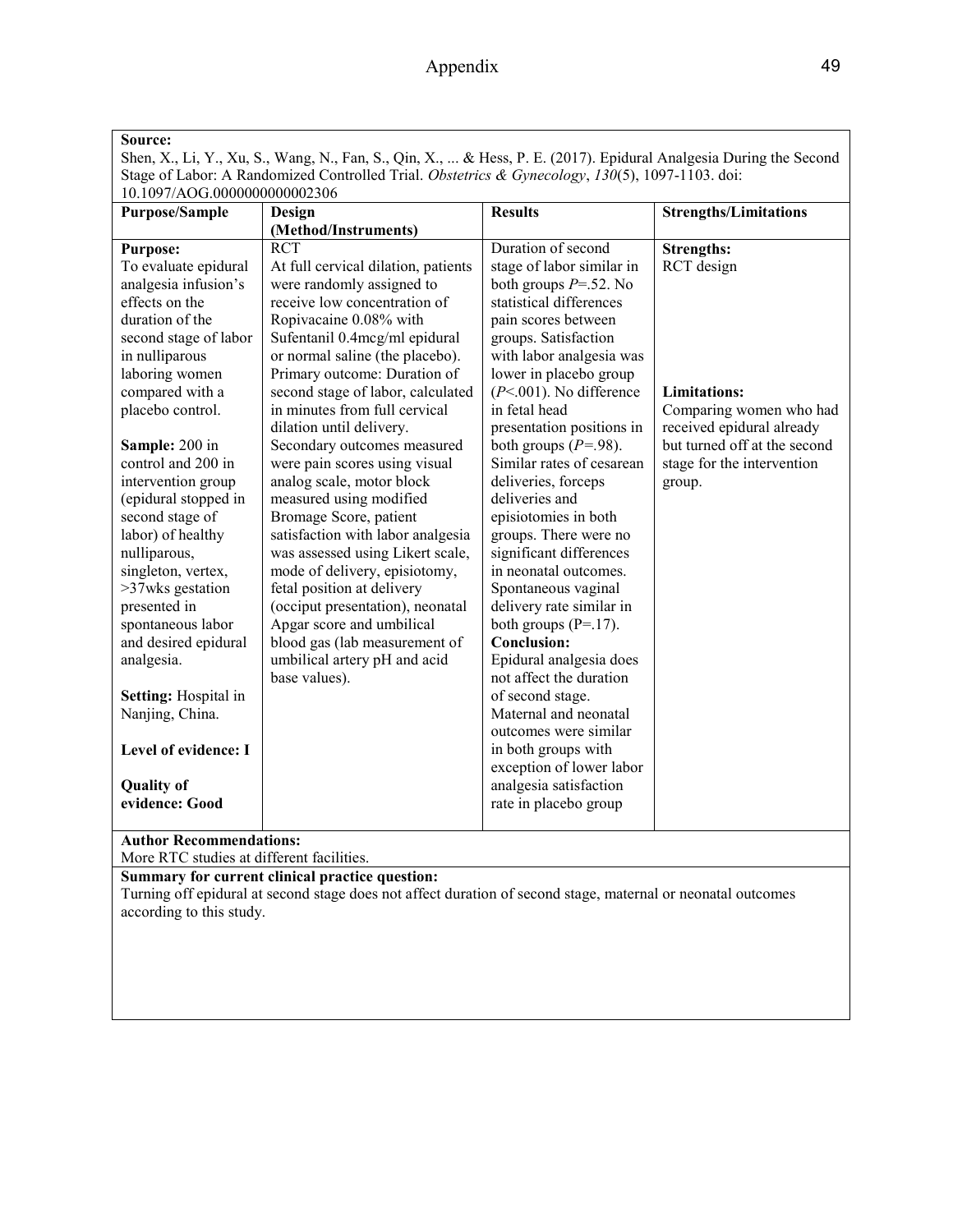Staikou, C., Kalampokas, T., Kalampokas, E., Vassiloglou, S., & Paraskeva, A. (2017). Epidural fentanyl does not affect cervical dilation and progress of first stage of vaginal delivery: A randomized, double-blind study. *Current Medical Research and Opinion*, *33*(8), 1491–1496. doi:10.1080/03007995.2017.1321536

| (Method/Instruments)<br>The incidence of normal<br><b>RCT</b><br><b>Strengths:</b><br><b>Purpose:</b><br>Investigate if<br>vaginal deliveries,<br><b>RCT</b><br>instrumental assisted<br>fentanyl added to<br>Participants were randomized to<br>epidural ropivacaine<br>receive epidural either<br>vaginal deliveries, or<br>can affect cervical<br>ropivacaine with fentanyl $(n=31)$<br>cesarean deliveries did                                                                                                                                                                                                                                                                                                                                                                                                                                                                                                                                                                                                                                                                                                                                                                                                                                                                                                                                                                                                                                                                                                                                                 | <b>Strengths/Limitations</b> |
|--------------------------------------------------------------------------------------------------------------------------------------------------------------------------------------------------------------------------------------------------------------------------------------------------------------------------------------------------------------------------------------------------------------------------------------------------------------------------------------------------------------------------------------------------------------------------------------------------------------------------------------------------------------------------------------------------------------------------------------------------------------------------------------------------------------------------------------------------------------------------------------------------------------------------------------------------------------------------------------------------------------------------------------------------------------------------------------------------------------------------------------------------------------------------------------------------------------------------------------------------------------------------------------------------------------------------------------------------------------------------------------------------------------------------------------------------------------------------------------------------------------------------------------------------------------------|------------------------------|
|                                                                                                                                                                                                                                                                                                                                                                                                                                                                                                                                                                                                                                                                                                                                                                                                                                                                                                                                                                                                                                                                                                                                                                                                                                                                                                                                                                                                                                                                                                                                                                    |                              |
| dilation and<br>or ropivacaine with normal<br>not differ significantly<br>saline $(n=31)$ -control.<br>between the groups ( $p >$<br>progress of vaginal<br>delivery<br>.05.<br>Time to reach 10 cm<br>Primary outcome: time to full<br>cervical dilation (10 cm).<br>cervical dilation did not<br><b>Limitations:</b><br>Intermittent epidural<br>differ between the two<br>Sample:<br>Nulliparous women<br>groups: it was $4 \pm 2.4$ h<br>bolus. Study not<br>Secondary outcomes: Mode of<br>in the fentanyl group vs<br>with<br>delivery, Bishop scores,<br>$4.4 \pm 2.1$ h in the control<br>epidural or patient<br>ropivacaine consumption, pain<br>uncomplicated<br>pregnancies with<br>controlled epidural.<br>intensity and satisfaction,<br>group ( $p = 0.341$ ).<br>singleton, $>38$<br>maternal adverse effects,<br>Significantly lower pain<br>weeks' gestational<br>neonatal Apgar scores and<br>scores $p = .01$ and<br>age, cephalic<br>complications.<br>significantly higher<br>presentation, 3-4 cm<br>satisfaction scores p<br>$= 0.01$ .<br>dilated with normal<br>FHR/Toco tracing<br>No other differences in<br>and anticipated<br>secondary outcomes.<br>vaginal delivery<br>without any no other<br><b>Conclusion:</b><br>The addition of fentanyl<br>analgesics.<br>to ropivacaine 0.2%<br>Setting:<br>solution did not affect<br>Athens, Greece<br>cervical dilation and<br>Level of evidence: I<br>progress of the first stage<br>of labor but improved<br>both analgesia and<br><b>Quality of</b><br>satisfaction.<br>evidence: Good | comparable to continues      |
| <b>Author Recommendations:</b>                                                                                                                                                                                                                                                                                                                                                                                                                                                                                                                                                                                                                                                                                                                                                                                                                                                                                                                                                                                                                                                                                                                                                                                                                                                                                                                                                                                                                                                                                                                                     |                              |
| Study with true control group with no epidural.                                                                                                                                                                                                                                                                                                                                                                                                                                                                                                                                                                                                                                                                                                                                                                                                                                                                                                                                                                                                                                                                                                                                                                                                                                                                                                                                                                                                                                                                                                                    |                              |
|                                                                                                                                                                                                                                                                                                                                                                                                                                                                                                                                                                                                                                                                                                                                                                                                                                                                                                                                                                                                                                                                                                                                                                                                                                                                                                                                                                                                                                                                                                                                                                    |                              |

**Summary for current clinical practice question:** 

Fentanyl addition to epidural anesthesia does not affect first stage duration.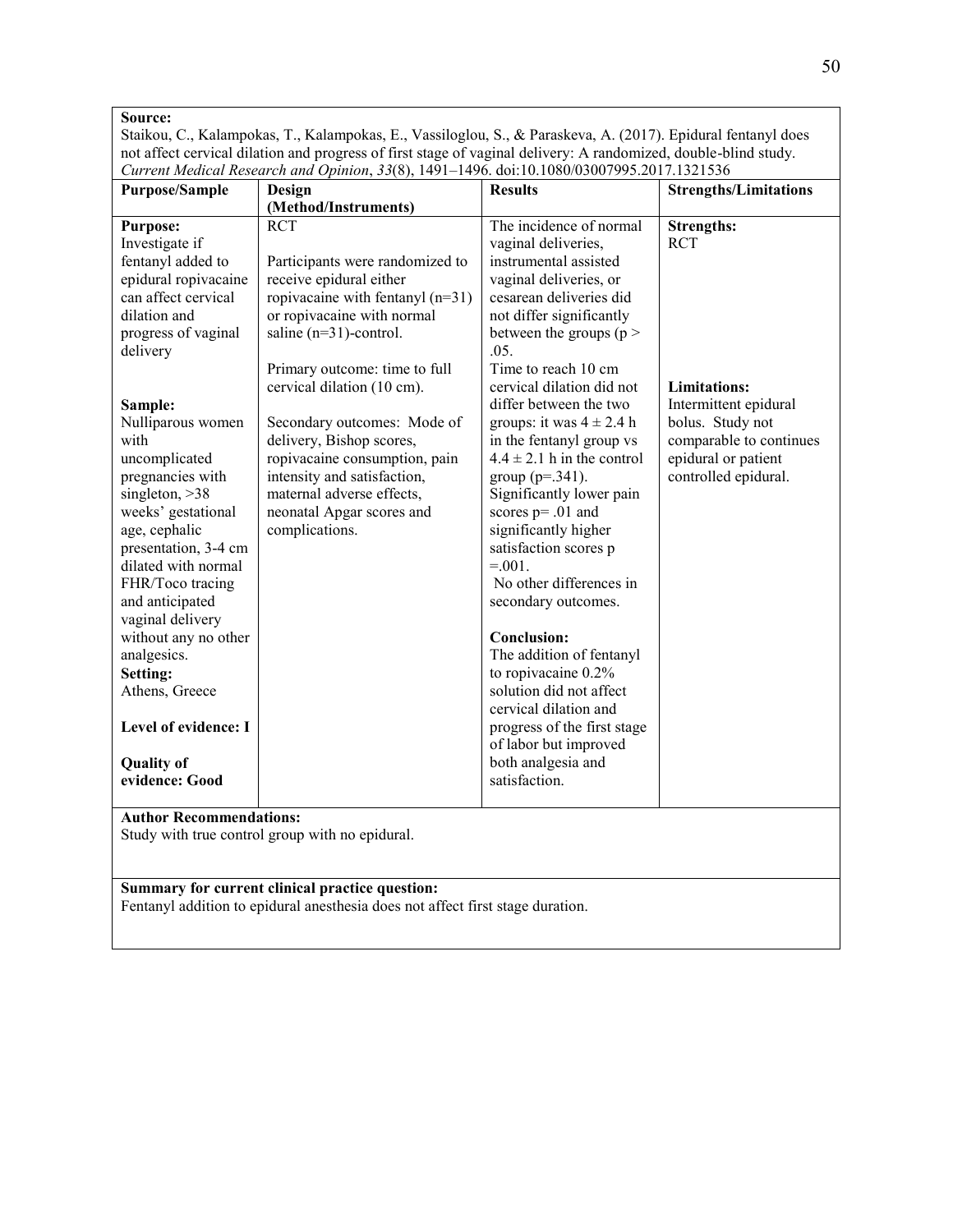Genc, M., Sahin, N., Maral, J., Celik, E., Kar, A. A., Usar, P., … Guclu, S. (2015). Does bupivacaine and fentanyl combination for epidural analgesia shorten the duration of labour? *Journal of Obstetrics and Gynaecology, 35*(7), 672–675. doi:10.3109/01443615.2014.991299

| <b>Purpose/Sample</b>          | Design                           | <b>Results</b>            | <b>Strengths/Limitations</b> |
|--------------------------------|----------------------------------|---------------------------|------------------------------|
|                                | (Method/Instruments)             |                           |                              |
| <b>Purpose:</b>                | Prospective randomized           | First stage of labor was  | <b>Strengths:</b>            |
| To explore the                 | controlled trial.                | significantly             |                              |
| effects of epidural            | 47 epidural, 48-no epidural, 3   | less in the epidural      | <b>RCT</b>                   |
| analgesia of                   | had C-section and excluded       | analgesia group (217.9    |                              |
| combination of low-            | from study.                      | $\pm 166.33$ min). Second |                              |
| dose bupivacaine               |                                  | stage of labor was        |                              |
| and fentanyl on                | Primary outcomes: Labor          | significantly long in the |                              |
| mother, fetus and              | duration in first and second     | epidural analgesia group  |                              |
| labor duration in              | stage.                           | $(29.6 \pm 43.0)$         |                              |
| nulliparous women.             |                                  | min).                     | <b>Limitations:</b>          |
|                                | Secondary: Apgar scores,         | The rates of vomiting,    |                              |
| Sample: 100                    | operative delivery, N/V, tremors | nausea, tremor, vacuum-   | Small sample.                |
| nulliparous, healthy           | and sedation.                    | assisted and instrumental |                              |
| women with                     |                                  | delivery were highest in  |                              |
| singleton cephalic             |                                  | the epidural analgesia    |                              |
| presentation                   |                                  | group ( $p \le 0.05$ ).   |                              |
| pregnancies of 37-             |                                  |                           |                              |
| 41 wks gestation.              |                                  | No differences between    |                              |
|                                |                                  | the two groups in Apgar   |                              |
| <b>Setting: Sifa</b>           |                                  | scores.                   |                              |
| University,                    |                                  |                           |                              |
| Department of                  |                                  | <b>Conclusion:</b>        |                              |
| Gynecology and                 |                                  | Epidural shortens first   |                              |
| Obstetrics in Izmir,           |                                  | stage, lengthens second   |                              |
| Turkey                         |                                  | stage and increases       |                              |
|                                |                                  | instrumental delivery.    |                              |
| Level of evidence: I           |                                  |                           |                              |
|                                |                                  |                           |                              |
| <b>Quality of</b>              |                                  |                           |                              |
| evidence: Good                 |                                  |                           |                              |
|                                |                                  |                           |                              |
| <b>Author Recommendations:</b> |                                  |                           |                              |

Adding Fentanyl to epidural helps with pain control better than just anesthetic. Decreased adrenaline leads to increased uterine contractions.

#### **Summary for current clinical practice question:**

Epidural shortens first stage, lengths second stage and increases instrumental delivery.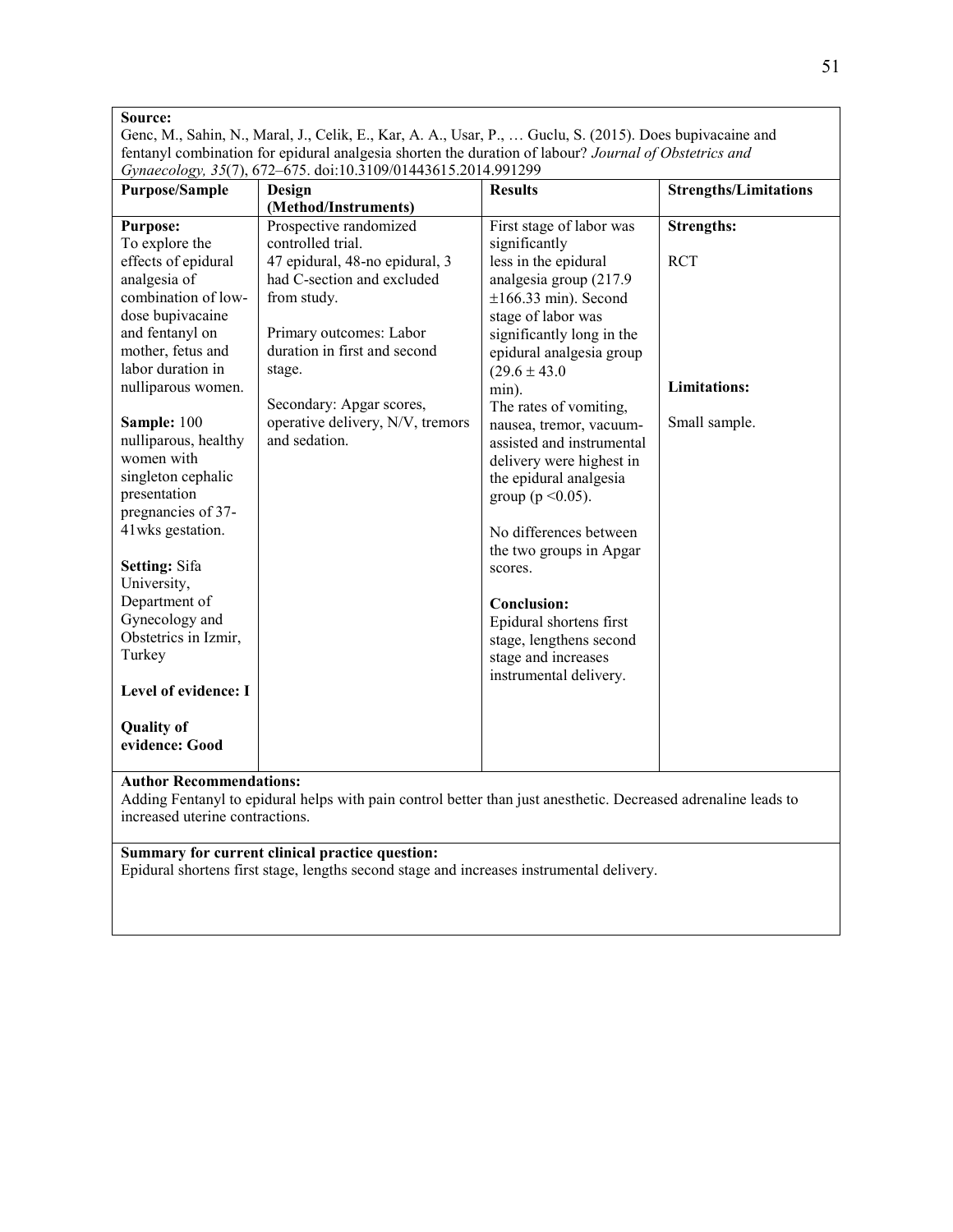Patel, N. P., El-Wahab, N., Fernando, R., Wilson, S., Robson, S. C., Columb, M. O., & Lyons, G. R. (2014). Fetal effects of combined spinal-epidural vs epidural labour analgesia: A prospective, randomised double-blind study. *Anaesthesia, 69*(5), 458–467. doi:10.1111/anae.12602

| <b>Purpose/Sample</b>          | Design                                                                   | <b>Results</b>             | <b>Strengths/Limitations</b> |  |
|--------------------------------|--------------------------------------------------------------------------|----------------------------|------------------------------|--|
|                                | (Method/Instruments)                                                     |                            |                              |  |
| <b>Purpose:</b>                | <b>RCT</b>                                                               | There was significant      | <b>Strengths:</b>            |  |
| Compare FHR                    |                                                                          | reduction in FHR           | RCT design                   |  |
| patterns, Apgar                | Outcome measured fetal heart                                             | accelerations rate and     |                              |  |
| scores and umbilical           | rate patterns, Apgar scores and                                          | increase in decelerations  |                              |  |
| cord gas values                | umbilical cord gas values                                                | after neuraxial analgesia. |                              |  |
| following initiation           | following initiation of labor                                            | Within groups, there was   |                              |  |
| of labor analgesia             | analgesia using either combined                                          | a significant increase in  |                              |  |
| using either                   | spinal-epidural or epidural.                                             | the number of abnormal     |                              |  |
| combined spinal-               |                                                                          | (suspicious or             | <b>Limitations:</b>          |  |
| epidural or epidural.          | Combined Spinal-Epidural                                                 | pathological) FHR          | Compares CSE to              |  |
|                                | (CSE) group received 2.5 ml of                                           | traces after neuraxial     | epidural only.               |  |
| Sample: 115                    | a mixture of bupivacaine 0.1%                                            | analgesia.                 | Monitoring was only for      |  |
| women. Inclusion               | with fentanyl 2ug/ml. Epidural                                           | No difference seen         | 60min.                       |  |
| criteria of singleton          | group received 20 ml                                                     | between the two groups     |                              |  |
| pregnancy of > 36              | bupivacaine 0.1% with fentanyl                                           | in mode of delivery        |                              |  |
| weeks gestation                | 2ug/ml.                                                                  | Apgar scores, cord PH or   |                              |  |
| with vertex                    |                                                                          | NICU admission.            |                              |  |
| presentation, and in           | They were monitored with EFM                                             |                            |                              |  |
| active labor between           | for 60min after medication was                                           | <b>Conclusion:</b>         |                              |  |
| 2 and 6 cm cervical            | given                                                                    | There were no              |                              |  |
| dilatation.                    |                                                                          | differences in FHR         |                              |  |
|                                |                                                                          | patterns between groups    |                              |  |
| Setting: London,               |                                                                          | but severe hypotension     |                              |  |
| UK                             |                                                                          | needing treatment was      |                              |  |
|                                |                                                                          | observed in CSE group      |                              |  |
| Level of evidence: I           |                                                                          | more often.                |                              |  |
|                                |                                                                          |                            |                              |  |
| <b>Quality of</b>              |                                                                          |                            |                              |  |
| evidence: Good                 |                                                                          |                            |                              |  |
| <b>Author Recommendations:</b> |                                                                          |                            |                              |  |
|                                | Further research is needed comparing CSE, epidural and parental opioids. |                            |                              |  |
|                                |                                                                          |                            |                              |  |
|                                |                                                                          |                            |                              |  |

#### **Summary for current clinical practice question:**

Type of epidural (CSE vs. Epidural) does not affect mode of delivery Apgar scores, cord PH or NICU admission. FHR abnormalities were observed in both groups. CSE had more frequent hypotension events.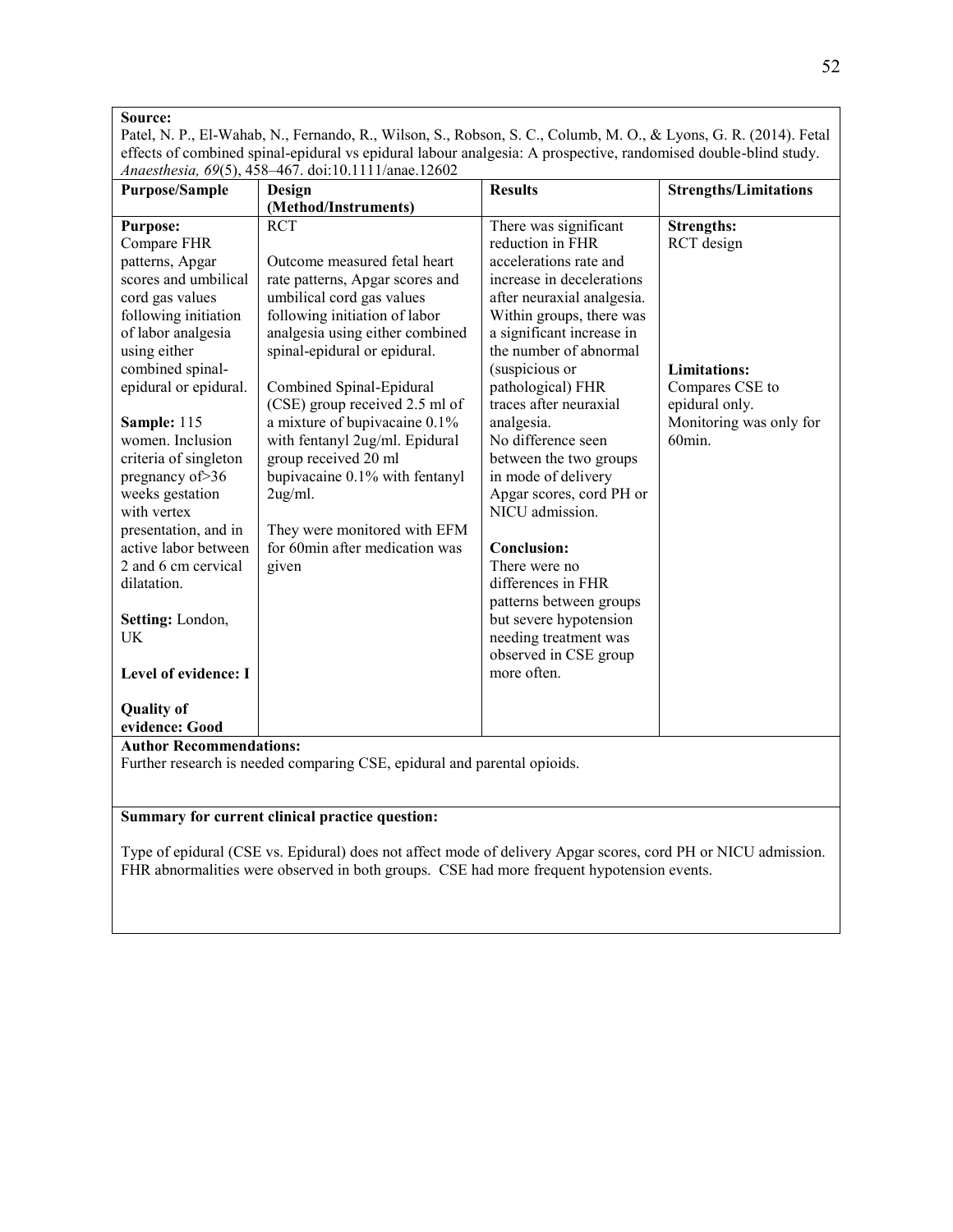Singh, S. K. S. C., Yahya, N., Misiran, K., Masdar, A., Nor, N. M., & Yee, L. C. (2016). Combined spinal– epidural analgesia in labour: Its effects on delivery outcome. *Brazilian Journal of Anesthesiology* (English Edition), *66*(3), 259–264. doi:10.1016/j.bjane.2014.09.006

| <b>Purpose/Sample</b>          | Design                         | <b>Results</b>                  | <b>Strengths/Limitations</b> |
|--------------------------------|--------------------------------|---------------------------------|------------------------------|
|                                | (Method/Instruments)           |                                 |                              |
| <b>Purpose:</b>                | Quasi-experimental             | No statistically significant    | <b>Strengths:</b>            |
| To determine the               | Fifty-five women in CSE        | differences in first and        | Well designed, good          |
| effects of Combined            | group and 55 women in non-     | second stages of labor in       | discussion on labor          |
| spinal-epidural                | CSE group with no epidural.    | both groups. Oxytocin           | management protocol.         |
| (CSE) analgesia on             |                                | augmentation was 71%in          |                              |
| labor outcome.                 | Labor management was           | CSE and 65% in non-CSE          |                              |
|                                | similar in both groups.        | groups.                         |                              |
|                                |                                | Spontaneous and                 |                              |
| Sample:                        | Outcome measured included      | instrumental vaginal            |                              |
| 110 healthy women              | duration of the first and      | delivery were not               |                              |
| ages 20-40yrs,                 | second stages of labor,        | statistically different         | Limitations:                 |
| >37wks, cephalic in            | oxytocin augmentation, labor   | between the groups.             | No blinding and              |
| active labor (3-4cm)           | outcome (spontaneous           | Rate emergency cesarean         | therefore, providers may     |
| Setting:                       | vaginal delivery, instrumental | section $(c/s)$ did not         | have intervened CSE          |
| <b>Brazil</b>                  | vaginal delivery or cesarean   | significantly differ between    | patients.                    |
|                                | section) as well as 1 and      | the two groups. Fetal           | Generalizability of the      |
|                                | 5min Apgar scores.             | distress indication for c/s for | study to other patients,     |
|                                |                                | slightly higher with CSE        | locations.                   |
|                                |                                | groups.                         |                              |
| Level of evidence:             |                                | No statistically significant    |                              |
| H                              |                                | differences in Apgar scores     |                              |
|                                |                                | between the two groups.         |                              |
|                                |                                | <b>Conclusion:</b>              |                              |
|                                |                                | No significant difference in    |                              |
|                                |                                | the duration of labor,          |                              |
| <b>Quality of</b>              |                                | instrumental vaginal            |                              |
| evidence: High                 |                                | delivery and emergency c/s,     |                              |
|                                |                                | and neonatal outcome in         |                              |
|                                |                                | CSE compared to non-CSE         |                              |
|                                |                                | group.                          |                              |
| <b>Author Recommendations:</b> |                                |                                 |                              |

Epidural analgesia should not be withheld in fear of poor outcomes.

#### **Summary for current clinical practice question:**

CSE does not increase labor duration, instrumental delivery or neonatal outcomes.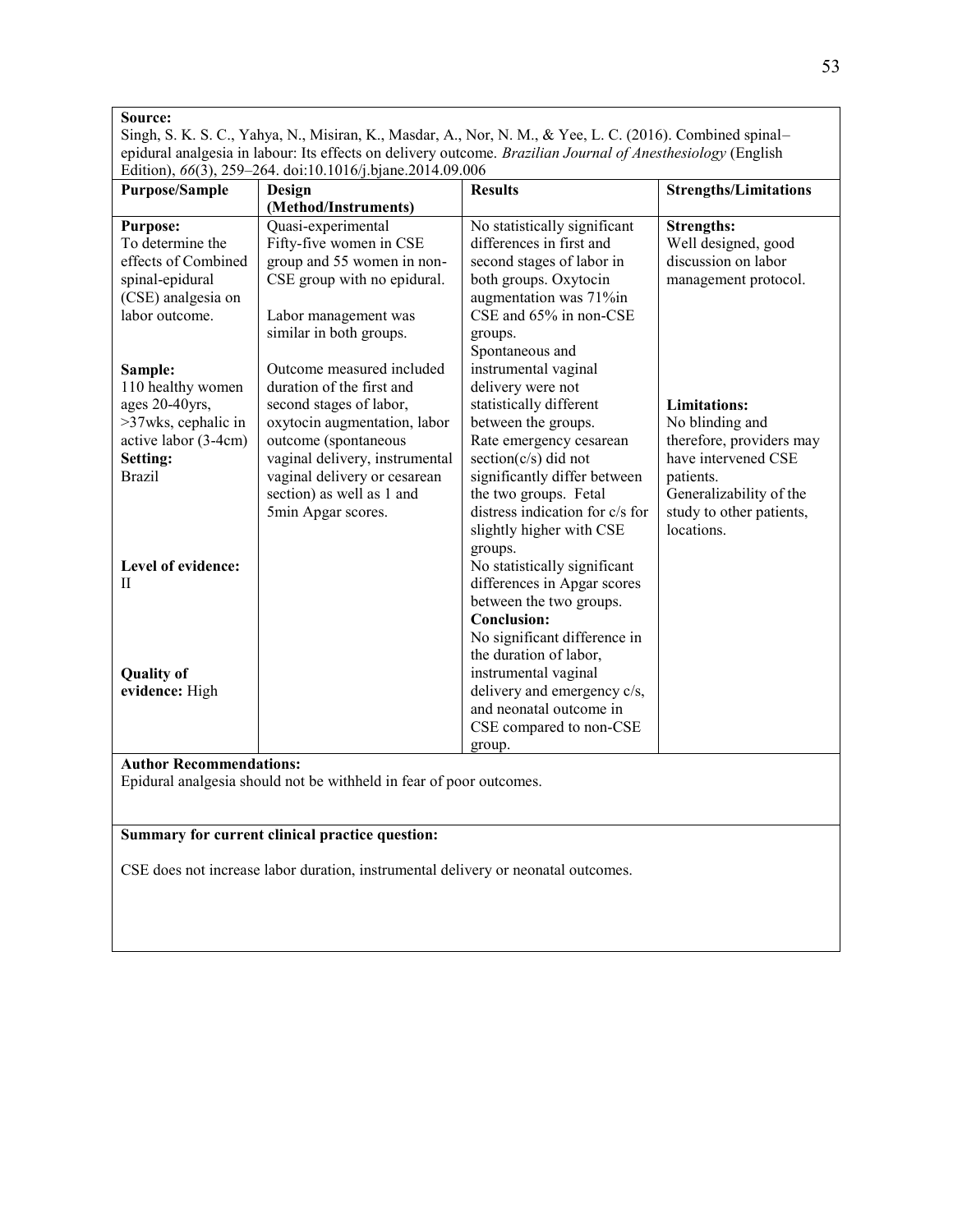|                                    | prospective cohort study. Italian Journal of Pediatrics, 40(1). doi:10.1186/s13052-014-0099-x |                                                             |                              |
|------------------------------------|-----------------------------------------------------------------------------------------------|-------------------------------------------------------------|------------------------------|
| <b>Purpose/Sample</b>              | <b>Design</b><br>(Method/Instruments)                                                         | <b>Results</b>                                              | <b>Strengths/Limitations</b> |
| <b>Purpose:</b>                    | Quasi-experimental                                                                            | Newborns born to                                            | <b>Strengths:</b>            |
| To study the                       |                                                                                               | mothers with epidural                                       | The study either received    |
| immediate effects of               | 100 (case) women given                                                                        | analgesia had higher                                        | epidural (same               |
| epidural analgesia in              | epidural 10 ml of 0.125%                                                                      | tendency to pass urine                                      | medication for everyone)     |
| the newborns born                  | bupivacaine $& 20$ mcg fentanyl                                                               | later than the newborns                                     | or no epidural.              |
| to mothers with                    | at maternal request compared to                                                               | without epidural                                            |                              |
| epidural analgesia                 | 100 (control) women who did                                                                   | analgesia.                                                  |                              |
| and compared with                  | not receive epidural.                                                                         | The P value among the                                       |                              |
| the newborns born                  | Outcomes measured: Passage of                                                                 | two groups in                                               | <b>Limitations:</b>          |
| to mothers without                 | urine, onset of breast feeding,                                                               | breastfeeding initiation                                    | Single facility              |
| epidural analgesia.                | birth asphyxia and instrumental                                                               | was not significant                                         |                              |
|                                    | delivery. Statistical analysis was                                                            | $(P=0.60)$ . Birth asphyxia                                 |                              |
| Sample:                            | done using the software Epi Info<br>3.5.1.                                                    | was 3 in case and 1 in                                      |                              |
| N-200 mothers. 100<br>case and 100 | P value of <0.05 was considered                                                               | control group although P                                    |                              |
| control, term, low                 | as statistically significant.                                                                 | value was not statistically<br>significant ( $P = 0.621$ ). |                              |
| risk pregnancy.                    |                                                                                               | Instrumental delivery                                       |                              |
|                                    |                                                                                               | was significantly higher                                    |                              |
| <b>Setting: Tertiary</b>           |                                                                                               | in case group 11 compare                                    |                              |
| care teaching                      |                                                                                               | to 2 in control group with                                  |                              |
| hospital in                        |                                                                                               | P value 0.010.                                              |                              |
| Maharashtra                        |                                                                                               |                                                             |                              |
| University of Health               |                                                                                               | <b>Conclusion:</b>                                          |                              |
| Sciences, Nashik,                  |                                                                                               | The epidural group had                                      |                              |
| India                              |                                                                                               | delayed urine passage                                       |                              |
|                                    |                                                                                               | and more instrumental                                       |                              |
| Level of evidence:                 |                                                                                               | delivery. There was no                                      |                              |
| Н                                  |                                                                                               | effect on breastfeeding or                                  |                              |
|                                    |                                                                                               | birth asphyxia.                                             |                              |
| <b>Quality of</b>                  |                                                                                               |                                                             |                              |
| evidence: Good                     |                                                                                               |                                                             |                              |

The effect of epidural analgesia on the neonate is of immense significance and should be further explored in the future with randomized controlled multi-center studies

# **Summary for current clinical practice question:**

Epidural group had delayed urine passage, more instrumental delivery

٦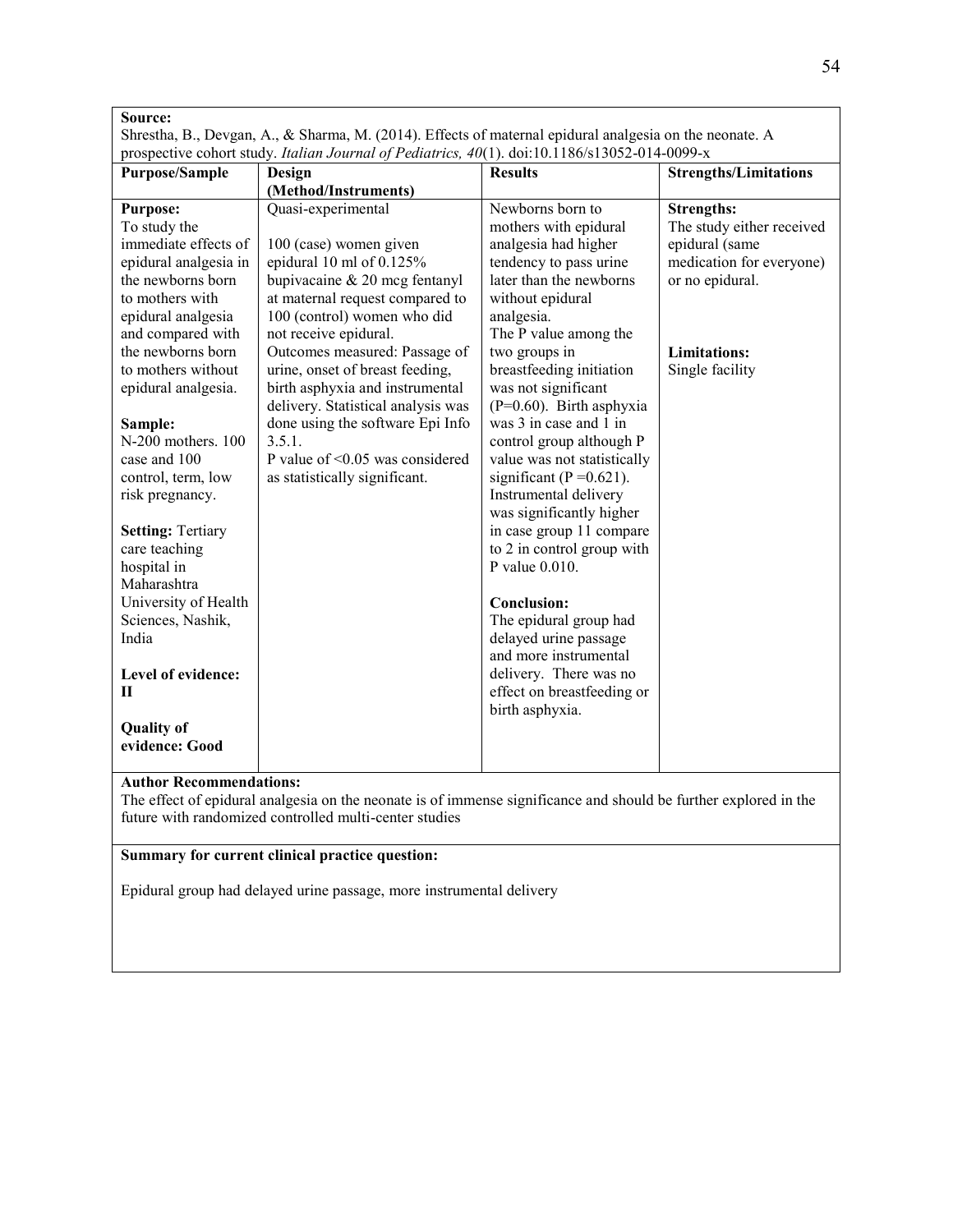Garcia-Lausin, L., Perez-Botella, M., Duran, X., Rodríguez-Pradera, S., Gutierrez-Martí, M. J., & Escuriet, R. (2019). Relation between Epidural Analgesia and severe perineal laceration in childbearing women in Catalonia. *Midwifery, 70*, 76–83. doi:10.1016/j.midw.2018.12.007

| <b>Purpose/Sample</b> | Design                            | <b>Results</b>            | <b>Strengths/Limitations</b> |
|-----------------------|-----------------------------------|---------------------------|------------------------------|
|                       | (Method/Instruments)              |                           |                              |
| <b>Purpose:</b>       | Prospective study.                | 77.5% of sample used      | <b>Strengths:</b>            |
| To study the          |                                   | EA during labor.          | Large sample led by          |
| association between   | Main outcome: Severe              | 73.5% of women with       | midwives.                    |
| epidural analgesia    | perineal laceration involving the | oxytocin augmentation     |                              |
| and risk of severe    | anal sphincter (third and fourth  | used EA. No EA            |                              |
| perineal laceration   | degree).                          | group, 1.3% suffered      |                              |
| $(SPL)$ .             | main exposure variable was use    | SPL, and 1.7% who used    |                              |
|                       | of epidural analgesia (EA)        | EA suffered SPL, $(p=$    |                              |
| Sample:               | during vaginal birth (EA vs.      | $0.324$ ).                |                              |
| 5497 with singleton,  | non-EA).                          | Women with EA, 28.4%      | <b>Limitations:</b>          |
| cephalic, 37-41wks    |                                   | had instrumental birth.   | Low incidence of SPL         |
| gestation with        | Mode of vaginal birth (non-       | 74.92% of EA users        | prevents drawing any         |
| vaginal delivery,     | instrumental versus instrumental  | adopted the lithotomy     | firm conclusions.            |
| age 18-40yrs.         | birth) was analyzed at it relates | compare to 34.87% none    |                              |
|                       | to SPL.                           | EA users.                 |                              |
| Setting:              |                                   | 0.9% with SVD and EA      |                              |
| 30 hospitals in       | Confounders such as               | had SPL and 1.1% with     |                              |
| Catalonia, Spain      | augmentation, episiotomy,         | SVD who did not use EA    |                              |
|                       | parity, lithotomy position, birth | had SPL, $(p: 0.531)$ .   |                              |
| Level of evidence:    | weight and gestational age were   | Instrumental birth with   |                              |
| Ш                     | included in the analysis.         | EA and no EA was not      |                              |
|                       |                                   | statistically significant |                              |
| <b>Quality of</b>     |                                   | $P = 0.364$ .             |                              |
| evidence: High        |                                   | <b>Conclusion:</b>        |                              |
|                       |                                   | EA was not associated     |                              |
|                       |                                   | with an increased risk of |                              |
|                       |                                   | SPL.                      |                              |
|                       |                                   | Instrumental birth and    |                              |
|                       |                                   | primiparity were the      |                              |
|                       |                                   | strongest associated risk |                              |
|                       |                                   | factors for SPL.          |                              |
|                       |                                   |                           |                              |

#### **Author Recommendations:**

A philosophy change of maternity care provision among Obstetricians and Midwives from one that is medically focused to one that is woman-centered to promote physiological birth.

#### **Summary for current clinical practice question:**

EA does not increase risk for severe vaginal tears.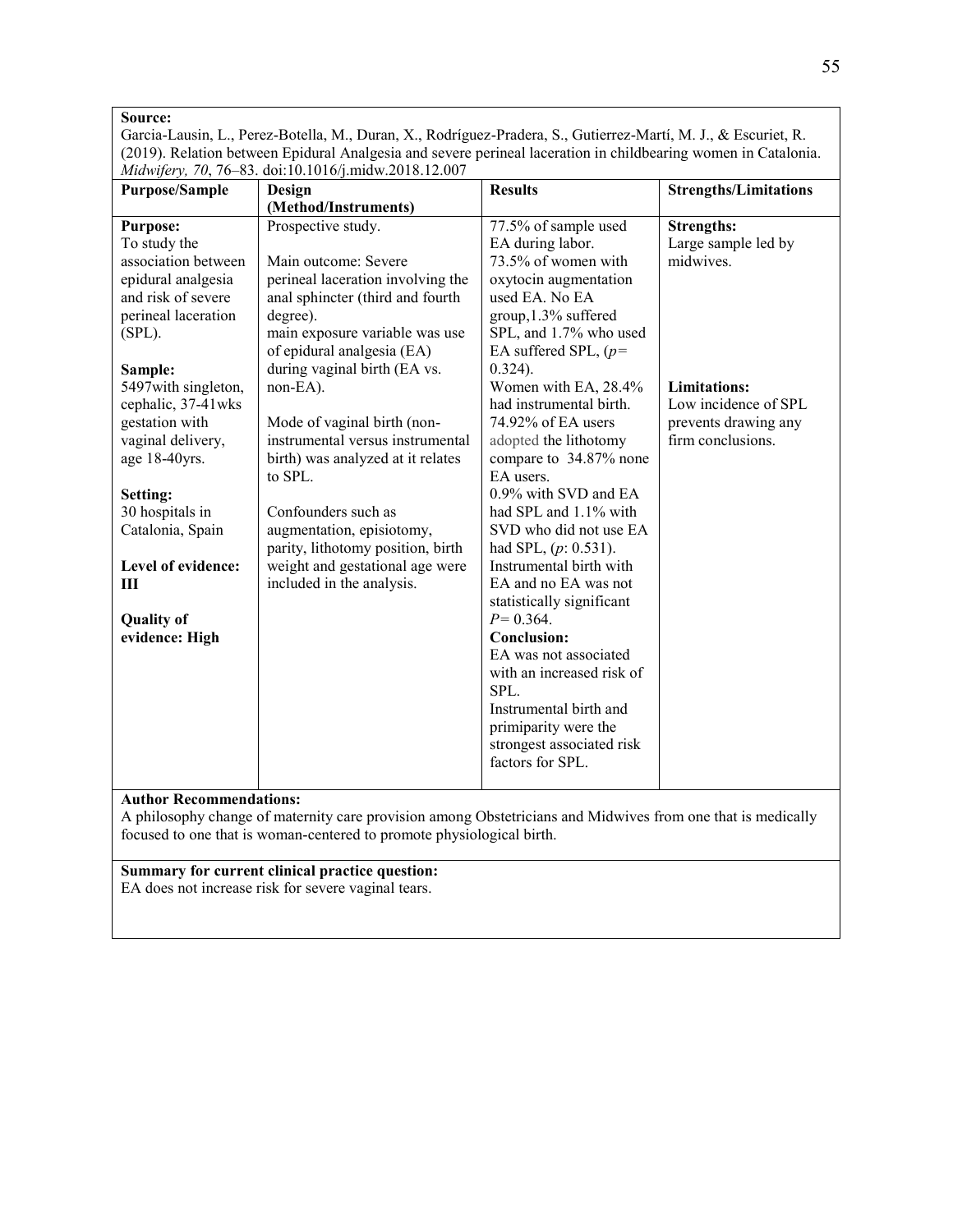Srebnik, N., Barkan, O., Rottenstreich, M., Ioscovich, A., Farkash, R., Rotshenker-Olshinka, K., … Grisaru-Granovsky, S. (2019). The impact of epidural analgesia on the mode of delivery in nulliparous women that attain the second stage of labor. The Journal of Maternal-Fetal & Neonatal Medicine, 1–8. doi:10.1080/14767058.2018.1554045

| 001.10.1000/14/0/030.2010.1334043                                                                                                                                                                                                                                                                                                                           |                                                                                                                                                                                                                                                                                                                                  |                                                                                                                                                                                                                                                                                                                                                                                                                                                                                                                                          |                                                                                                                                                                                                                                                                                                   |
|-------------------------------------------------------------------------------------------------------------------------------------------------------------------------------------------------------------------------------------------------------------------------------------------------------------------------------------------------------------|----------------------------------------------------------------------------------------------------------------------------------------------------------------------------------------------------------------------------------------------------------------------------------------------------------------------------------|------------------------------------------------------------------------------------------------------------------------------------------------------------------------------------------------------------------------------------------------------------------------------------------------------------------------------------------------------------------------------------------------------------------------------------------------------------------------------------------------------------------------------------------|---------------------------------------------------------------------------------------------------------------------------------------------------------------------------------------------------------------------------------------------------------------------------------------------------|
| <b>Purpose/Sample</b>                                                                                                                                                                                                                                                                                                                                       | Design                                                                                                                                                                                                                                                                                                                           | <b>Results</b>                                                                                                                                                                                                                                                                                                                                                                                                                                                                                                                           | <b>Strengths/Limitations</b>                                                                                                                                                                                                                                                                      |
|                                                                                                                                                                                                                                                                                                                                                             |                                                                                                                                                                                                                                                                                                                                  |                                                                                                                                                                                                                                                                                                                                                                                                                                                                                                                                          |                                                                                                                                                                                                                                                                                                   |
| <b>Purpose:</b><br>To evaluate the<br>impact of epidural<br>analgesia on the<br>mode of delivery of<br>nulliparous women.<br>Sample:<br>25,643 nulliparous<br>women with a single<br>live fetus in vertex<br>presentation at 37-<br>42 weeks at second<br>stage of labor.<br>Setting:<br>Jerusalem, Israel.<br>Level of evidence:<br>Ш<br><b>Quality of</b> | (Method/Instruments)<br>Retrospective cohort study.<br>During August 2005 and<br>December 2014 period.<br>Primary outcome: Mode of<br>delivery.<br>Secondary outcome: prolonged<br>2nd stage and maternal and<br>neonatal adverse outcomes<br>(shoulder dystocia, bleeding, 3rd-<br>4th tears, fever, Apgar, NICU<br>admission). | Second stage longer for<br>epidural users 94min vs<br>33min for non-users. OP<br>presentation 3.9% vs<br>$2.6\%$ non-users.<br>Instrumental deliveries<br>19.8 vs. 6.8%. PPH 14.1<br>vs 9.7% p < .001 and<br>shoulder dystocia, 0.2 vs<br>$0.1\%$ p= .006.<br>Epidural user had higher<br>rate of low 5min Apgar.<br><b>Conclusion:</b><br>Epidural analgesia was<br>an independent risk<br>factor for instrumental<br>delivery.<br>It resulted in a Prolonged<br>second stage with higher<br>rates of instrumental<br>delivery and PPH. | <b>Strengths:</b><br>Single epidural med<br>formula and<br>administration.<br>Excellent analysis of data.<br>Control of confounding<br>variables in data analysis.<br><b>Limitations:</b><br>Single center with<br>population of similar<br>characteristics,<br>applicability to other<br>groups. |
| evidence: High                                                                                                                                                                                                                                                                                                                                              |                                                                                                                                                                                                                                                                                                                                  |                                                                                                                                                                                                                                                                                                                                                                                                                                                                                                                                          |                                                                                                                                                                                                                                                                                                   |
|                                                                                                                                                                                                                                                                                                                                                             |                                                                                                                                                                                                                                                                                                                                  |                                                                                                                                                                                                                                                                                                                                                                                                                                                                                                                                          |                                                                                                                                                                                                                                                                                                   |
|                                                                                                                                                                                                                                                                                                                                                             |                                                                                                                                                                                                                                                                                                                                  |                                                                                                                                                                                                                                                                                                                                                                                                                                                                                                                                          |                                                                                                                                                                                                                                                                                                   |
|                                                                                                                                                                                                                                                                                                                                                             |                                                                                                                                                                                                                                                                                                                                  |                                                                                                                                                                                                                                                                                                                                                                                                                                                                                                                                          |                                                                                                                                                                                                                                                                                                   |

#### **Author Recommendations:**

Prolonged second stage puts women at higher risk for operative/instrumental delivery, regardless of epidural use.

#### **Summary for current clinical practice question:**

Epidural users, 70% nulliparous, low bishop score on admission, are more likely to get Pitocin augmentation.

Epidural increased length of second stage and increased instrumental delivery. No lasting effect on neonate.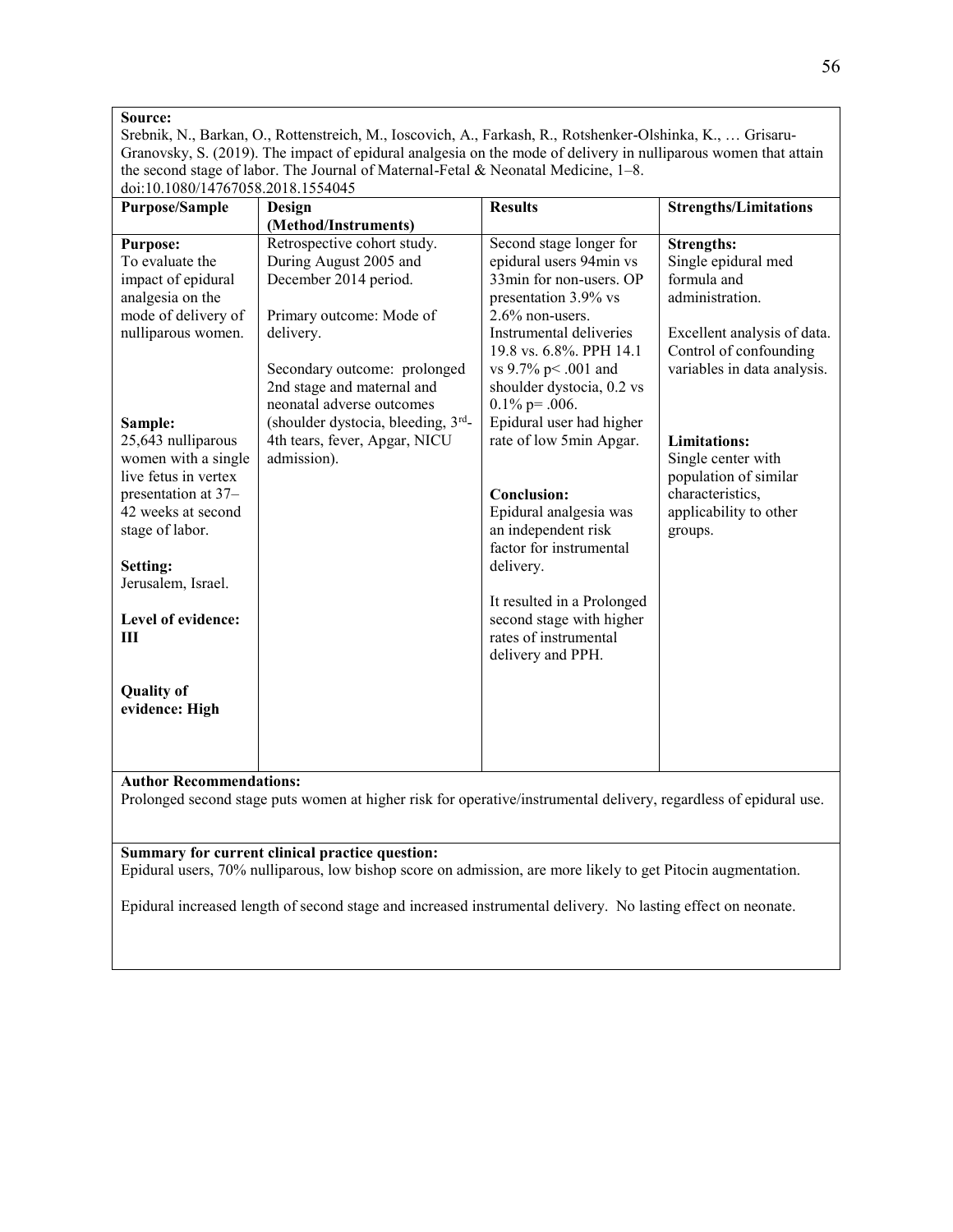Orbach-Zinger, S., Landau, R., Davis, A., Oved, O., Caspi, L., Fireman, S., … Eidelman, L. A. (2018). The effect of labor epidural analgesia on breastfeeding outcomes: A prospective observational cohort study in a mixedparity cohort. *Anesthesia & Analgesia.* doi:10.1213/ane.0000000000003442

| <b>Purpose/Sample</b>                                                                                                                                                                                                                                                                                                                                                                                                                                           | Design                                                                                                                                                                                                                                                                                                                                                                                                             | <b>Results</b>                                                                                                                                                                                                                                                                                                                                                                                                                                                                                                                                                                                                                                                                                                                                                                          | <b>Strengths/Limitations</b>                                                                                                                                                                                                                 |
|-----------------------------------------------------------------------------------------------------------------------------------------------------------------------------------------------------------------------------------------------------------------------------------------------------------------------------------------------------------------------------------------------------------------------------------------------------------------|--------------------------------------------------------------------------------------------------------------------------------------------------------------------------------------------------------------------------------------------------------------------------------------------------------------------------------------------------------------------------------------------------------------------|-----------------------------------------------------------------------------------------------------------------------------------------------------------------------------------------------------------------------------------------------------------------------------------------------------------------------------------------------------------------------------------------------------------------------------------------------------------------------------------------------------------------------------------------------------------------------------------------------------------------------------------------------------------------------------------------------------------------------------------------------------------------------------------------|----------------------------------------------------------------------------------------------------------------------------------------------------------------------------------------------------------------------------------------------|
|                                                                                                                                                                                                                                                                                                                                                                                                                                                                 | (Method/Instruments)                                                                                                                                                                                                                                                                                                                                                                                               |                                                                                                                                                                                                                                                                                                                                                                                                                                                                                                                                                                                                                                                                                                                                                                                         |                                                                                                                                                                                                                                              |
| <b>Purpose:</b><br>To examine the<br>influence of labor<br>epidural on<br>breastfeeding<br>outcomes<br>at 6 weeks<br>postpartum in a<br>mixed-parity cohort.<br><b>Sample: 1204</b><br>women with<br>gestational age $>37$<br>weeks at delivery,<br>eligible for epidural,<br>intending to<br>breastfeed and no<br>NICU admission.<br>Setting:<br>Beilinson Hospital,<br>Israel.<br>Level of evidence:<br>$\mathbf{III}$<br><b>Quality of</b><br>evidence: High | Prospective observational cohort<br>study.<br>Primary outcome:<br>Breastfeeding rates at 6 weeks<br>postpartum.<br>Assessment done within the first<br>18 hours of delivery with an in-<br>person interview, 2 phone call<br>interviews at 3 day postpartum<br>and 6wk postpartum.<br>A multivariable regression<br>analysis used to evaluate the<br>relationship between epidural<br>use and the primary outcome. | Epidural use identified as<br>the only variable<br>associated with reduced<br>breastfeeding at 6 weeks<br>(odds ratio<br>[OR], 0.60; 95% CI,<br>$0.40-0.90; P = .015$ ).<br>Multiparous women were<br>less likely to deliver with<br>epidural<br>than nulliparous women<br>$(61.8\% \text{ vs } 84.9\%; \text{ P}$<br>$.001$ ), were<br>more likely to breastfeed<br>at 6 weeks (80% vs 70%;<br>$P < .001$ , and more<br>likely to exclusively<br>breastfeed at 6 weeks<br>$(61\% \text{ vs } 41.7\%; \text{ P}$<br>$.001$ ).<br><b>Conclusion:</b><br>Breastfeeding rates<br>at 3 days and at 6 weeks<br>were significantly lower<br>among women delivering<br>with epidural analgesia.<br>Multiparous women with<br>previous breastfeeding<br>experience had better<br>success rates. | <b>Strengths:</b><br>Excellent study design<br>and analysis. Large<br>sample. Large percentage<br>of women breastfeeding<br>and had epidural.<br><b>Limitations:</b><br>No mentioning of<br>breastfeeding exclusivity<br>or supplementation. |
|                                                                                                                                                                                                                                                                                                                                                                                                                                                                 |                                                                                                                                                                                                                                                                                                                                                                                                                    |                                                                                                                                                                                                                                                                                                                                                                                                                                                                                                                                                                                                                                                                                                                                                                                         |                                                                                                                                                                                                                                              |
|                                                                                                                                                                                                                                                                                                                                                                                                                                                                 |                                                                                                                                                                                                                                                                                                                                                                                                                    |                                                                                                                                                                                                                                                                                                                                                                                                                                                                                                                                                                                                                                                                                                                                                                                         |                                                                                                                                                                                                                                              |

#### **Author Recommendations:**

Further studies are needed on psychophysical factors predisposing women to request epidurals that affect breastfeeding outcomes.

#### **Summary for current clinical practice question:**

Epidural anesthesia affects breastfeeding duration. Total fentanyl used had an effect. Factors contributing to this include psychosocial (pain tolerance) and experience with breastfeeding.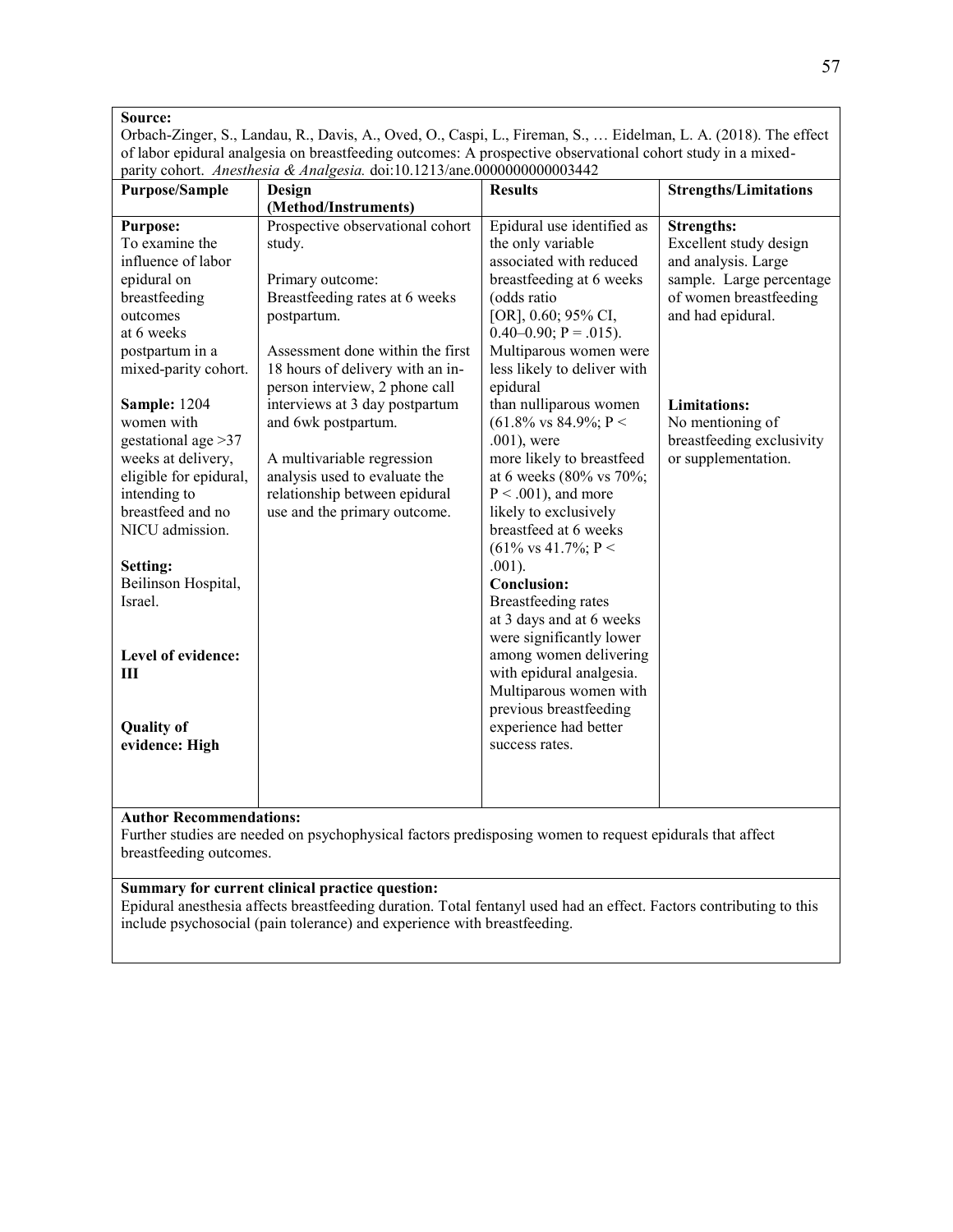Shmueli, A., Salman, L., Orbach-Zinger, S., Aviram, A., Hiersch, L., Chen, R., & Gabbay-Benziv, R. (2018). The impact of epidural analgesia on the duration of the second stage of labor. *Birth, 45*(4), 377–384. doi:10.1111/birt.12355

| <b>Purpose/Sample</b>                                                                                                                                               | Design                                                                                                                                                                                                                                                               | <b>Results</b>                                                                                                                             | <b>Strengths/Limitations</b>                                                               |
|---------------------------------------------------------------------------------------------------------------------------------------------------------------------|----------------------------------------------------------------------------------------------------------------------------------------------------------------------------------------------------------------------------------------------------------------------|--------------------------------------------------------------------------------------------------------------------------------------------|--------------------------------------------------------------------------------------------|
|                                                                                                                                                                     | (Method/Instruments)                                                                                                                                                                                                                                                 |                                                                                                                                            |                                                                                            |
| <b>Purpose:</b><br>Describe the length<br>of second stage of<br>labor in relation to<br>parity and epidural<br>analgesia use.                                       | Retrospective cohort.<br>Retrieved data computerized<br>perinatal database between<br>January1, 2012 and December<br>31, 2014.<br>Prolonged second stage was                                                                                                         | Epidural analgesia was<br>associated with an<br>additional<br>82 minutes for the 95th<br>percentile for both<br>nulliparas and multiparas. | <b>Strengths:</b><br>Large sample, controlled<br>confounding factors.                      |
| Sample:<br>15500 laboring<br>women with<br>singleton, cephalic,<br>$term (37-42 weeks)$<br>non-operative<br>vaginal deliveries<br>with no known fetal<br>anomalies. | defined according to<br>the Friedman's curve after 3<br>hours of full dilation among<br>nulliparas with regional<br>analgesia and 2 hours among<br>nulliparas without regional<br>analgesia and for multiparous<br>women 2 hours with epidural<br>and 1hour without. | <b>Conclusion:</b><br>There was a longer<br>second stage and a higher<br>rate of operative vaginal<br>deliveries with epidural<br>use.     | <b>Limitations:</b><br>Excluded patients that<br>had c/s due to prolonged<br>second stage. |
| Setting:<br>Rabin Medical<br>Center, Petach<br>Tikva, Israel.                                                                                                       | Linear regression analysis to<br>evaluate significant confounders<br>that contribute<br>to the second-stage length.                                                                                                                                                  |                                                                                                                                            |                                                                                            |
| Level of evidence:<br>Ш                                                                                                                                             |                                                                                                                                                                                                                                                                      |                                                                                                                                            |                                                                                            |
| <b>Quality of</b><br>evidence: High                                                                                                                                 |                                                                                                                                                                                                                                                                      |                                                                                                                                            |                                                                                            |
| <b>Author Recommendations:</b>                                                                                                                                      | The second stage of labor management should be reconsidered in light of contemporary data regarding labor                                                                                                                                                            |                                                                                                                                            |                                                                                            |

curve change and the effect of labor intervention such as epidural use and oxytocin administration.

#### **Summary for current clinical practice question:**

Prolonged second stage with epidural use necessitating operative delivery.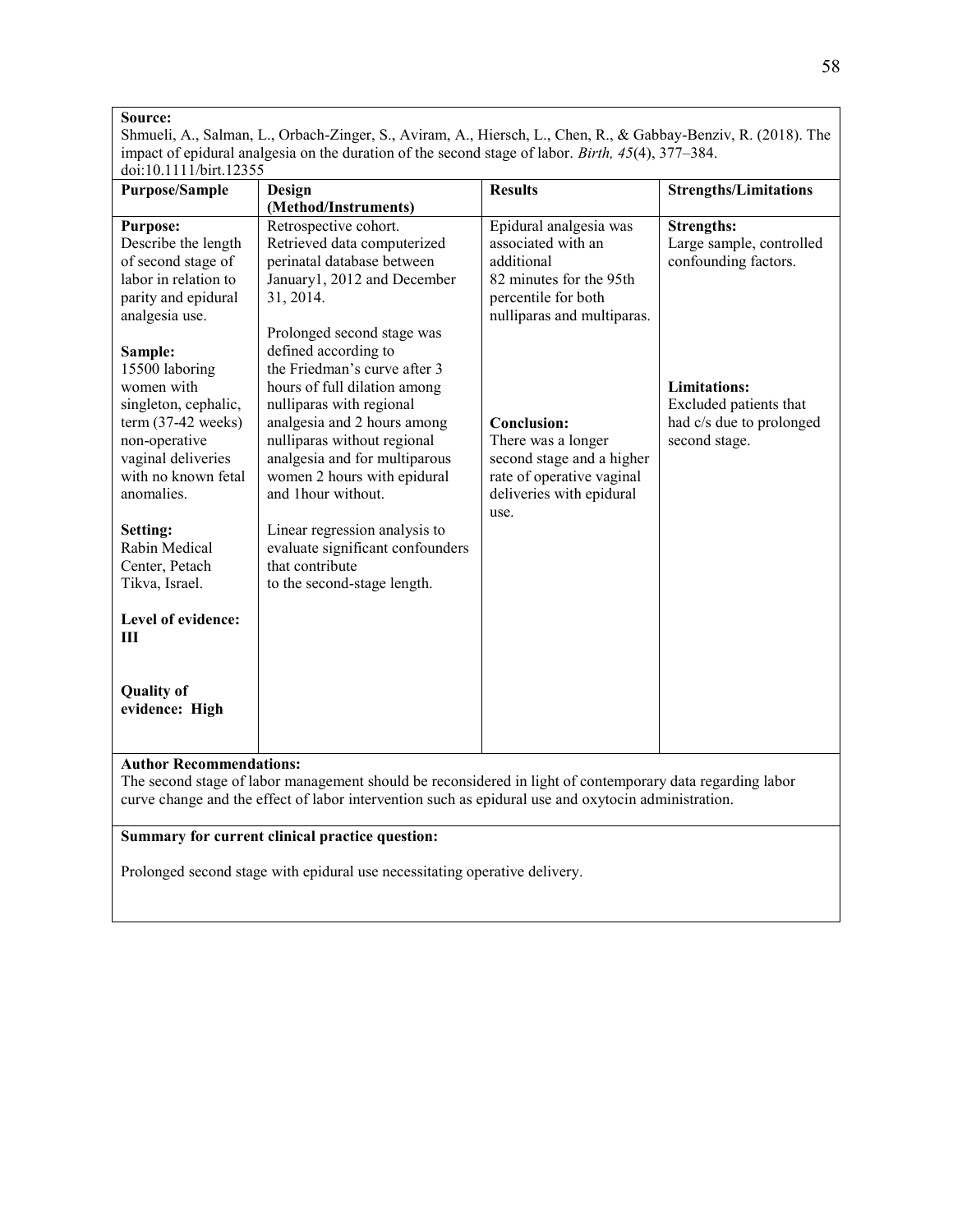Bannister-Tyrrell, M., Ford, J. B., Morris, J. M., & Roberts, C. L. (2014). Epidural analgesia in labour and risk of caesarean delivery. *Paediatric & Perinatal Epidemiology, 28*(5), 400–411. https://doiorg.ezproxy.bethel.edu/10.1111/ppe.12139

| <b>Purpose/Sample</b>     | Design                            | <b>Results</b>              | <b>Strengths/Limitations</b> |
|---------------------------|-----------------------------------|-----------------------------|------------------------------|
|                           | (Method/Instruments)              |                             |                              |
| <b>Purpose:</b>           | Non-Experimental descriptive      | $N = 210$ 708, cesarean     | <b>Strengths:</b>            |
| To determine if           | cohort design study. Data was     | delivery occurred 20 531    | Large sample,                |
| epidural analgesia        | collected from national birth     | $(9.8\%)$ . Epidural        | representative of the        |
| for labor compared        | data collections and diagnosis    | analgesia was used by 66    | nation of study and          |
| with                      | coding systems.                   | 317 (31.5%) women, of       | parity.                      |
| no epidural               |                                   | whom                        |                              |
| analgesia is              | Primary variables evaluated was   | 14 231 (21.6%) had a        |                              |
| associated with an        | epidural and incidence of         | caesarean delivery. In the  | <b>Limitations:</b>          |
| increased risk of         | cesarean delivery for failure to  | matched pairs, the          | Research design to           |
| cesarean delivery.        | progress and/or fetal distress in | frequency of cesarean       | control confounding          |
|                           | nulliparous women using           | delivery was 19.5% in       | factors. No data on the      |
| Sample:                   | propensity score matching         | group epidural and 7.7%     | timing of administration     |
| Cohort of pregnant        | model.                            | in the no group epidural,   | of epidural analgesia in     |
| women $(n = 210$          |                                   | a risk ratio for caesarean  | labor relative to the        |
| 708) without major        |                                   | delivery was 2.5 [95% CI    | timing of diagnosis of       |
| obstetrical               |                                   | $2.5, 2.6$ ] for women      | labor dystocia, which        |
| complications who         |                                   | receiving epidural.         | may then lead to             |
| delivered a               |                                   |                             | caesarean delivery for       |
| singleton live infant     |                                   | <b>Conclusion:</b>          | failure to progress.         |
| in hospitals where        |                                   | In this study, epidural     |                              |
| epidural analgesia is     |                                   | analgesia                   |                              |
| readily available.        |                                   | increased the relative risk |                              |
|                           |                                   | of cesarean delivery by     |                              |
| <b>Setting: New South</b> |                                   | 2.5 and the absolute risk   |                              |
| Wales, Australia,         |                                   | by 11.9%.                   |                              |
|                           |                                   | The study found a strong    |                              |
| Level of evidence:        |                                   | association between         |                              |
| III                       |                                   | epidural analgesia in       |                              |
|                           |                                   | labor and caesarean         |                              |
| <b>Quality of</b>         |                                   | delivery for failure to     |                              |
| evidence: High            |                                   | progress.                   |                              |
|                           |                                   |                             |                              |

#### **Author Recommendations:**

Further research should investigate the extent to which variation in clinical practice explains this association between epidural analgesia in labor and cesarean delivery, and whether different labor management strategies limit the risk of caesarean delivery for women who choose to use epidural analgesia as their preferred method of labor pain relief.

#### **Summary for current clinical practice question:**

Epidural analgesia effect mode of delivery increasing risk for C-section.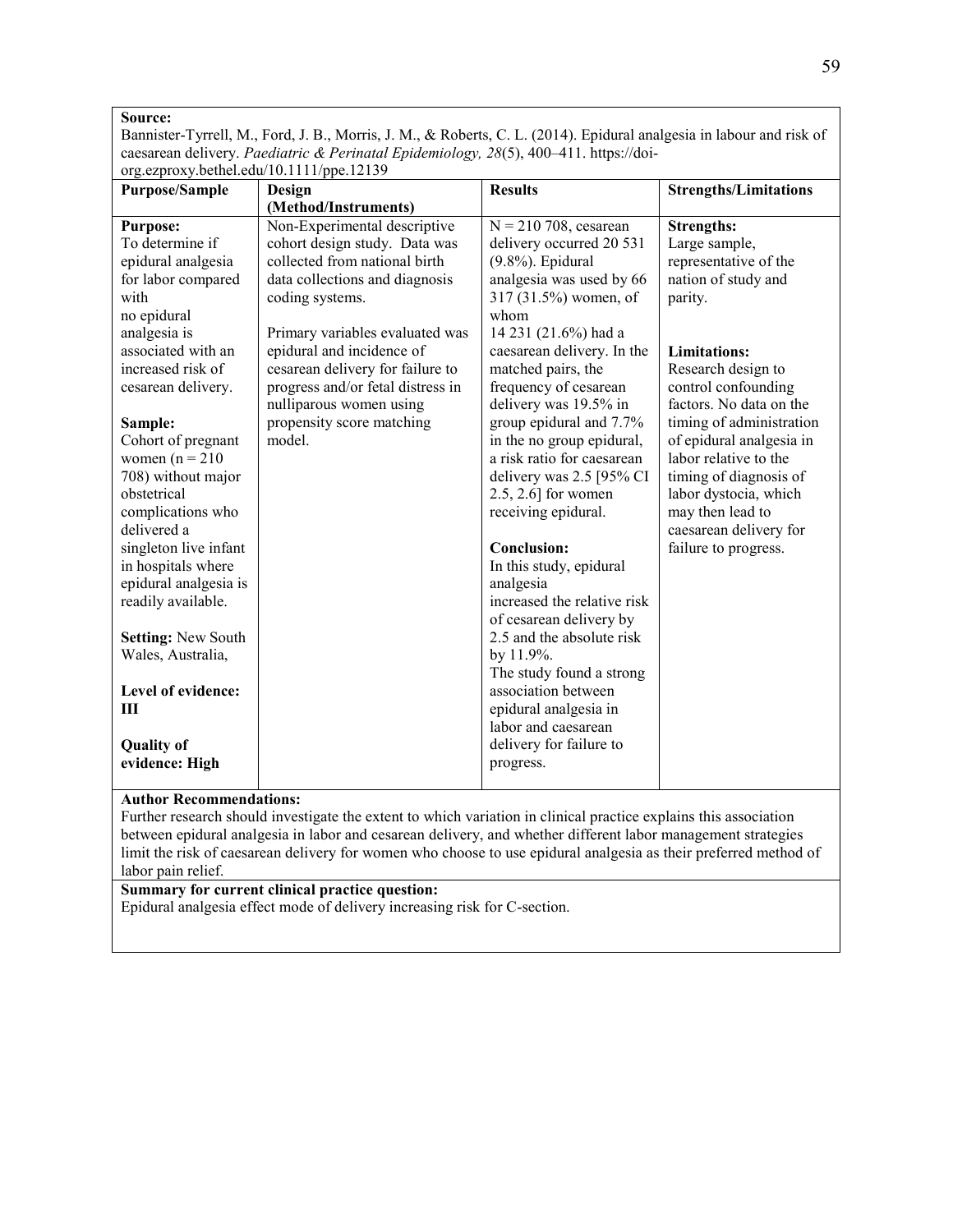Lavesson, T., Källén, K., & Olofsson, P. (2017). Fetal and maternal temperatures during labor and delivery: A prospective descriptive study. *The Journal of Maternal-Fetal & Neonatal Medicine, 31*(12), 1533–1541. doi:10.1080/14767058.2017.1319928

| <b>Purpose/Sample</b>                                                                                                                                                                                                                                                                                                                                                                                                                                                                           | Design                                                                                                                                                                                                                                                                                                                                                                                                                                                                                                                                                                                          | <b>Results</b>                                                                                                                                                                                                                                                                                                                                                                                                                                                                                                                                                                                                                                          | <b>Strengths/Limitations</b>                                                   |  |
|-------------------------------------------------------------------------------------------------------------------------------------------------------------------------------------------------------------------------------------------------------------------------------------------------------------------------------------------------------------------------------------------------------------------------------------------------------------------------------------------------|-------------------------------------------------------------------------------------------------------------------------------------------------------------------------------------------------------------------------------------------------------------------------------------------------------------------------------------------------------------------------------------------------------------------------------------------------------------------------------------------------------------------------------------------------------------------------------------------------|---------------------------------------------------------------------------------------------------------------------------------------------------------------------------------------------------------------------------------------------------------------------------------------------------------------------------------------------------------------------------------------------------------------------------------------------------------------------------------------------------------------------------------------------------------------------------------------------------------------------------------------------------------|--------------------------------------------------------------------------------|--|
|                                                                                                                                                                                                                                                                                                                                                                                                                                                                                                 | (Method/Instruments)                                                                                                                                                                                                                                                                                                                                                                                                                                                                                                                                                                            |                                                                                                                                                                                                                                                                                                                                                                                                                                                                                                                                                                                                                                                         |                                                                                |  |
| <b>Purpose:</b><br>Study fetal scalp<br>temperature (FST)<br>and maternal<br>axillary temperature<br>(MAT) during labor<br>relative to<br>progression of labor,<br>uterine contractions<br>(UC) and epidural<br>analgesia (EDA).<br>Sample: 132<br>women without<br>fever or taking<br>antipyretics.<br>Inclusion criteria<br>were cephalic<br>presentation,<br>>36wks, without<br>risk factors.<br>Setting:<br>Helsingborg<br>Hospital, Sweden<br>Level of evidence:<br>Ш<br><b>Quality of</b> | Prospective descriptive study.<br>Temperatures were recorded<br>continuously in labor with a bi-<br>metal temperature sensor<br>attached to the axilla (MAT) and<br>a similar sensor mounted in a<br>scalp electrode (FST). The<br>temperature data were stored<br>electronically and analyzed<br>offline at cervical dilatations of<br>$2-3$ , 5, 7-8, and 10 cm, and at<br>full dilation. The FST was read<br>before, at increasing, at peak, at<br>decreasing, and after UC. The<br>MAT and FST curves were<br>compared with mixed-effect<br>models statistics for repeated<br>measurements. | This study showed small<br>but significant increases<br>in fetal and maternal<br>temperatures with<br>progression of labor.<br>The FST before, during,<br>and after UCs found no<br>significant changes.<br>At full dilatation and<br>retraction, the mean FST<br>was approximately 0.5 C<br>higher and the mean<br>MAT 0.7-0.8 C higher in<br>women with EDA.<br><b>Conclusion:</b><br>Epidural had a significant<br>influence on both the<br>fetal and maternal<br>temperatures. With<br>epidural analgesia, the<br>FST and MAT upward<br>pointing slopes were<br>steeper than when<br>without EDA, and the<br>resulting temperatures<br>were higher. | <b>Strengths:</b><br>Good methodology.<br><b>Limitations:</b><br>Small sample. |  |
| evidence: Good                                                                                                                                                                                                                                                                                                                                                                                                                                                                                  |                                                                                                                                                                                                                                                                                                                                                                                                                                                                                                                                                                                                 |                                                                                                                                                                                                                                                                                                                                                                                                                                                                                                                                                                                                                                                         |                                                                                |  |
| <b>Author Recommendations:</b>                                                                                                                                                                                                                                                                                                                                                                                                                                                                  |                                                                                                                                                                                                                                                                                                                                                                                                                                                                                                                                                                                                 |                                                                                                                                                                                                                                                                                                                                                                                                                                                                                                                                                                                                                                                         |                                                                                |  |
|                                                                                                                                                                                                                                                                                                                                                                                                                                                                                                 | More research recommended on normal temperature references ranges related to stage of labor.                                                                                                                                                                                                                                                                                                                                                                                                                                                                                                    |                                                                                                                                                                                                                                                                                                                                                                                                                                                                                                                                                                                                                                                         |                                                                                |  |
|                                                                                                                                                                                                                                                                                                                                                                                                                                                                                                 |                                                                                                                                                                                                                                                                                                                                                                                                                                                                                                                                                                                                 |                                                                                                                                                                                                                                                                                                                                                                                                                                                                                                                                                                                                                                                         |                                                                                |  |
|                                                                                                                                                                                                                                                                                                                                                                                                                                                                                                 |                                                                                                                                                                                                                                                                                                                                                                                                                                                                                                                                                                                                 |                                                                                                                                                                                                                                                                                                                                                                                                                                                                                                                                                                                                                                                         |                                                                                |  |

**Summary for current clinical practice question:** 

Epidural analgesia increases maternal temperature during labor.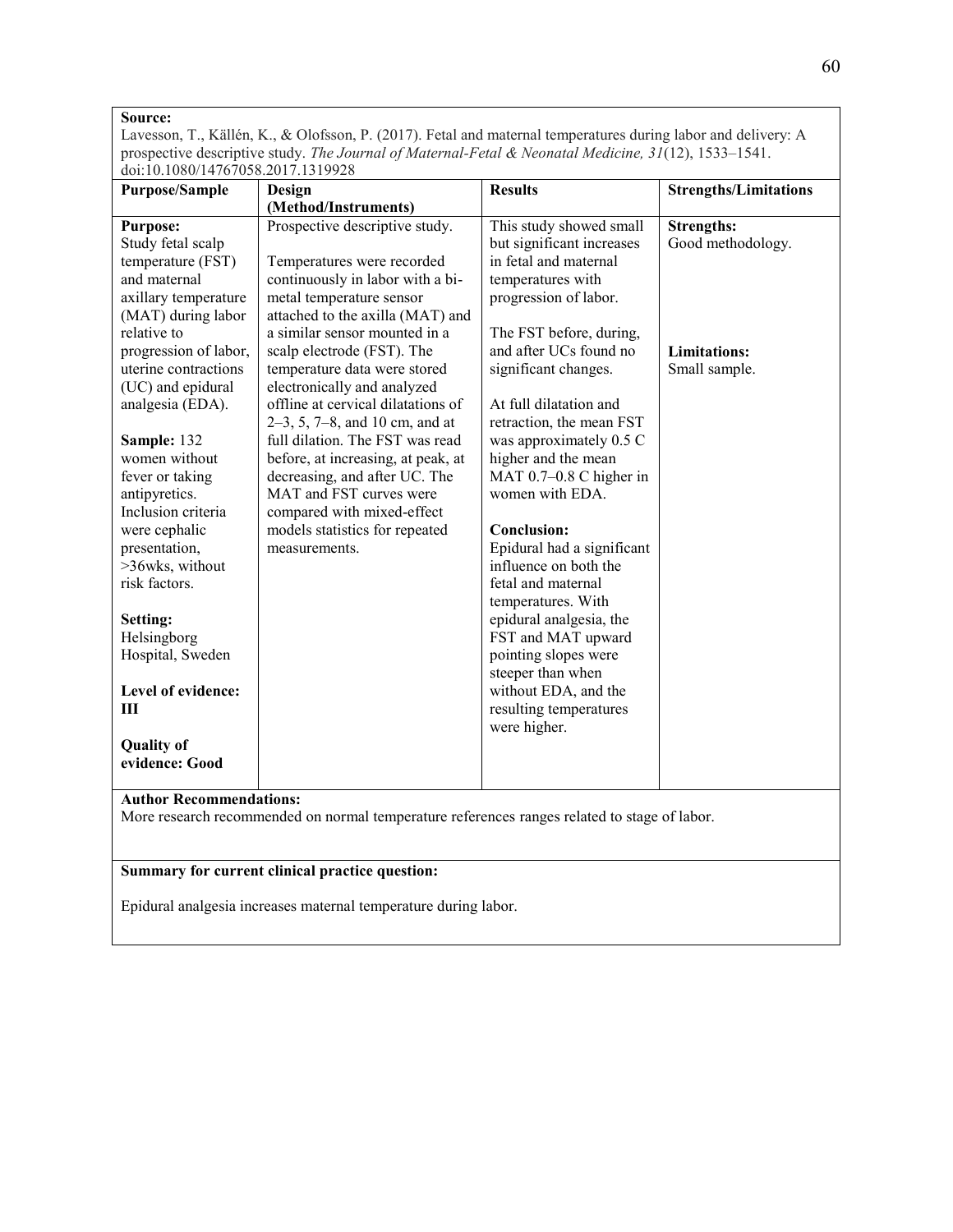| Source:                                                                                                                                                                                                                |                                                            |                                                   |                                    |  |
|------------------------------------------------------------------------------------------------------------------------------------------------------------------------------------------------------------------------|------------------------------------------------------------|---------------------------------------------------|------------------------------------|--|
| Zhou, D., Gong, H., He, S., Gao, W., & Wang, Q. (2017). Effects of combined spinal epidural labor analgesia on<br>episiotomy: A retrospective cohort study. BMC Anesthesiology, 17, 1-6. doi:10.1186/s12871-017-0381-8 |                                                            |                                                   |                                    |  |
| <b>Purpose/Sample</b>                                                                                                                                                                                                  | Design                                                     | <b>Results</b>                                    | <b>Strengths/Limitations</b>       |  |
|                                                                                                                                                                                                                        | (Method/Instruments)                                       |                                                   |                                    |  |
| <b>Purpose:</b><br>To assess the                                                                                                                                                                                       | Retrospective cohort study.<br>cohort of 5748 women in the | 1838 (44.7%) cases in the<br>Non-CSEA group and   | <b>Strengths:</b><br>Large sample. |  |
| association                                                                                                                                                                                                            | CSEA group and 6246 women                                  | 1953 (47.4%) cases in the                         |                                    |  |
| between combined                                                                                                                                                                                                       | in the non-CSEA group.                                     | CSEA group received                               |                                    |  |
| spinal-epidural<br>analgesia (CSEA)                                                                                                                                                                                    | Primary outcomes measured was                              | episiotomy.<br>Apgar score $\leq 7$ at 5 min      |                                    |  |
| and the incidence of                                                                                                                                                                                                   | incidence of episiotomy.                                   | was 0.4% in the Non-                              |                                    |  |
| episiotomy during                                                                                                                                                                                                      | Secondary was duration of                                  | CSEA group and $0.2\%$ in                         |                                    |  |
| vaginal delivery.                                                                                                                                                                                                      | second stage, blood loss,                                  | the CSEA group. The                               | <b>Limitations:</b>                |  |
|                                                                                                                                                                                                                        | instrumental delivery, Apgar                               | rate of NICU admission                            | Results did not always             |  |
| <b>Sample: N= 11,994</b>                                                                                                                                                                                               | scores and NICU admission.                                 | was 0.3% in the Non-                              | match the conclusion.              |  |
| nulliparous women                                                                                                                                                                                                      |                                                            | CSEA group and 0.4% in                            |                                    |  |
| with spontaneous                                                                                                                                                                                                       | CSEA used was spinal                                       | the CSEA group.                                   |                                    |  |
| vaginal delivery,                                                                                                                                                                                                      | anesthesia with $2-3$ mg of $0.1\%$                        | <b>Conclusion:</b>                                |                                    |  |
| singleton and                                                                                                                                                                                                          | ropivacaine with $0.5 \mu g/mL$                            | The incidence of                                  |                                    |  |
| cephalic                                                                                                                                                                                                               | sulfentanyl.                                               | episiotomy was higher in                          |                                    |  |
| presentation,                                                                                                                                                                                                          |                                                            | the CSEA group but                                |                                    |  |
| gestational age 37-                                                                                                                                                                                                    | A propensity scoring                                       | when adjusted for                                 |                                    |  |
| 42 weeks.                                                                                                                                                                                                              | 1:1 matching algorithm was                                 | maternal age, gestational                         |                                    |  |
|                                                                                                                                                                                                                        | used to match CSEA and non-                                | age, infant birth weight                          |                                    |  |
| <b>Setting: Northwest</b>                                                                                                                                                                                              | CSEA.                                                      | and prolonged second                              |                                    |  |
| Women's and                                                                                                                                                                                                            |                                                            | stage of labor, it was<br>found that CSEA did not |                                    |  |
| Children's Hospital,<br>Xi'an, China.                                                                                                                                                                                  |                                                            | increase the risk of                              |                                    |  |
|                                                                                                                                                                                                                        |                                                            | episiotomy (adjusted OR                           |                                    |  |
| Level of evidence:                                                                                                                                                                                                     |                                                            | 1.080, 95% CI 0.988-                              |                                    |  |
| III                                                                                                                                                                                                                    |                                                            | $1.180$ ).                                        |                                    |  |
|                                                                                                                                                                                                                        |                                                            | No difference was                                 |                                    |  |
| <b>Quality of</b>                                                                                                                                                                                                      |                                                            | observed in duration of                           |                                    |  |
| evidence: Good                                                                                                                                                                                                         |                                                            | second stage, blood loss,                         |                                    |  |
|                                                                                                                                                                                                                        |                                                            | or instrumental delivery.                         |                                    |  |
|                                                                                                                                                                                                                        |                                                            |                                                   |                                    |  |

#### **Author Recommendations:**

There is still insufficient evidence regarding whether or not CSEA prolongs labor and adequately powered randomized control trials are needed to clarify.

# **Summary for current clinical practice question:**

CSEA is not an independent factor for getting an episiotomy. No difference observed in duration of second stage, blood loss, instrumental delivery.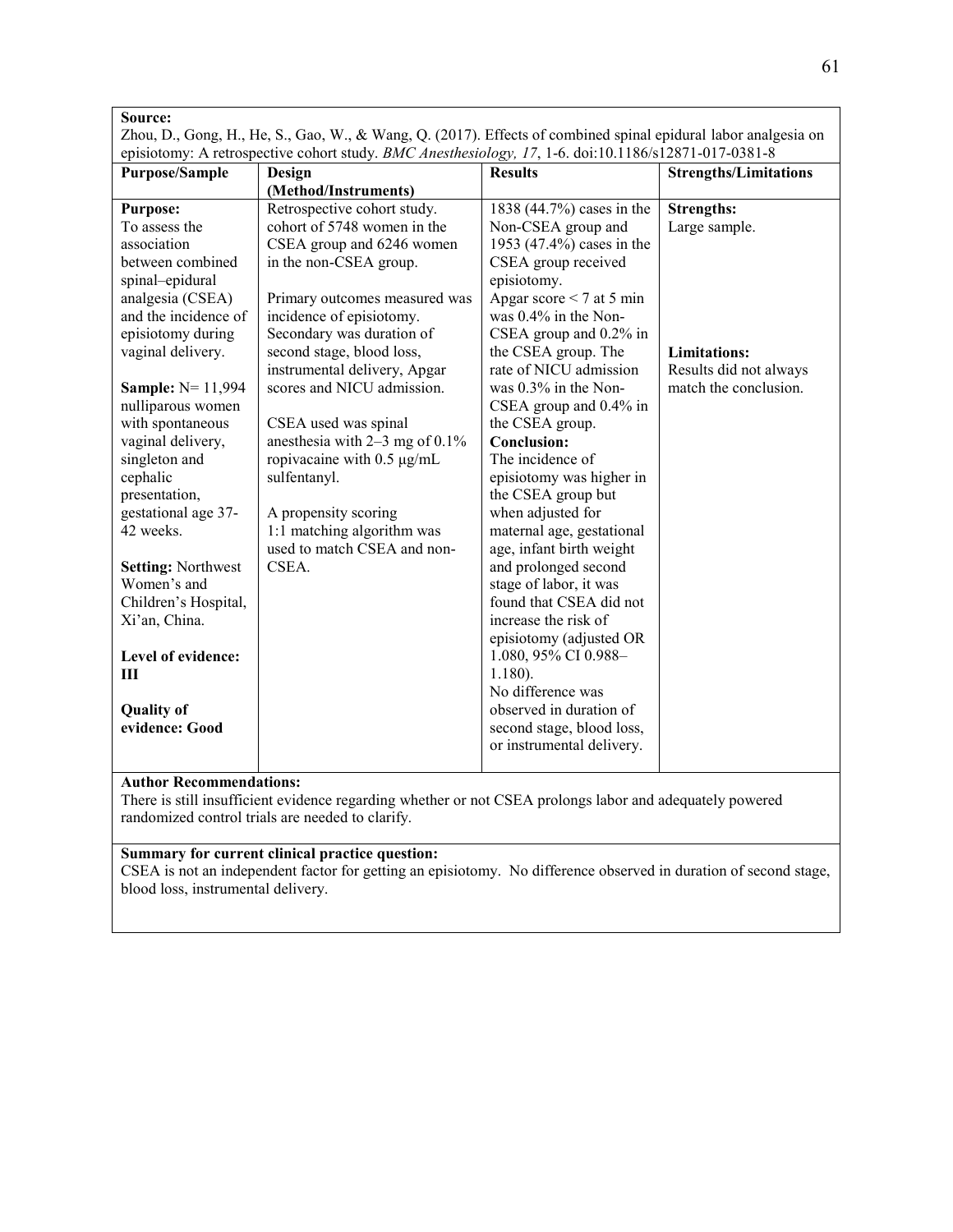Adams, J., Frawley, J., Steel, A., Broom, A., & Sibbritt, D. (2015). Use of pharmacological and nonpharmacological labour pain management techniques and their relationship to maternal and infant birth outcomes: Examination of a nationally representative sample of 1835 pregnant women. *Midwifery*, *31*(4), 458-463. doi:10.1016/j.midw.2014.12.012

| $\frac{1}{2}$<br><b>Purpose/Sample</b>                                                                                                                                                                                                                                                                                                                                 | Design                                                                                                                                                                                                                                                                                                                                                                                                                                                                                                                                                                                                                    | <b>Results</b>                                                                                                                                                                                                                                                                                                                                                                                                                                                                                                                                                                                                   | <b>Strengths/Limitations</b>                                                                                                          |
|------------------------------------------------------------------------------------------------------------------------------------------------------------------------------------------------------------------------------------------------------------------------------------------------------------------------------------------------------------------------|---------------------------------------------------------------------------------------------------------------------------------------------------------------------------------------------------------------------------------------------------------------------------------------------------------------------------------------------------------------------------------------------------------------------------------------------------------------------------------------------------------------------------------------------------------------------------------------------------------------------------|------------------------------------------------------------------------------------------------------------------------------------------------------------------------------------------------------------------------------------------------------------------------------------------------------------------------------------------------------------------------------------------------------------------------------------------------------------------------------------------------------------------------------------------------------------------------------------------------------------------|---------------------------------------------------------------------------------------------------------------------------------------|
|                                                                                                                                                                                                                                                                                                                                                                        | (Method/Instruments)                                                                                                                                                                                                                                                                                                                                                                                                                                                                                                                                                                                                      |                                                                                                                                                                                                                                                                                                                                                                                                                                                                                                                                                                                                                  |                                                                                                                                       |
| <b>Purpose:</b><br>To examine if<br>pharmacological or<br>non-<br>pharmacological<br>interventions for<br>pain control during<br>labor effect birth<br>outcomes.<br>Sample:<br>1835 women mixed<br>parity.<br><b>Setting:</b> Sub-sample<br>of Australian<br>Longitudinal Study<br>on Women's Health<br>Level of evidence:<br>Ш<br><b>Quality of</b><br>evidence: Good | Non-experimental descriptive<br>study.<br>Logistic regression models were<br>used to determine the<br>association between pain<br>management techniques and<br>birth outcomes.<br>Birth outcomes of vaginal tears,<br>instrumental delivery, admission<br>of the baby to a special care<br>nursery, breast-feeding<br>initiation, and duration were<br>evaluated as it relates to<br>pharmacological methods (gas,<br>meperidine and epidural) and<br>non-pharmacological (i.e.<br>breathing techniques, massage,<br>hypnotherapy, TENS machine,<br>bath/birthing pool/shower,<br>acupressure/acupuncture)<br>techniques. | Women who required an<br>epidural were more likely<br>to have instrumental<br>delivery ( $p<0.001$ ) and<br>have their baby admitted<br>to a special care nursery<br>$(p<0.001)$ , compared to<br>women who did not<br>require an epidural. The<br>women who used<br>epidural were also less<br>likely to have a vaginal<br>tear ( $p<0.001$ ) and less<br>likely to continue breast-<br>feeding beyond six weeks<br>$(p=0.006)$ .<br>Conclusion:<br>Epidural use increases<br>the likelihood of<br>experiencing an<br>instrumental childbirth<br>and admittance of the<br>newborn to a special care<br>nursery. | <b>Strengths:</b><br>Large sample. Recent<br>study.<br>Limitations:<br>Multiple confounding<br>factors that needed to be<br>analyzed. |
|                                                                                                                                                                                                                                                                                                                                                                        |                                                                                                                                                                                                                                                                                                                                                                                                                                                                                                                                                                                                                           |                                                                                                                                                                                                                                                                                                                                                                                                                                                                                                                                                                                                                  |                                                                                                                                       |

#### **Author Recommendations:**

Adjusting for place of birth, concomitant health conditions, medical history, and provider type, the association between epidural and the increased likelihood of experiencing these negative birth outcomes remains evident and this suggests that the intervention itself (rather than other factors) may possibly contribute to these risks.

#### **Summary for current clinical practice question:**

Epidural increases risk for instrumental delivery. It also increases special care nursery admission and decreases duration of breastfeeding >6wks.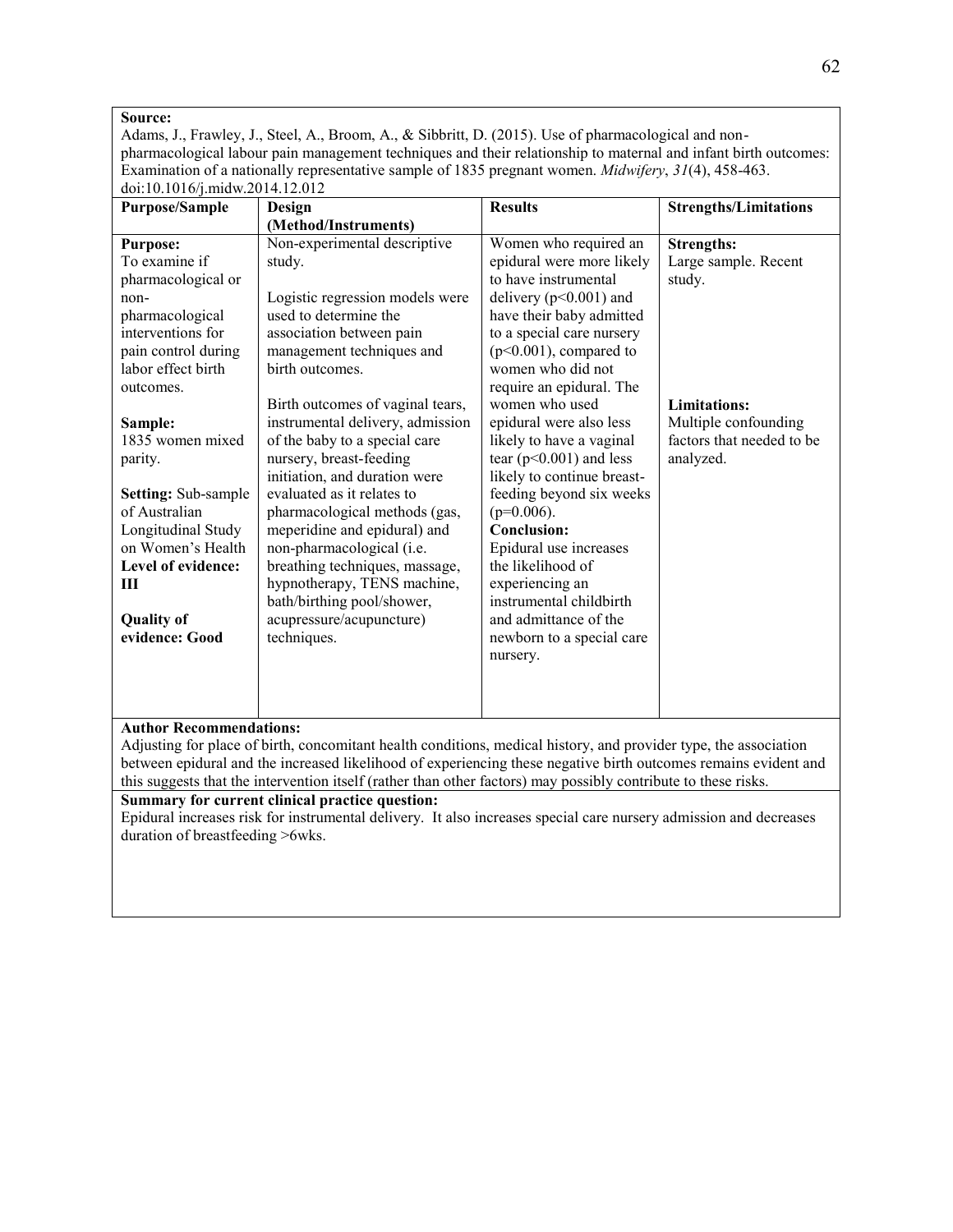Herrera-Gómez, A., García-Martínez, O., Ramos-Torrecillas, J., De Luna-Bertos, E., Ruiz, C., & Ocaña-Peinado, F. M. (2015). Retrospective study of the association between epidural analgesia during labour and complications for the newborn. *Midwifery, 31*(6), 613–616. doi:10.1016/j.midw.2015.02.013

| <b>Purpose/Sample</b>                                                                                                                                                                                                                                                                                                                                                                                                                                                                                                                                                                                      | Design                                                                                                                                                                                                                                                                                                                                                                                                                                                                                                                                                                               | <b>Results</b>                                                                                                                                                                                                                                                                                                                                                                                                                                                                                                                                                                                                                       | <b>Strengths/Limitations</b>                                                                                                      |  |
|------------------------------------------------------------------------------------------------------------------------------------------------------------------------------------------------------------------------------------------------------------------------------------------------------------------------------------------------------------------------------------------------------------------------------------------------------------------------------------------------------------------------------------------------------------------------------------------------------------|--------------------------------------------------------------------------------------------------------------------------------------------------------------------------------------------------------------------------------------------------------------------------------------------------------------------------------------------------------------------------------------------------------------------------------------------------------------------------------------------------------------------------------------------------------------------------------------|--------------------------------------------------------------------------------------------------------------------------------------------------------------------------------------------------------------------------------------------------------------------------------------------------------------------------------------------------------------------------------------------------------------------------------------------------------------------------------------------------------------------------------------------------------------------------------------------------------------------------------------|-----------------------------------------------------------------------------------------------------------------------------------|--|
|                                                                                                                                                                                                                                                                                                                                                                                                                                                                                                                                                                                                            | (Method/Instruments)                                                                                                                                                                                                                                                                                                                                                                                                                                                                                                                                                                 |                                                                                                                                                                                                                                                                                                                                                                                                                                                                                                                                                                                                                                      |                                                                                                                                   |  |
| <b>Purpose:</b><br>To determine<br>association between<br>epidural analgesia<br>during labor and<br>neonatal outcome.<br><b>Sample: N=2399</b><br>newborns $>37$ wks<br>gestation with no<br>maternal or fetal<br>health<br>complications. 1848<br>born to mothers who<br>didn't receive<br>epidural, 551<br>received epidural in<br>Setting: San Juan<br>de la Cruz Hospital<br>of Ubeda in Jaen,<br>Spain<br>Level of evidence:<br>$\mathbf{H}$<br><b>Quality of</b><br>evidence: Good                                                                                                                   | Retrospective study.<br>Data retrieved from electronic<br>medical records. Researchers<br>divided the mothers into two<br>groups, case and control. They<br>measured Apgar scores, neonatal<br>intensive care unit (NICU)<br>admission, need for<br>resuscitation, and timing of<br>breastfeeding onset.<br>Apgar scores assessed at 1 min<br>and 5min NICU admission.<br>Resuscitation needed by infants<br>was also recorded and classified<br>as basic or advanced.<br>Breastfeeding onset was<br>considered early if infant nursed<br>within the first two hours after<br>birth. | Lower mean Apgar score<br>at one and five minutes<br>with epidural group<br>$(p<0.0001)$ .<br>NICU admission was<br>8.2% with epidural<br>groups versus 4.6% of<br>non-epidural group,<br>p=0.003. Resuscitation<br>was required by 28.7% in<br>epidural group vs. 17.6%<br>in the other group. Early<br>breastfeeding initiated by<br>82.4% of epidural group<br>and 91.1% of non-<br>epidural group.<br><b>Conclusion:</b><br>Epidural analgesia was<br>associated with slightly<br>increased risk for lower<br>Apgar scores, greater<br>need for NICU admission<br>and or resuscitation and<br>delayed onset of<br>breastfeeding. | <b>Strengths:</b><br>Large sample, good<br>methodology and<br>analysis.<br><b>Limitations:</b><br>Low epidural recipient<br>rate. |  |
| <b>Author Recommendations:</b><br>More studies into the effects of epidural on the neonate.                                                                                                                                                                                                                                                                                                                                                                                                                                                                                                                |                                                                                                                                                                                                                                                                                                                                                                                                                                                                                                                                                                                      |                                                                                                                                                                                                                                                                                                                                                                                                                                                                                                                                                                                                                                      |                                                                                                                                   |  |
| Summary for current clinical practice question:                                                                                                                                                                                                                                                                                                                                                                                                                                                                                                                                                            |                                                                                                                                                                                                                                                                                                                                                                                                                                                                                                                                                                                      |                                                                                                                                                                                                                                                                                                                                                                                                                                                                                                                                                                                                                                      |                                                                                                                                   |  |
| $\mathbf{r}$ $\mathbf{r}$ $\mathbf{r}$ $\mathbf{r}$ $\mathbf{r}$ $\mathbf{r}$ $\mathbf{r}$ $\mathbf{r}$ $\mathbf{r}$ $\mathbf{r}$ $\mathbf{r}$ $\mathbf{r}$ $\mathbf{r}$ $\mathbf{r}$ $\mathbf{r}$ $\mathbf{r}$ $\mathbf{r}$ $\mathbf{r}$ $\mathbf{r}$ $\mathbf{r}$ $\mathbf{r}$ $\mathbf{r}$ $\mathbf{r}$ $\mathbf{r}$ $\mathbf{$<br>$-1$ $-1$ $-1$ $-1$ $-1$<br>contract the contract of the contract of the contract of the contract of the contract of the contract of the contract of the contract of the contract of the contract of the contract of the contract of the contract of the c<br>$\sim$ |                                                                                                                                                                                                                                                                                                                                                                                                                                                                                                                                                                                      |                                                                                                                                                                                                                                                                                                                                                                                                                                                                                                                                                                                                                                      |                                                                                                                                   |  |

Epidural analgesia affects neonatal well been at birth with lower Apgar scores, need for resuscitation, and delayed breastfeeding.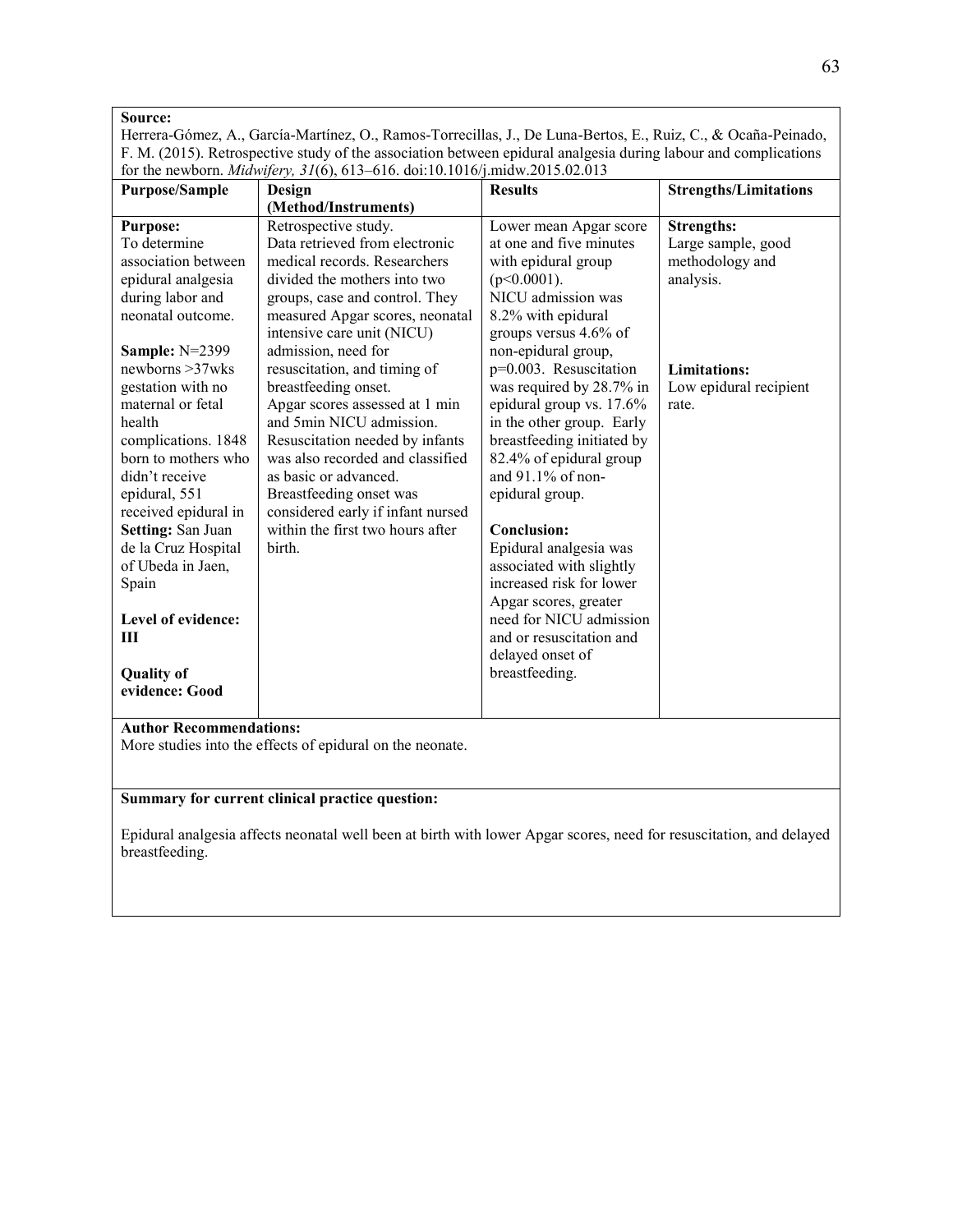Hung, T. H., Hsieh, T. T., & Liu, H. P. (2015). Differential effects of epidural analgesia on modes of delivery and perinatal outcomes between nulliparous and multiparous women: A retrospective cohort study. *PLOS ONE, 10*(3). doi:10.1371/journal.pone.0120907

| <b>Purpose/Sample</b>                                                                                                                                                                                                                                                                                                                                                                                                                                                                                                                     | Design                                                                                                                                                                                                                                                                                                                                                                                                                                                                                                                                                                                                 | <b>Results</b>                                                                                                                                                                                                                                                                                                                                                                                                                                                                                                                                                                                                                                                                                                                                                                    | <b>Strengths/Limitations</b>                                                                                                                                                 |  |
|-------------------------------------------------------------------------------------------------------------------------------------------------------------------------------------------------------------------------------------------------------------------------------------------------------------------------------------------------------------------------------------------------------------------------------------------------------------------------------------------------------------------------------------------|--------------------------------------------------------------------------------------------------------------------------------------------------------------------------------------------------------------------------------------------------------------------------------------------------------------------------------------------------------------------------------------------------------------------------------------------------------------------------------------------------------------------------------------------------------------------------------------------------------|-----------------------------------------------------------------------------------------------------------------------------------------------------------------------------------------------------------------------------------------------------------------------------------------------------------------------------------------------------------------------------------------------------------------------------------------------------------------------------------------------------------------------------------------------------------------------------------------------------------------------------------------------------------------------------------------------------------------------------------------------------------------------------------|------------------------------------------------------------------------------------------------------------------------------------------------------------------------------|--|
|                                                                                                                                                                                                                                                                                                                                                                                                                                                                                                                                           | (Method/Instruments)                                                                                                                                                                                                                                                                                                                                                                                                                                                                                                                                                                                   |                                                                                                                                                                                                                                                                                                                                                                                                                                                                                                                                                                                                                                                                                                                                                                                   |                                                                                                                                                                              |  |
| <b>Purpose:</b><br>Study maternal<br>demographic and<br>pregnancy<br>characteristics<br>associated with<br>epidural analgesia<br>and to investigate<br>the effects of<br>epidural analgesia<br>on the modes of<br>delivery and<br>perinatal outcomes<br>in nulliparous and<br>multiparous women.<br>Sample: N=16,852<br>of deliveries after 37<br>weeks of gestation,<br>healthy singleton in<br>vertex.<br><b>Setting: Chang</b><br><b>Gung Memorial</b><br>Hospital, Taipei,<br>Taiwan.<br>Level of evidence:<br>Ш<br><b>Quality of</b> | Retrospective cohort study<br>between January 1, 2001, and<br>December 31, 2013. Data from a<br>computerized obstetrics<br>database.<br>Primary outcome evaluated:<br>Mode of delivery. Secondary<br>outcomes: Neonatal death<br>(within 28 days of birth), NICU<br>admission, Apgar scores <7,<br>placental abruption, acute<br>chorioamnionitis, severe perineal<br>injury (third and fourth degree<br>perineal injuries), and<br>postpartum hemorrhage (>500<br>ml for vaginal delivery and<br>$>1000$ ml for caesarean<br>delivery).<br>Statistical analyses were<br>performed using SPSS software | Maternal characteristics<br>associated with epidural<br>use are: $>34$ years of age,<br>a prepregnancy BMI <<br>than $19.8 \text{ kg/m2}$ or<br>greater than 24.2 kg/m2,<br>GBS positive, diabetes<br>mellitus. Epidural was<br>associated with an<br>increased rate of<br>operative vaginal delivery<br>and a longer labor<br>duration in the first and<br>second stages of labor in<br>both the nulliparous and<br>multiparous. Epidural<br>was associated with a<br>lower rate of c/s in the<br>nulliparous women, while<br>no difference observed in<br>multiparous women.<br>Increased rate of Apgar<br>scores $\leq 7$ at 1-minute was<br>noted in the nulliparous<br>women.<br><b>Conclusion:</b><br>Epidural increased<br>operative vaginal delivery<br>but not c/s rate. | <b>Strengths:</b><br>Large sample evaluated<br>multiple factors. 71% of<br>women received epidural.<br><b>Limitations:</b><br>Single hospital, specific<br>to Chinese women. |  |
| evidence: Good<br><b>Author Recommendations:</b>                                                                                                                                                                                                                                                                                                                                                                                                                                                                                          |                                                                                                                                                                                                                                                                                                                                                                                                                                                                                                                                                                                                        |                                                                                                                                                                                                                                                                                                                                                                                                                                                                                                                                                                                                                                                                                                                                                                                   |                                                                                                                                                                              |  |
| Randomized control trials for further study of outcomes evaluated on this study.                                                                                                                                                                                                                                                                                                                                                                                                                                                          |                                                                                                                                                                                                                                                                                                                                                                                                                                                                                                                                                                                                        |                                                                                                                                                                                                                                                                                                                                                                                                                                                                                                                                                                                                                                                                                                                                                                                   |                                                                                                                                                                              |  |
| Summary for current clinical practice question:<br>Epidural increased operative vaginal delivery but not c/s rate.                                                                                                                                                                                                                                                                                                                                                                                                                        |                                                                                                                                                                                                                                                                                                                                                                                                                                                                                                                                                                                                        |                                                                                                                                                                                                                                                                                                                                                                                                                                                                                                                                                                                                                                                                                                                                                                                   |                                                                                                                                                                              |  |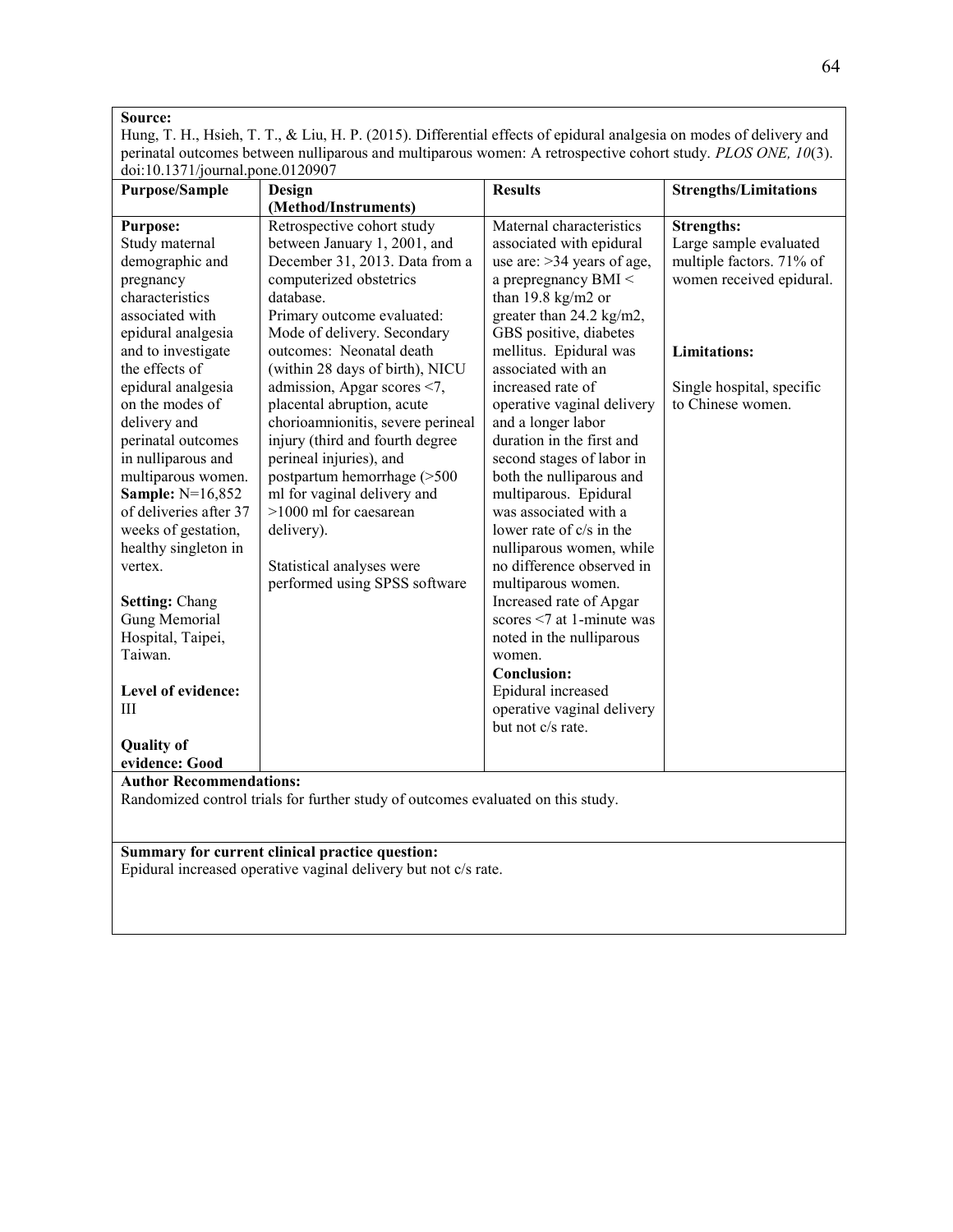| <b>Purpose/Sample</b>                                                                                                             | Design<br>(Method/Instruments)                                                                                                                | <b>Results</b>                                                                                                                                                                          | <b>Strengths/Limitations</b>                                         |
|-----------------------------------------------------------------------------------------------------------------------------------|-----------------------------------------------------------------------------------------------------------------------------------------------|-----------------------------------------------------------------------------------------------------------------------------------------------------------------------------------------|----------------------------------------------------------------------|
| <b>Purpose:</b><br>To describe<br>combined spinal-<br>epidural (CSE)<br>experience in<br>nulliparous and<br>parous parturients in | Retrospective, observational<br>study.<br>CSE given per maternal request.<br>Outcomes measured included<br>maternal vital signs, pain scores, | The quality of analgesia<br>experienced was similar<br>in both groups (nulli vs<br>multip) but nulliparous<br>women had cesarean<br>delivery $(23.3%)$ while<br>the parous women had no | <b>Strengths:</b><br>New information in<br>subject not well studied. |
| labor.                                                                                                                            | FHR, uterine contractions,<br>cervical dilation, delivery<br>method and neonatal Apgar<br>scores.                                             | CD.<br>Reason for CD was<br>cervical dystocia/poor<br>progress of labor despite                                                                                                         | <b>Limitations:</b>                                                  |
| Sample:<br>Thirty total, 21<br>nulliparous, 9<br>parous at term,<br>singleton pregnancy<br>in labor.                              |                                                                                                                                               | having oxytocin<br>augmentation.<br>Nulliparous mothers had<br>lower 1-min Apgar score<br>than parous women but<br>not difference in 5-min<br>Apgar.                                    | Small sample                                                         |
| Setting:<br>Hospital setting,<br>Nigeria<br>Level of evidence:                                                                    |                                                                                                                                               | <b>Conclusion:</b><br>CSE can be safely used<br>in every laboring<br>parturient irrespective of<br>parity either in early or<br>late labor stage.                                       |                                                                      |
| Ш                                                                                                                                 |                                                                                                                                               |                                                                                                                                                                                         |                                                                      |
| <b>Quality of</b><br>evidence: Good                                                                                               |                                                                                                                                               |                                                                                                                                                                                         |                                                                      |
| <b>Author Recommendations:</b>                                                                                                    | Combined spinal-epidural is safe and effective pain management option for labor women                                                         |                                                                                                                                                                                         |                                                                      |
|                                                                                                                                   | Summary for current clinical practice question:<br>CSE increase risk for CD for nulliparous women.                                            |                                                                                                                                                                                         |                                                                      |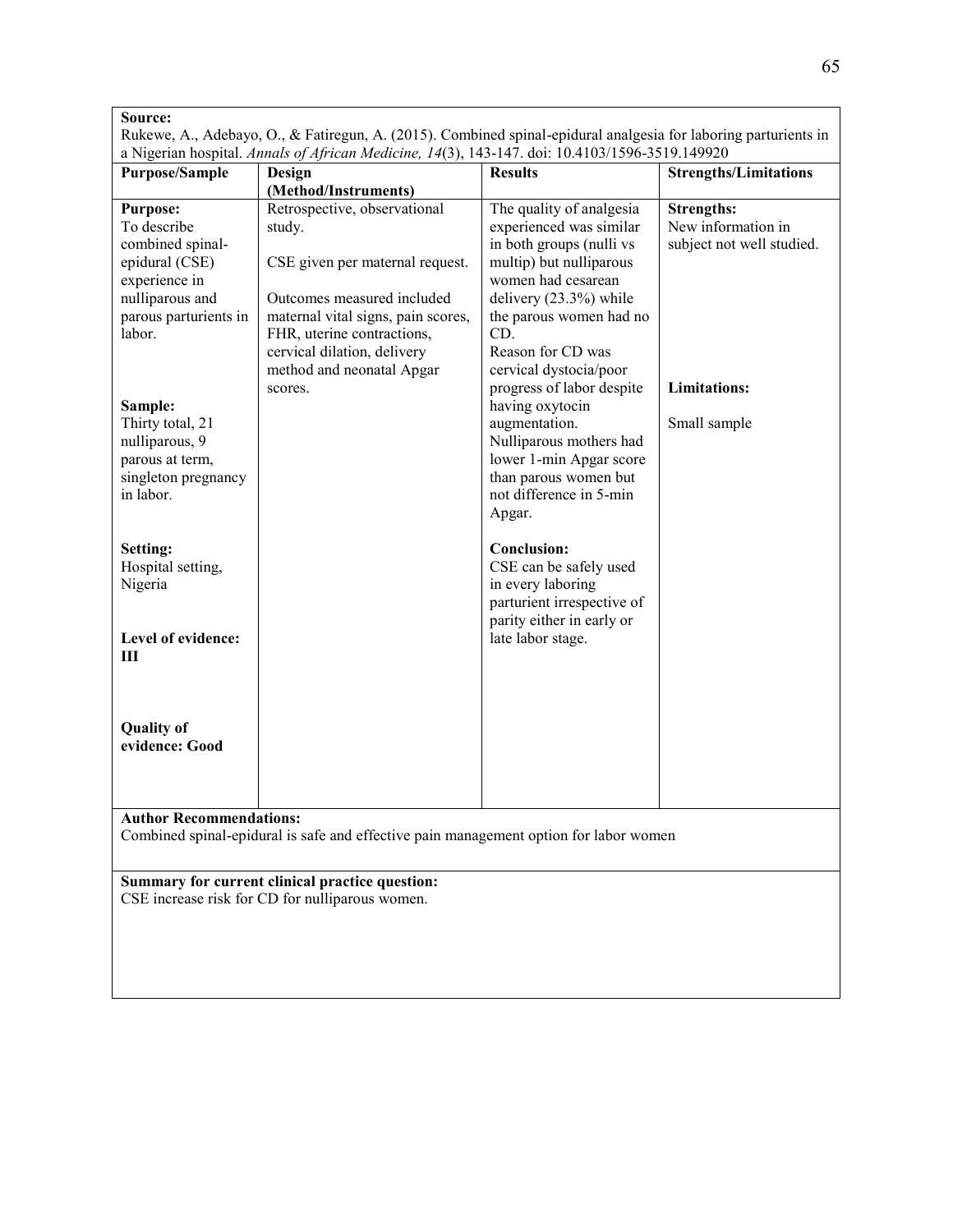Wassen, M. M. L., Hukkelhoven, C. W. P., Scheepers, H. C. ., Smits, L. J. M., Nijhuis, J. G., & Roumen, F. J. M. E. (2014). Epidural analgesia and operative delivery: A ten-year population-based cohort study in the Netherlands. *European Journal of Obstetrics & Gynecology and Reproductive Biology*, *183*, 125–131.  $\frac{1}{100}$  doi:10.1016/j.ejogrb.2014.10.023

| $0.1010100$ , $0.00000$                                                 |                                                                                    |                                       |                              |  |
|-------------------------------------------------------------------------|------------------------------------------------------------------------------------|---------------------------------------|------------------------------|--|
| <b>Purpose/Sample</b>                                                   | Design                                                                             | <b>Results</b>                        | <b>Strengths/Limitations</b> |  |
|                                                                         | (Method/Instruments)                                                               |                                       |                              |  |
| <b>Purpose:</b>                                                         | Retrospective cohort study.                                                        | Nulliparous: Epidural use             | <b>Strengths:</b>            |  |
| To evaluate the                                                         | Data was obtained from the                                                         | increased from 7.7% to                | Large sample over a          |  |
| association of                                                          | Perinatal Registry of The                                                          | 21.9% for nulliparous                 | decade of study              |  |
| epidural analgesia                                                      | Netherlands (PRN).                                                                 | women while CS rate did               |                              |  |
| and operative                                                           | Primary outcome evaluated                                                          | not increase much (from               |                              |  |
| delivery.                                                               | operative delivery either c/s or                                                   | 9.0% to 11.8%; $p <$                  |                              |  |
|                                                                         | instrumental vaginal delivery.                                                     | $0.001$ ), and the                    |                              |  |
|                                                                         | Trends of epidural use and                                                         | proportion of IVDs                    |                              |  |
|                                                                         | operative delivery over time was                                                   | decreased by 3.3% (from               |                              |  |
| Sample/Setting:                                                         | also analyzed.                                                                     | 22.7% to 19.4%; $p <$                 | <b>Limitations:</b>          |  |
| 1,378,458 women                                                         | Logistic regression analyses                                                       | 0.001). Multiparous:                  | External validity-limited    |  |
| with singletons in                                                      | were used to study the                                                             | Epidural use increased                | to Dutch women, epidural     |  |
| cephalic position                                                       | association between epidural                                                       | from 2.4% to $6.8\%$ , while          | medications and methods      |  |
| between 37-42                                                           | and operative delivery.                                                            | the percentage of CS                  | have changed over time.      |  |
| weeks' gestation in                                                     |                                                                                    | slightly increased (from              |                              |  |
| Netherland between                                                      |                                                                                    | 3.8% to 4.6%; $p <$                   |                              |  |
| Jan/2000-Jan/2010                                                       |                                                                                    | $0.0001$ ), and the rate of           |                              |  |
|                                                                         |                                                                                    | IVDs decreased by 0.7%                |                              |  |
|                                                                         |                                                                                    |                                       |                              |  |
|                                                                         |                                                                                    | $(4.1\% \text{ to } 3.4\%; \text{ p}$ |                              |  |
|                                                                         |                                                                                    | $0.001$ ).                            |                              |  |
|                                                                         |                                                                                    | <b>Conclusion:</b>                    |                              |  |
| Level of evidence:                                                      |                                                                                    | There is a slight increase            |                              |  |
| Ш                                                                       |                                                                                    | in unplanned c/s rates                |                              |  |
|                                                                         |                                                                                    | and a decrease in                     |                              |  |
|                                                                         |                                                                                    | instrumental vaginal                  |                              |  |
|                                                                         |                                                                                    | delivery. The association             |                              |  |
|                                                                         |                                                                                    | between epidural and                  |                              |  |
| <b>Quality of</b>                                                       |                                                                                    | operative deliveries grew             |                              |  |
| evidence: Good                                                          |                                                                                    | weaker with advancing                 |                              |  |
|                                                                         |                                                                                    | years.                                |                              |  |
|                                                                         |                                                                                    |                                       |                              |  |
| <b>Author Recommendations:</b>                                          |                                                                                    |                                       |                              |  |
| Further research into contemporary epidural formulation and techniques. |                                                                                    |                                       |                              |  |
|                                                                         |                                                                                    |                                       |                              |  |
|                                                                         |                                                                                    |                                       |                              |  |
|                                                                         | Summary for current clinical practice question:                                    |                                       |                              |  |
|                                                                         | Epidural use slightly increases unplanned c/s rates but not instrumental delivery. |                                       |                              |  |
|                                                                         |                                                                                    |                                       |                              |  |
|                                                                         |                                                                                    |                                       |                              |  |
|                                                                         |                                                                                    |                                       |                              |  |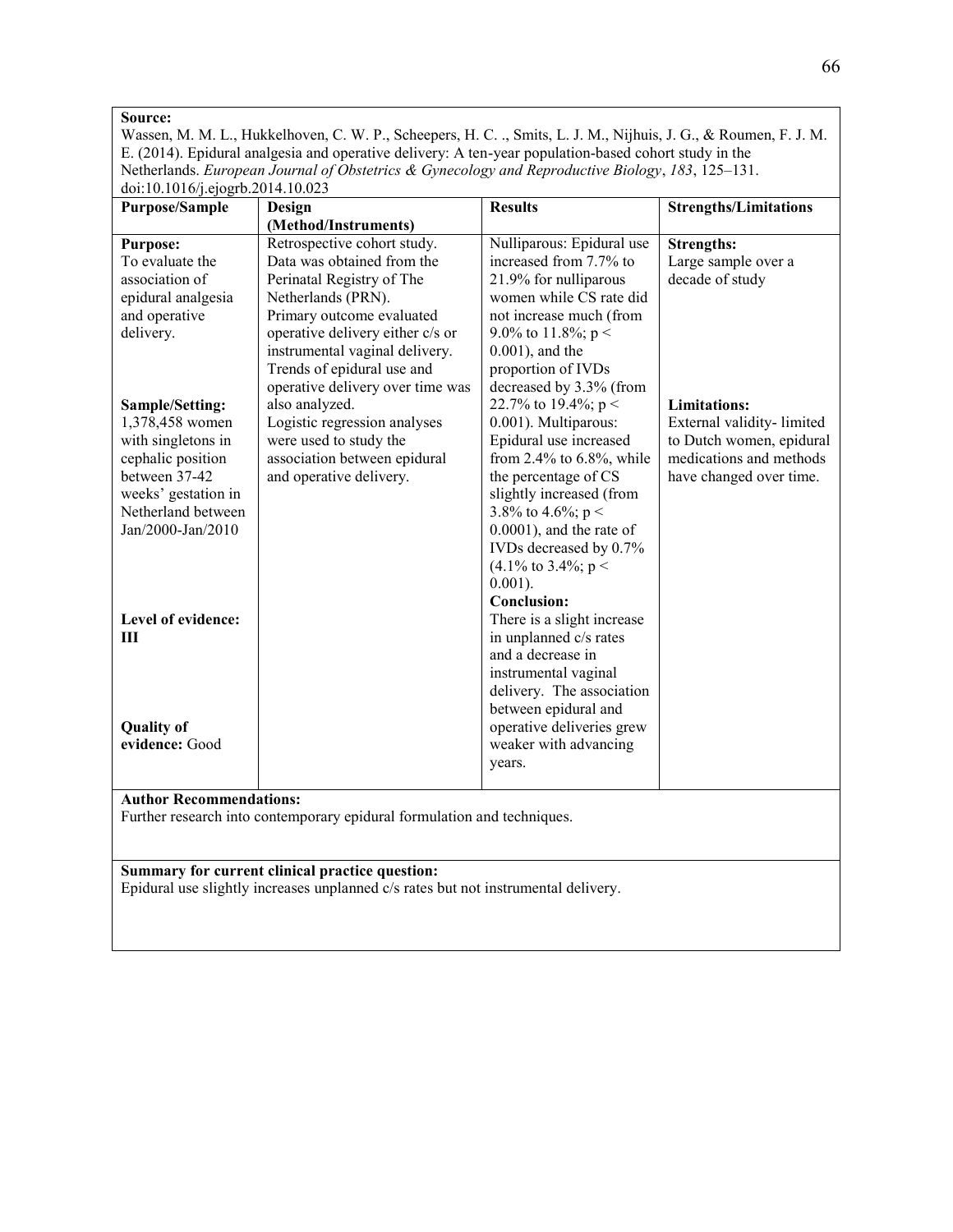Hasegawa, J., Farina, A., Turchi, G., Hasegawa, Y., Zanello, M., & Baroncini, S. (2013). Effects of epidural analgesia on labor length, instrumental delivery, and neonatal short-term outcome. *Journal of Anesthesia, 27*(1), 43–47. doi: 10.1007/s00540-012-1480-9

| <b>Purpose/Sample</b>  | Design                           | <b>Results</b>              | <b>Strengths/Limitations</b> |
|------------------------|----------------------------------|-----------------------------|------------------------------|
|                        | (Method/Instruments)             |                             |                              |
| <b>Purpose:</b>        | Non-experimental study with      | The mean lengths of the     | <b>Strengths:</b>            |
| To clarify whether     | retrospective, case-controlled   | 1st stage and 2nd stage of  | Address the topic of         |
| the short-term         | design.                          | labor was 176 and 31 min    | epidural effect on neonate   |
| adverse neonatal       |                                  | in controls versus 269      | well.                        |
| outcomes associated    | Primary outcome: Mode of         | and 39 min in cases.        |                              |
| with epidural          | delivery.                        | Differences remained        |                              |
| analgesia are due to   | Secondary outcome; Arterial pH   | even after adjustment for   |                              |
| the epidural           | and Apgar score.                 | parity. Vacuum              | <b>Limitations:</b>          |
| analgesia itself or to |                                  | extraction and cesarean     | Low rate of epidural users   |
| the instrumental       | General Linear Model statistical | section were more           | and very regimented.         |
| delivery.              | analysis model was used to       | frequently performed in     |                              |
|                        | evaluate the effects of both     | cases than controls ( $p <$ |                              |
|                        | analgesia and the mode of        | 0.001). The Apgar scores    |                              |
| Sample: 350 (case      | delivery on the baby. Labor      | and umbilical arterial pH   |                              |
| group) received        | duration was measured from       | were significantly lower    |                              |
| epidural and 1400      | onset of labor to delivery using | in the neonates delivered   |                              |
| (control group) no     | Kaplan-Meier method.             | by vacuum extraction        |                              |
| epidurals. Inclusion   | The patients that had similar    | compared with those in      |                              |
| criteria complete      | demographics (BMI, maternal      | infants with spontaneous    |                              |
| prenatal care,         | age, estimated fetal weight by   | delivery or infants         |                              |
| singleton and vertex   | ultrasound) were selected in a   | delivered by cesarean       |                              |
| presentation who       | 1:4 case-control ratio. Patients | section. The mode of        |                              |
| were attempting        | received epidural at 3-4cm       | delivery much more          |                              |
| vaginal delivery.      | dilation. For instrumental       | consistently affected pH    |                              |
| Setting: Hospital      | delivery, only Kiwi and Mityvac  | compared with to            |                              |
| setting in Bologna,    | vacuum deliveries were included  | analgesia (the $\beta$      |                              |
| Italy                  | in the study.                    | coefficients were $-0.036$  |                              |
|                        |                                  | $vs. -0.050)$               |                              |
| Level of evidence:     |                                  | <b>Conclusion:</b>          |                              |
| Ш                      |                                  | Instrumental delivery       |                              |
|                        |                                  | more strongly affects the   |                              |
| <b>Quality of</b>      |                                  | outcomes than the           |                              |
| evidence: Good         |                                  | epidural analgesia itself.  |                              |
|                        |                                  |                             |                              |

#### **Author Recommendations:**

Epidural analgesia induced slowly progressing labor, resulting in an increased rate of instrumental delivery. Instrumental delivery due to dystocia and/or fetal distress may adversely affect neonatal outcomes

#### **Summary for current clinical practice question:**

Epidural effects observed in this study were longer labors and instrumental delivery lowers pH and Apgar scores.